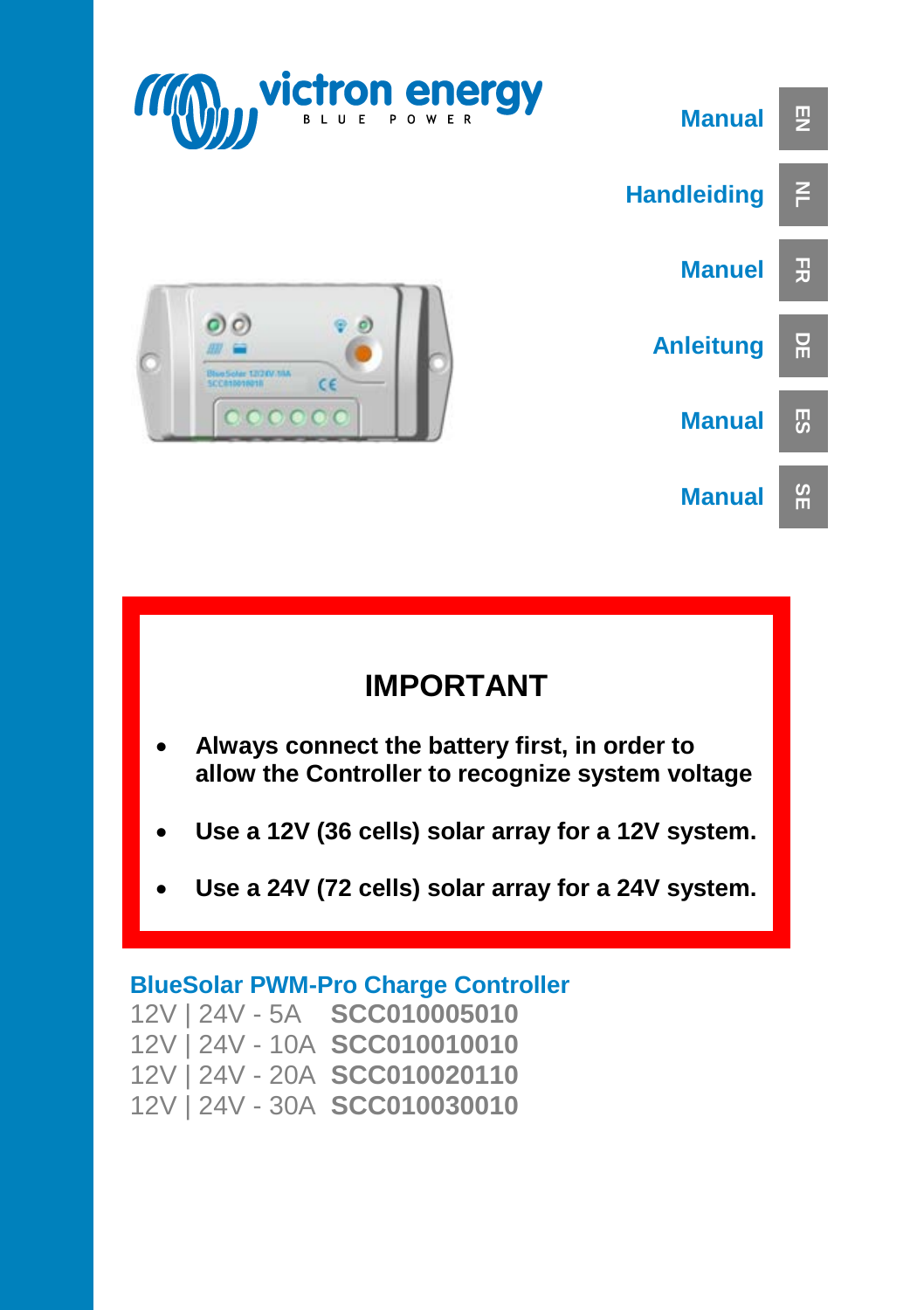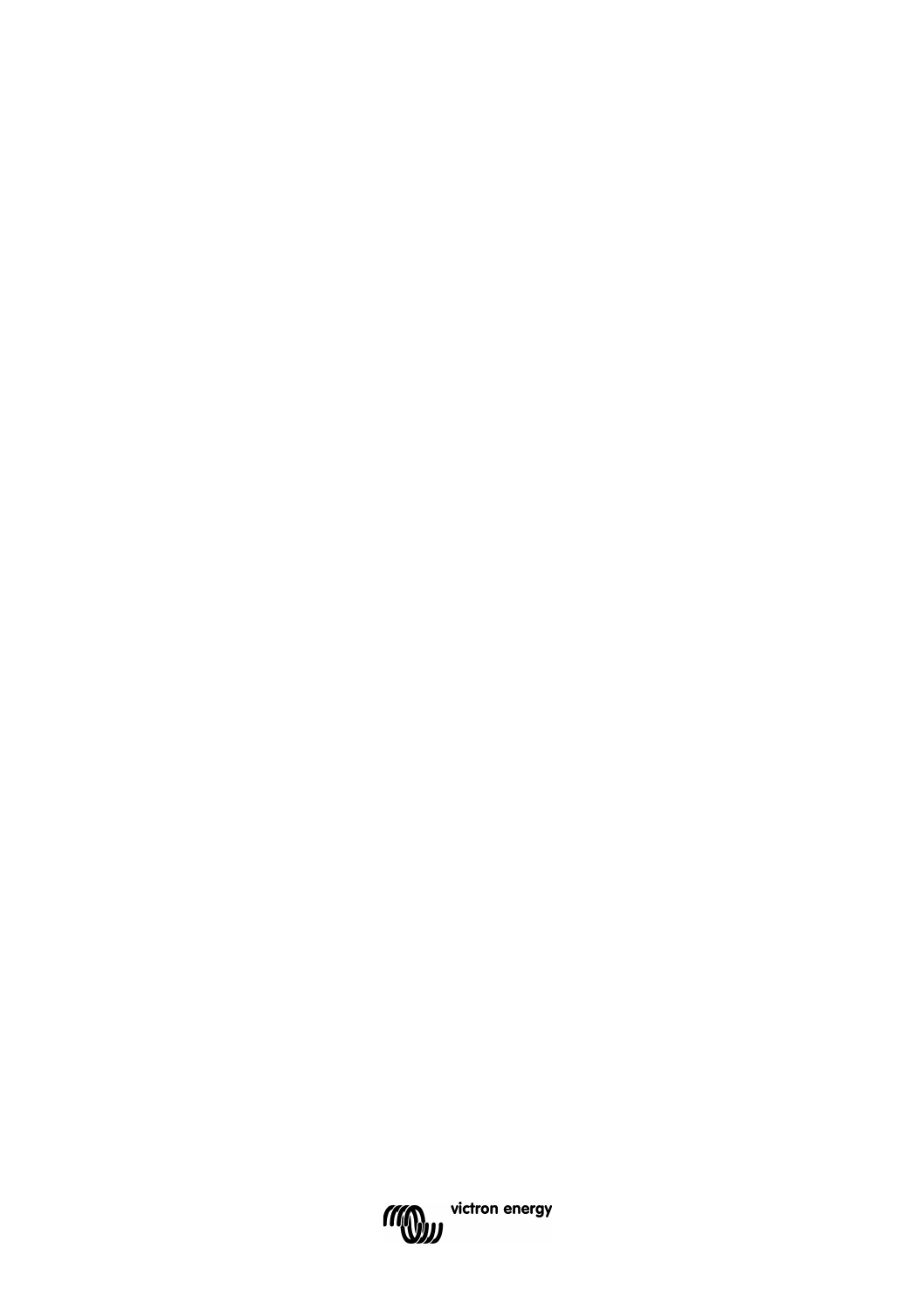## **1. General Safety Information**

Read all instructions and cautions in the manual before starting the installation.

**EN**

**NL**

**FR**

**DE**

**ES**

**SE**

Keep the controller away from rain exposure, severe dust, vibration, corrosive gas and intense electromagnetic interference.

Do not allow water to enter the controller.

There are no user serviceable parts inside the controller. Do not disassemble or attempt to repair it.

## **2. Features**

- Lighting control function, fully programmable with software (available free of charge on our website), or the Remote Panel.
- Three stage battery charging (bulk, absorption, float), fully programmable.
- Integrated battery monitor function (Remote Panel needed to display state of charge).
- Load output with low voltage disconnect and manual control (default setting).
- Optional external temperature sensor.
- Load output protected against over load and short circuit.
- Protected against reverse polarity connection of the solar array and/or battery.

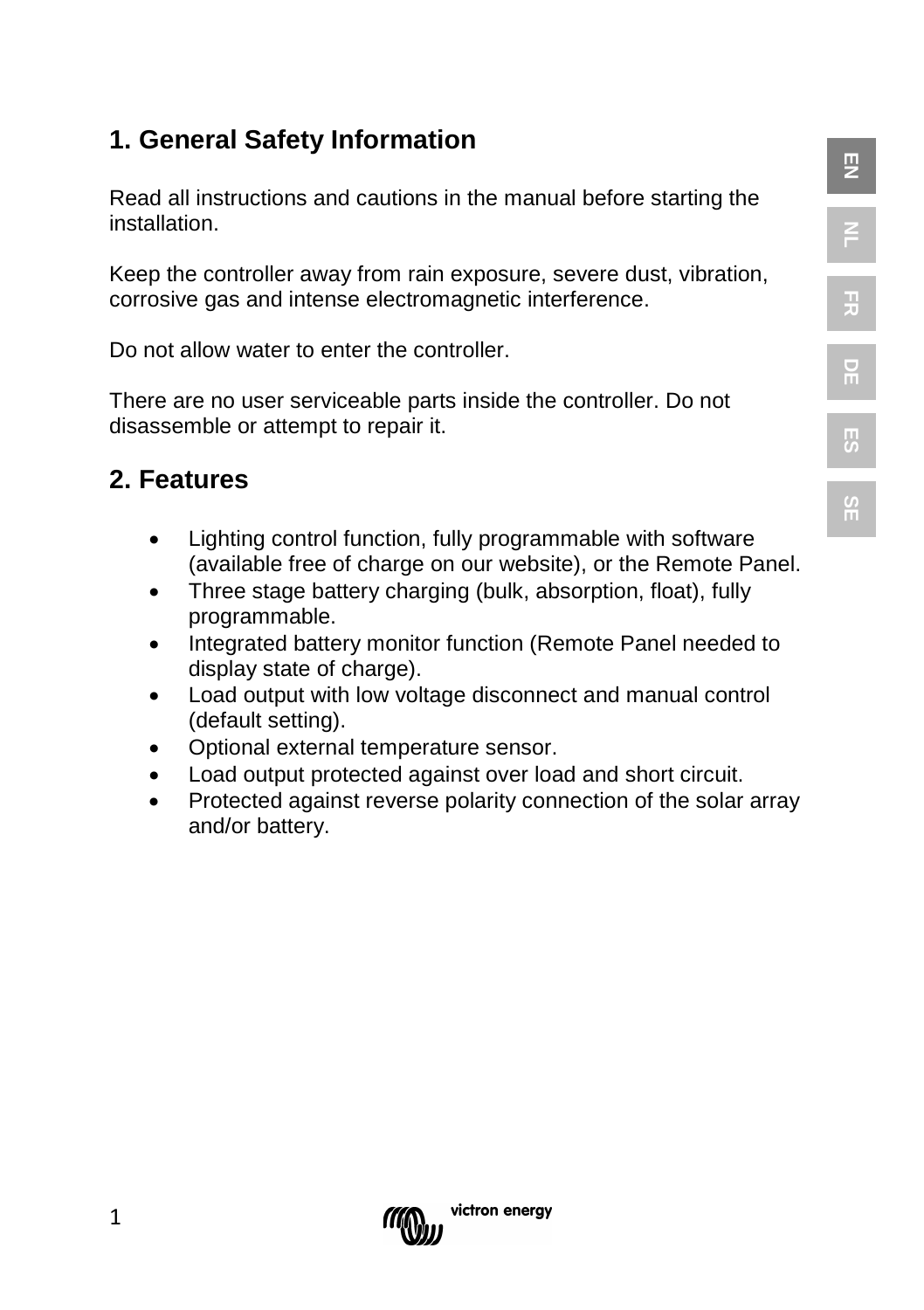## **3. Installation and operation**

Important note: always connect the battery first, in order to allow the controller to recognize system voltage.

- The controller is a common positive controller.
- If system grounding is required, preferably the positive pole of the battery should be arounded.
- Use one system ground only.



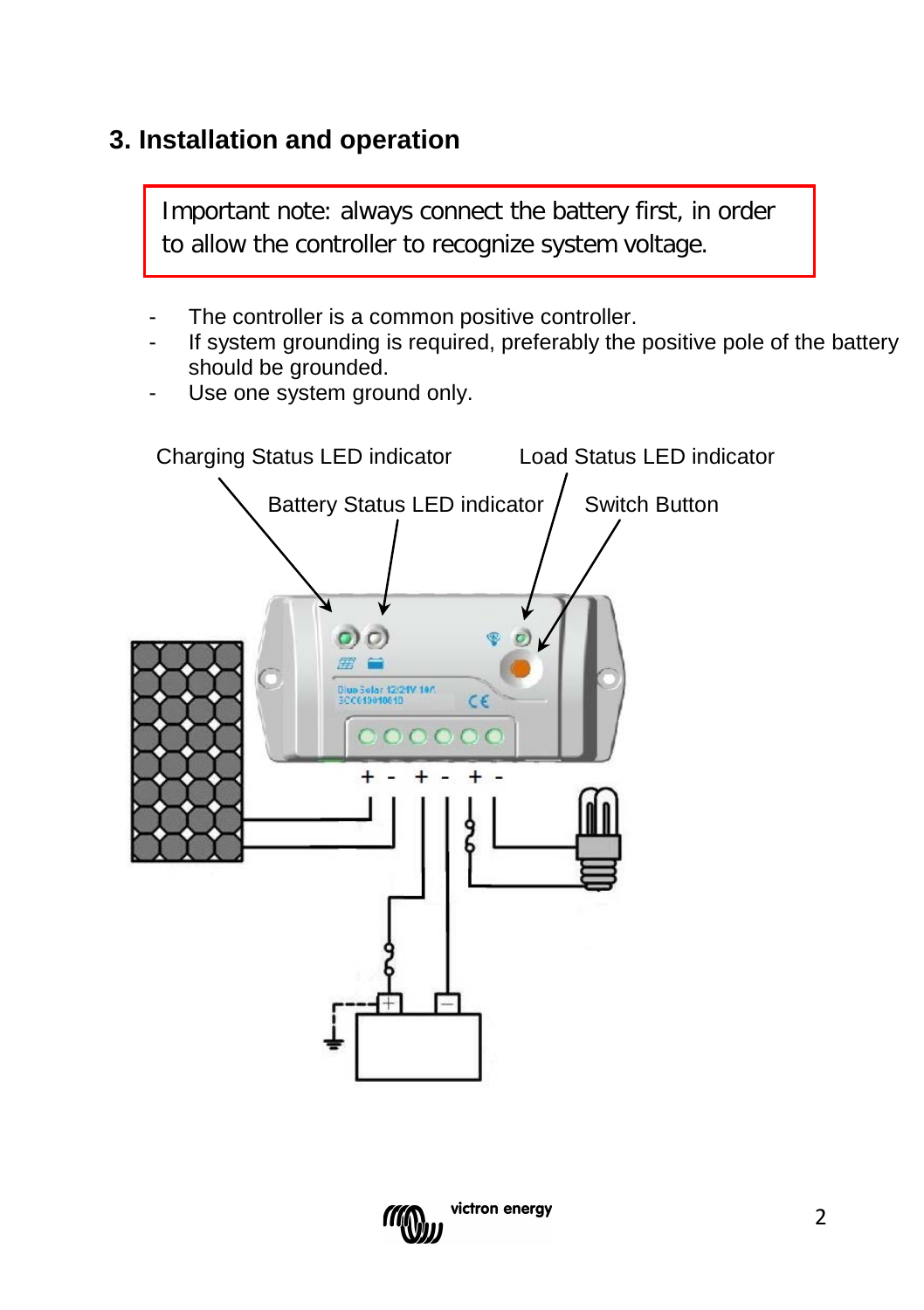#### **Indicator Status Description:**

|                                                                       | Green                            | Off                    | No voltage from solar<br>array (night time)                                    |
|-----------------------------------------------------------------------|----------------------------------|------------------------|--------------------------------------------------------------------------------|
|                                                                       | Green                            | On Solid               | Low voltage from solar<br>array (low irradiance)                               |
|                                                                       | Green                            | Slowly Flashing        | Charging                                                                       |
|                                                                       | Green                            | On Solid               | Normal<br>(Vbat $> 12,1V$ resp.<br>24,2V)                                      |
|                                                                       | Green                            | <b>Slowly Flashing</b> | Full                                                                           |
|                                                                       | Green                            | <b>Fast Flashing</b>   | Over voltage<br>(Vbat $> 15V$ resp. 30V)                                       |
|                                                                       | Orange                           | On Solid               | Under voltage<br>(Vbat <12,5V resp. 23V)                                       |
|                                                                       | Red                              | On Solid               | Battery over discharged<br>(Vbat < 10V resp. 20V)                              |
|                                                                       | Red                              | Flashing               | Battery over<br>temperature<br>(if temp. sensor<br>installed)<br>(That > 45°C) |
|                                                                       | Red                              | On Solid               | Normal                                                                         |
|                                                                       | Red                              | Slowly Flashing        | Overload                                                                       |
|                                                                       | Red                              | <b>Fast Flashing</b>   | Short circuit                                                                  |
| Charging, load and battery indicator (red)<br>flashing simultaneously |                                  |                        | System voltage error                                                           |
| Charging, load and battery indicator                                  |                                  |                        | Over temperature                                                               |
|                                                                       | (orange) flashing simultaneously |                        |                                                                                |

## **Switch Button Functions:**

Manual ON/OFF load control.

Resume to normal operation after a fault has been cleared.



**EN NL**

**FR**

**DE ES**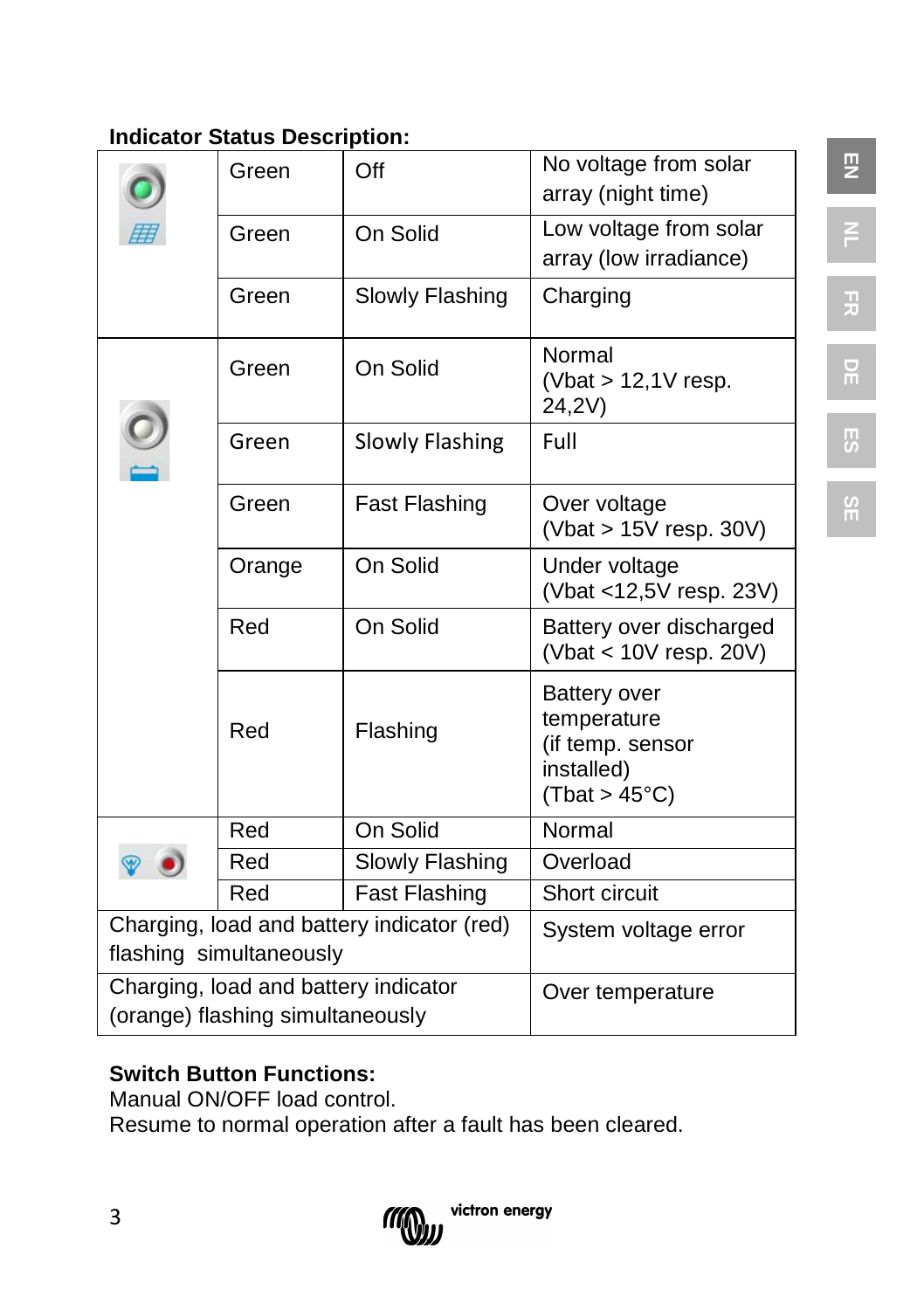## **4. Programming the controller**

The default settings (see specifications) can be modified with help of software (available free of charge on our website), or with the remote panel.

The panel must be connected to the controller with a standard RJ45 UTP cable.



**Possible settings** (please see the software manual or the manual of the remote panel for details):

#### **Load programs:**

- [Manual](app:ds:manual) Control (default)
- Light ON/OFF
- Light ON + Timer
- Time Control

#### **Battery Type:**

- Gel
- Sealed AGM (default)
- Flooded
- User defined

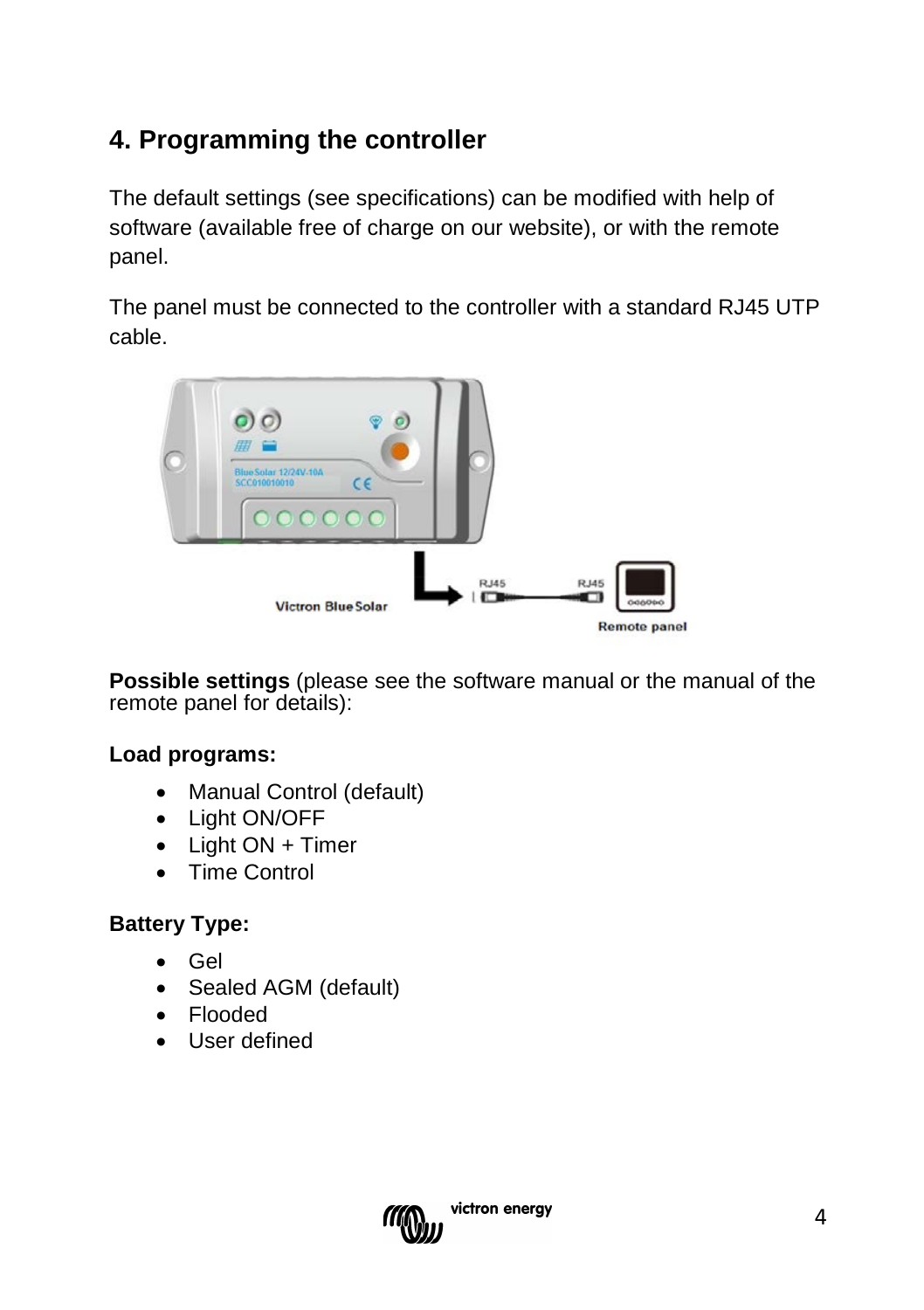## **5. Protection**

#### **Load Overload**

If the load current exceeds the rated current of controller  $(≥1.05$  times rated discharge current), the controller will disconnect the load. Overloading must be cleared, then press the switch button.

#### **Load Short Circuit**

Fully protected against load wiring short-circuit (≥2 times rated discharge current). After one automatic load reconnect attempt, the fault must be cleared by restarting the controller or pressing the switch button.

#### **PV Reverse Polarity**

Full protection against PV reverse polarity, no damage to the controller will result. Correct the wiring to resume normal operation.

#### **Battery Reverse Polarity**

Full protection against battery reverse polarity, no damage to the controller will result. Correct the wiring to resume normal operation.

#### **Damaged Temperature Sensor**

If the temperature sensor short-circuited or damaged, the controller will be charging or discharging at the default temperature (25°C).

#### **Overheating Protection**

If the temperature of the controller heat sink exceeds 85°C, the controller will stop charging and discharging. When the temperature is below 75<sup>o</sup>C. the controller will restart.

#### **High Voltage Transients**

Limited internal transient protection. In lightning prone areas, additional external suppression is recommended.



**EN**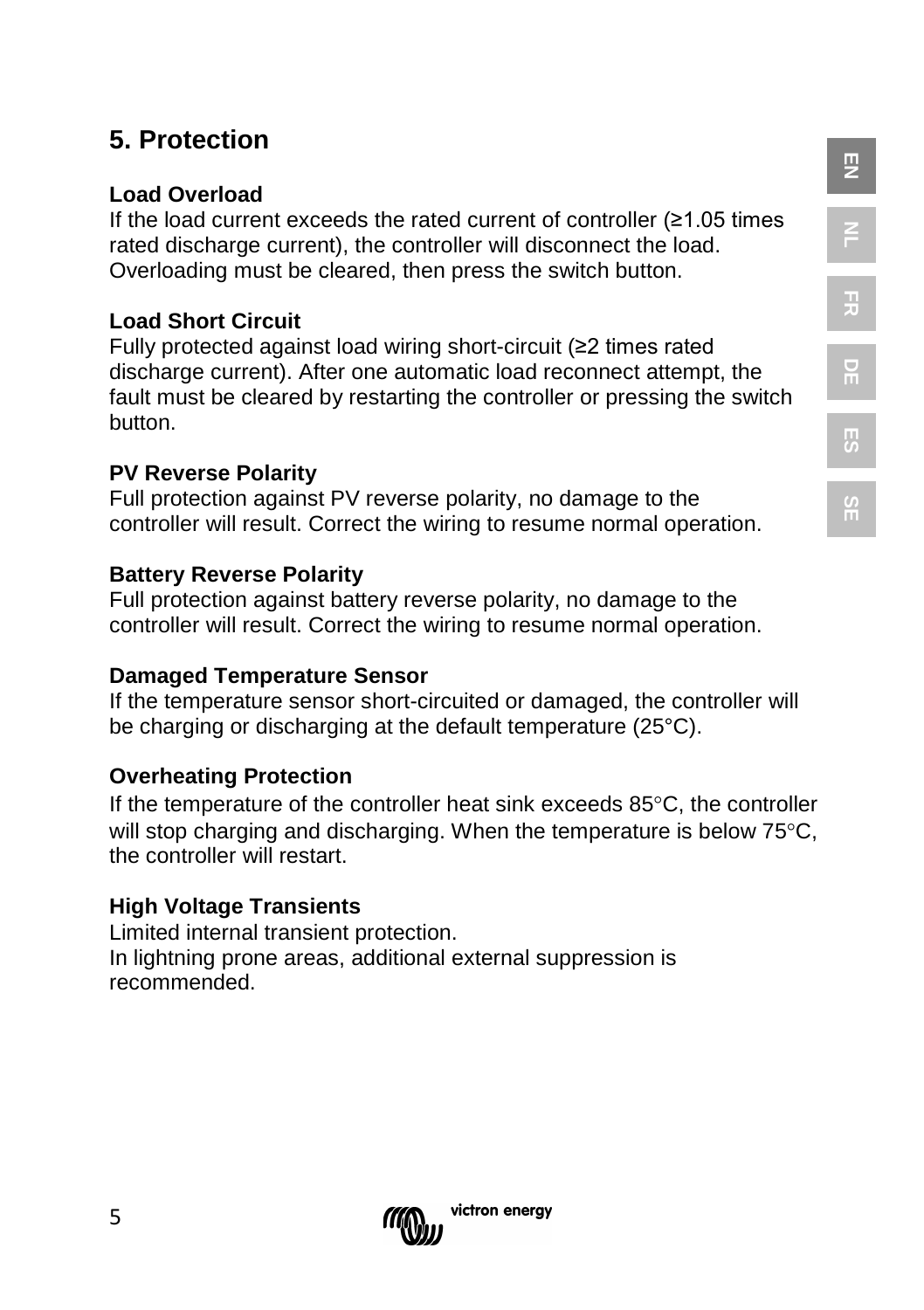## **6. Troubleshooting**

| <b>Faults</b>                                                                              | <b>Possible</b><br>reasons                                              | Troubleshooting                                                                                                                                                                                             |
|--------------------------------------------------------------------------------------------|-------------------------------------------------------------------------|-------------------------------------------------------------------------------------------------------------------------------------------------------------------------------------------------------------|
| Charging LED<br>indicator off<br>during daytime<br>when sunshine<br>falls on PV<br>modules | PV array<br>disconnected                                                | Check that PV and battery wire<br>connections are correct and tight.                                                                                                                                        |
| <b>Green Battery</b><br><b>LED</b> indicator<br>fast flashing                              | Battery voltage<br>higher than over<br>voltage<br>disconnect<br>voltage | Check battery voltage. If too high,<br>disconnect the solar module<br>immediately and replace the<br>controller.                                                                                            |
| <b>Battery LED</b><br>indicator orange                                                     | Battery under<br>voltage                                                | Load output is normal. Charging LED<br>indicator will return to green<br>automatically when fully charged.                                                                                                  |
| <b>Battery LED</b><br>indicator RED<br>and loads not<br>working                            | Battery over<br>discharged                                              | The controller did cut off the output<br>automatically. The LED indicator will<br>return to green when fully charged.                                                                                       |
| Load status<br>indicator red<br>and slow<br>flashing                                       | Overload                                                                | Remove or cut out the additional load<br>and press the button. The controller<br>will restart after 3s.                                                                                                     |
| Load status<br>indicator red<br>and fast flashing                                          | Short circuit                                                           | Clear short circuit and press the<br>button, the controller will resume to<br>work after 3s                                                                                                                 |
| Charging, load<br>and battery<br>indicator<br>(orange)<br>flashing<br>simultaneously       | Over<br>temperature                                                     | When the heat sink of the controller<br>exceeds 85°C, the controller will<br>automatically shut down. When the<br>temperature has decreased to less<br>than 75°C, the controller will restart.              |
| Charging, load<br>and battery<br>indicator (red)<br>flashing<br>simultaneously             | System voltage<br>error                                                 | Check whether the battery voltage<br>matches with the controller working<br>voltage. Please change to a suitable<br>battery or reset the working voltage.<br>Press load button to clear the<br>malfunction. |

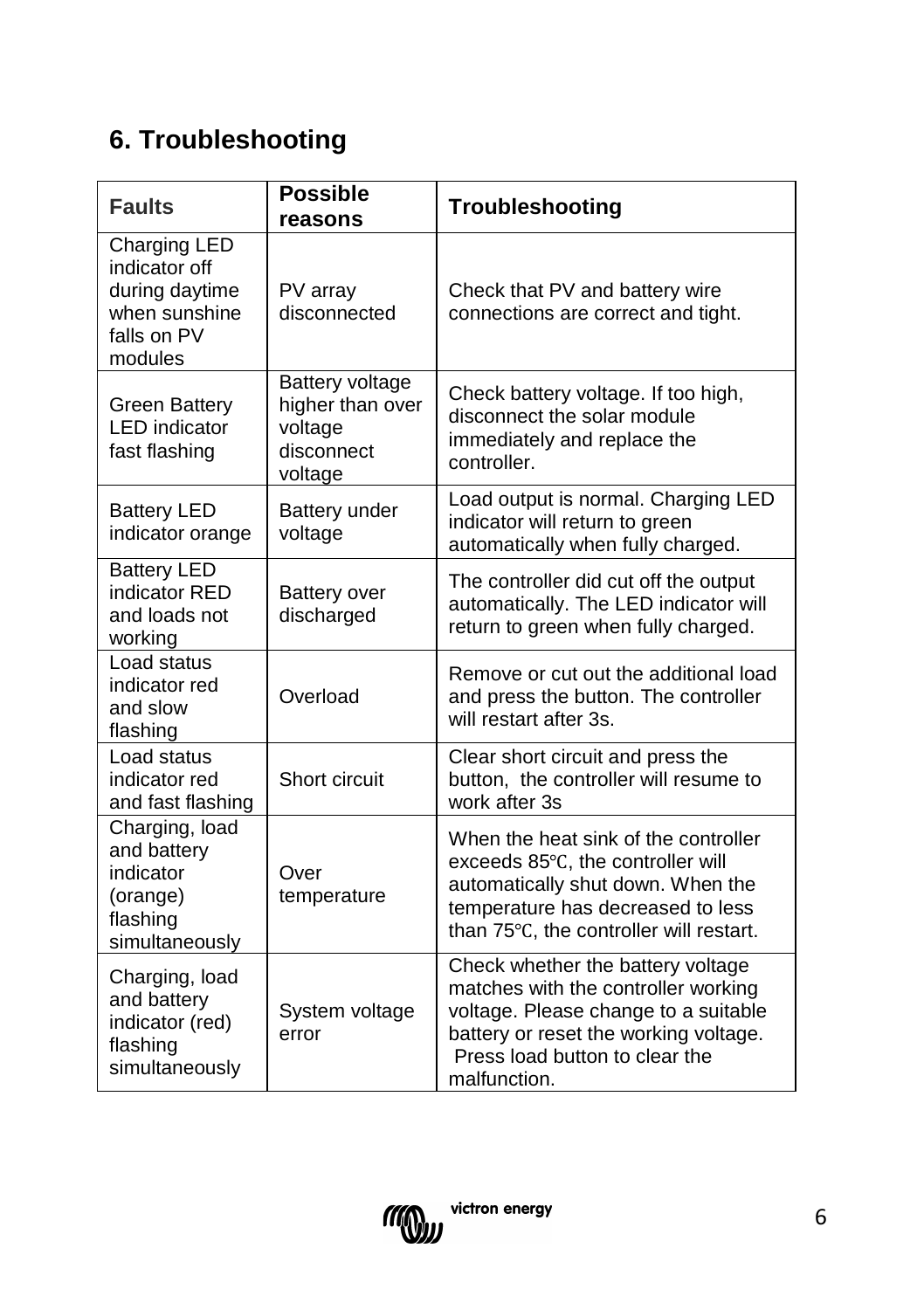## **7. Technical specifications**

|                                                        | BlueSolar PWM-Pro charge controller 12/24V |                                                      |                                   |  |
|--------------------------------------------------------|--------------------------------------------|------------------------------------------------------|-----------------------------------|--|
|                                                        | 5 A /10 A<br>20 A<br>30 A                  |                                                      |                                   |  |
| <b>Battery voltage</b>                                 |                                            | 12/24V Auto Select                                   |                                   |  |
| Rated charge<br>current                                | 5A/10A                                     | 20 A                                                 | 30 A                              |  |
| Automatic load<br>disconnect                           |                                            | Yes                                                  |                                   |  |
| Maximum solar<br>voltage                               |                                            | 28 V / 55 V (1)                                      |                                   |  |
| Self-consumption                                       |                                            | 8 mA                                                 |                                   |  |
| <b>DEFAULT SETTINGS</b>                                |                                            |                                                      |                                   |  |
| Absorption charge                                      |                                            | 14,4 V / 28,8 V                                      |                                   |  |
| Float charge                                           |                                            | 13,8 V / 27,6 V                                      |                                   |  |
| Equalization charge                                    |                                            | 14,6 V / 29,2 V                                      |                                   |  |
| Low voltage load<br>disconnect                         | 11,1 V / 22,2 V                            |                                                      |                                   |  |
| Low voltage load<br>reconnect                          | 12,6 V / 25,2 V                            |                                                      |                                   |  |
| Manual control + low voltage disconnect<br>Load output |                                            |                                                      |                                   |  |
| <b>ENCLOSURE &amp; ENVIRONMENTAL</b>                   |                                            |                                                      |                                   |  |
| Battery temperature<br>sensor                          |                                            | Optional                                             |                                   |  |
| Temperature                                            |                                            | -30 mV / °C resp. -60 mV / °C                        |                                   |  |
| compensation                                           |                                            | (if temperature sensor installed)                    |                                   |  |
| Operating<br>temperature                               |                                            | -35 $\mathrm{^{\circ}C}$ to +50 $\mathrm{^{\circ}C}$ |                                   |  |
| Cooling                                                |                                            | Natural convection                                   |                                   |  |
| Humidity                                               |                                            | ≤95% (non condensing)                                |                                   |  |
| Enclosure                                              |                                            | <b>IP30</b>                                          |                                   |  |
| Grounding                                              |                                            | Positive grounding                                   |                                   |  |
| Overall dimensions                                     | 138x70x37 mm<br>5.4x2.7x1.4 inch           | 160x82x48 mm<br>6.3x3.2x1.9 inch                     | 200x100x57 mm<br>7.9x4.0x2.3 inch |  |
| Mounting hole size                                     | $\Phi$ 4,3 mm                              | $\Phi$ 4,3 mm                                        | $\Phi$ 4,5 mm                     |  |
| <b>Terminal size</b>                                   | $4 \text{ mm}^2$                           | $10 \text{ mm}^2$                                    | $10 \text{ mm}^2$                 |  |
| Weight                                                 | 0,13 kg                                    | $0,3$ kg                                             | $0,5$ kg                          |  |
| Mounting                                               | Vertical wall mount, indoor only           |                                                      |                                   |  |
| <b>STANDARDS</b>                                       |                                            |                                                      |                                   |  |
| Safety<br>IEC 62109-1                                  |                                            |                                                      |                                   |  |
| <b>EMC</b>                                             | EN 61000-6-1, EN 61000-6-3, ISO 7637-2     |                                                      |                                   |  |
| $\cdots$<br>40 M                                       |                                            |                                                      |                                   |  |

**1) For 12 V use 36 cell solar panels**

 **For 24 V use 72 cell solar panels, or 2x 36 cell in series**

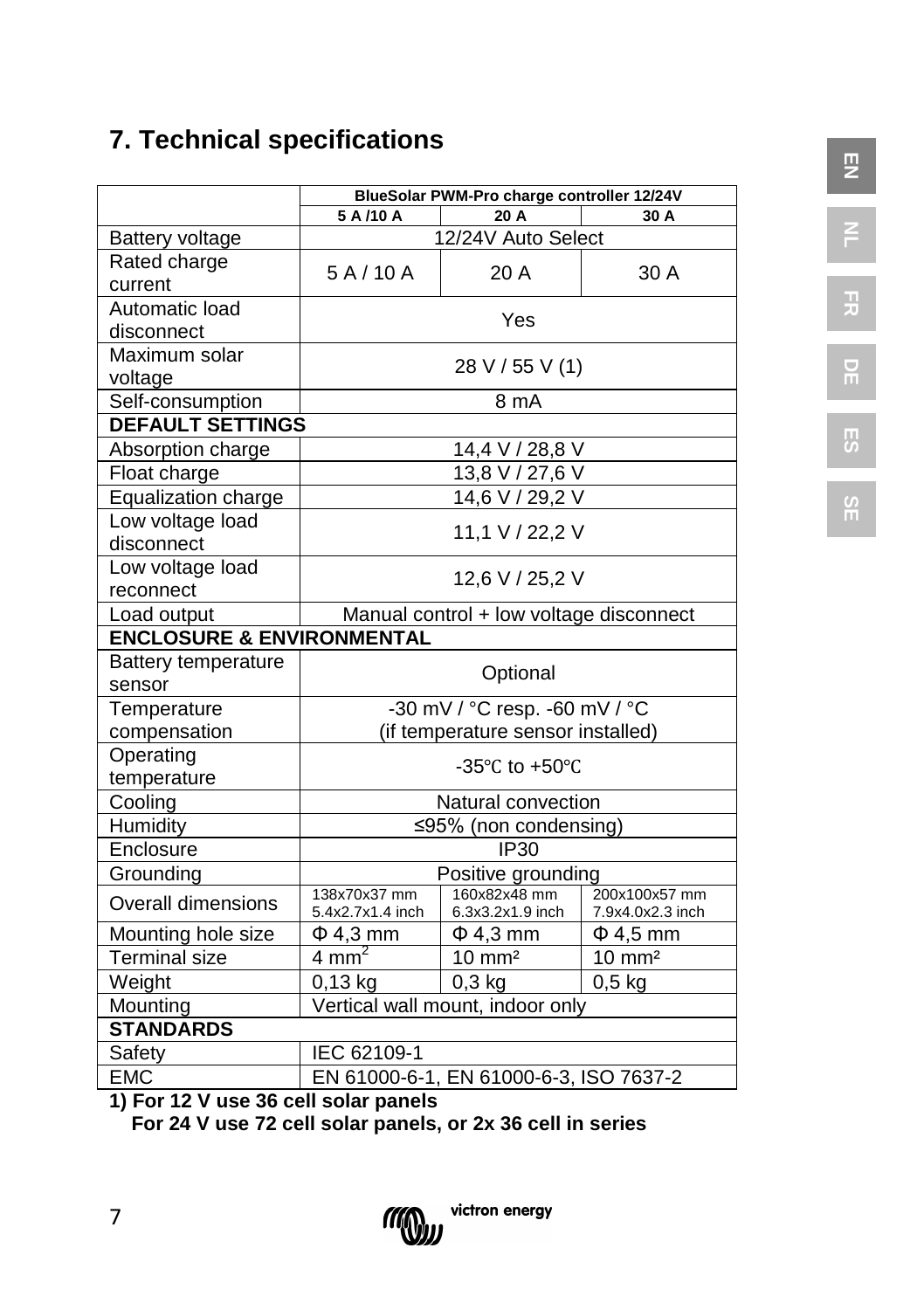## **8. Battery related programming options**

 **(see software manual or remote panel manual for details)**

| <b>Battery related programming</b><br>options                         | Gel    | Sealed<br>(default<br>setting) | <b>Flooded</b> | <b>User</b><br>defined |
|-----------------------------------------------------------------------|--------|--------------------------------|----------------|------------------------|
| Battery capacity setting (needed<br>for the internal battery monitor) |        | 200Ah                          |                | 1~9999                 |
| Over voltage load disconnect                                          |        | 16.0V                          |                | $9 - 17V$              |
| Charge limit                                                          |        | 15.0V                          |                | $9 - 17V$              |
| Over voltage reconnect                                                |        | 15.0V                          |                | $9 - 17V$              |
| Equalize                                                              |        | 14.6V                          | 14.8V          | $9 - 17V$              |
| Absorption                                                            | 14.2V  | 14.4V                          | 14.6V          | $9 - 17V$              |
| Float                                                                 | 13.8V  | 13.8V                          | 13.8V          | $9 - 17V$              |
| New charge cycle trigger voltage                                      |        | 13.2V                          |                | $9 - 17V$              |
| Low voltage load reconnect                                            |        | 12.6V                          |                | $9 - 17V$              |
| Under voltage warning reset                                           |        | 12.2V                          |                | $9 - 17V$              |
| Under voltage warning                                                 |        | 12.0V                          |                | $9 - 17V$              |
| Low voltage load disconnect                                           |        | 11.1V                          |                | $9 - 17V$              |
| Discharge limit                                                       |        | 10.6V                          |                | $9 - 17V$              |
| Equalize duration                                                     |        | 2 hrs.                         | 2 hrs.         | $0 - 3$                |
| Absorption duration                                                   | 2 hrs. | $2$ hrs.                       | 2 hrs.         | $0 - 3$                |

**Multiply voltages by 2 for a 24V system**

## **9. Day/night timing options (see software manual or remote panel manual)**



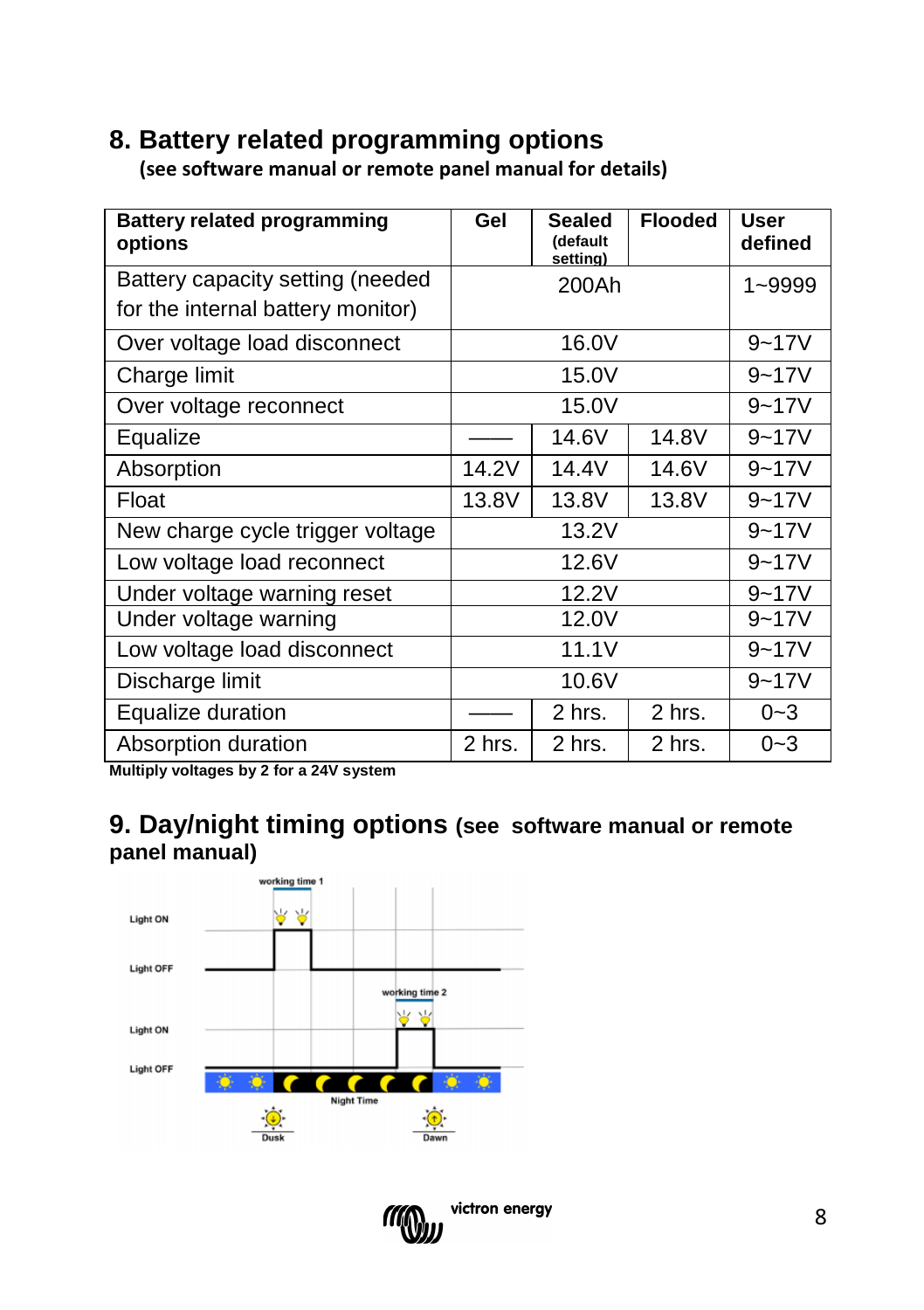## **1. Algemene veiligheidsinformatie**

Lees alle aanwijzingen en waarschuwingen in de handleiding voordat u met de installatie begint.

Stel de controller niet bloot aan regen, grote hoeveelheden stof, trillingen, corrosieve gassen en sterke elektromagnetische interferentie.

Voorkom dat water de controller kan binnendringen.

De controller bevat geen onderdelen die door de gebruiker onderhouden moeten worden. Demonteer de controller niet en probeer ook niet om deze te repareren.

## **2. Eigenschappen**

- Verlichtingsbesturingsfunctie, volledig programmeerbaar met software (gratis beschikbaar via onze website) of het Remote Panel.
- 3-fase-accuoplading (bulk-, absorptie- en druppellading), volledig programmeerbaar.
- Geïntegreerde accumonitorfunctie (Remote Panel voor weergave van laadstatus vereist).
- Belastingsuitgang met ontkoppeling bij lage spanning en handmatige regeling (fabrieksinstelling).
- Optionele externe temperatuursensor.
- Belastingsuitgang beschermd tegen overbelasting en kortsluiting.
- Beveiligd tegen aansluiting met omgekeerde polariteit van de zonnepanelen en/of de accu.



**EN**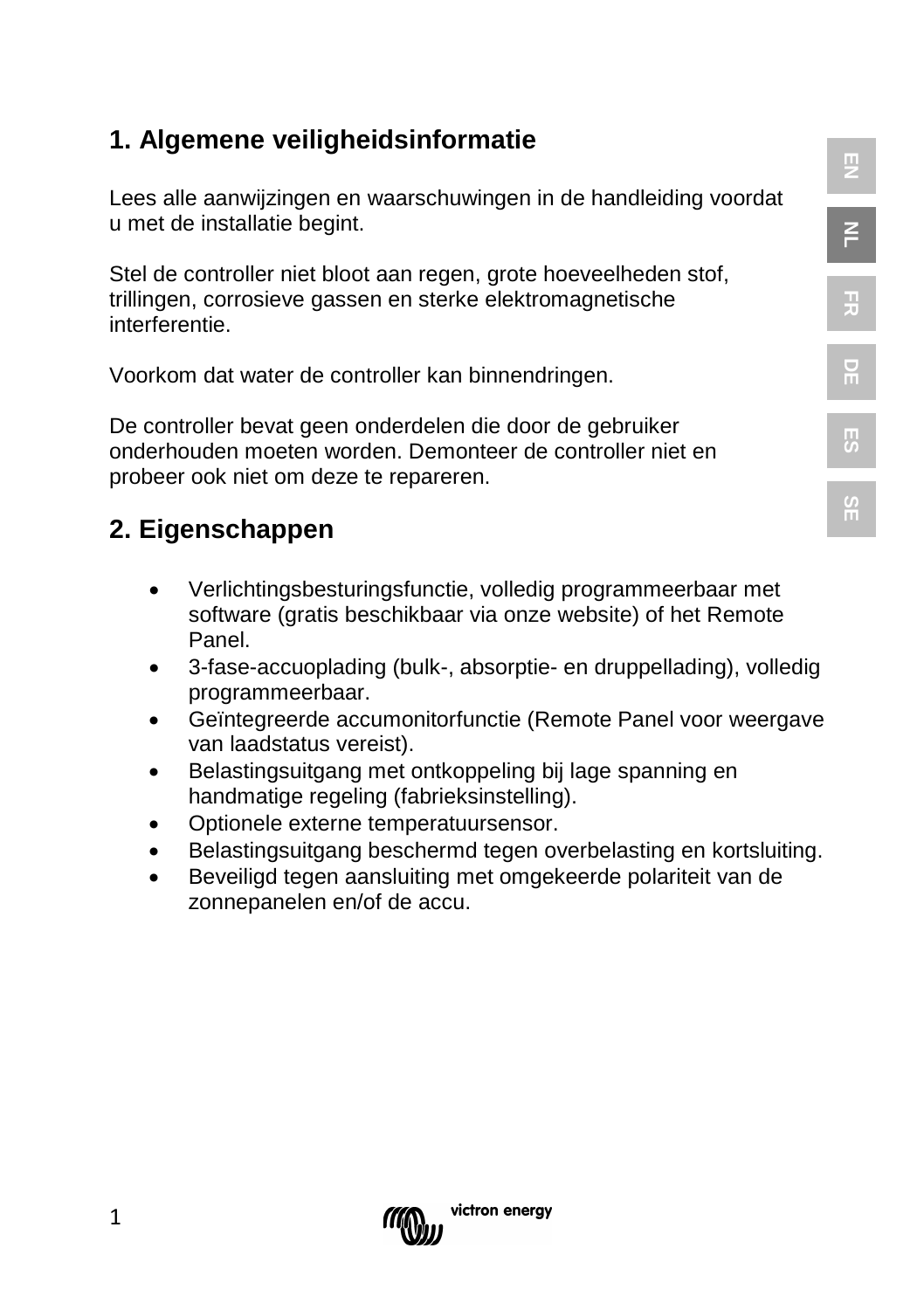## **3. Installatie en bediening**

Belangrijke opmerking: sluit altijd eerst de accu aan om de controller in staat te stellen om de systeemspanning te herkennen.

- De controller is een algemene positieve controller.
- Als systeemaarding vereist is, dient bij voorkeur de pluspool van de accu te worden geaard.
- Gebruik slechts één systeemaarding.



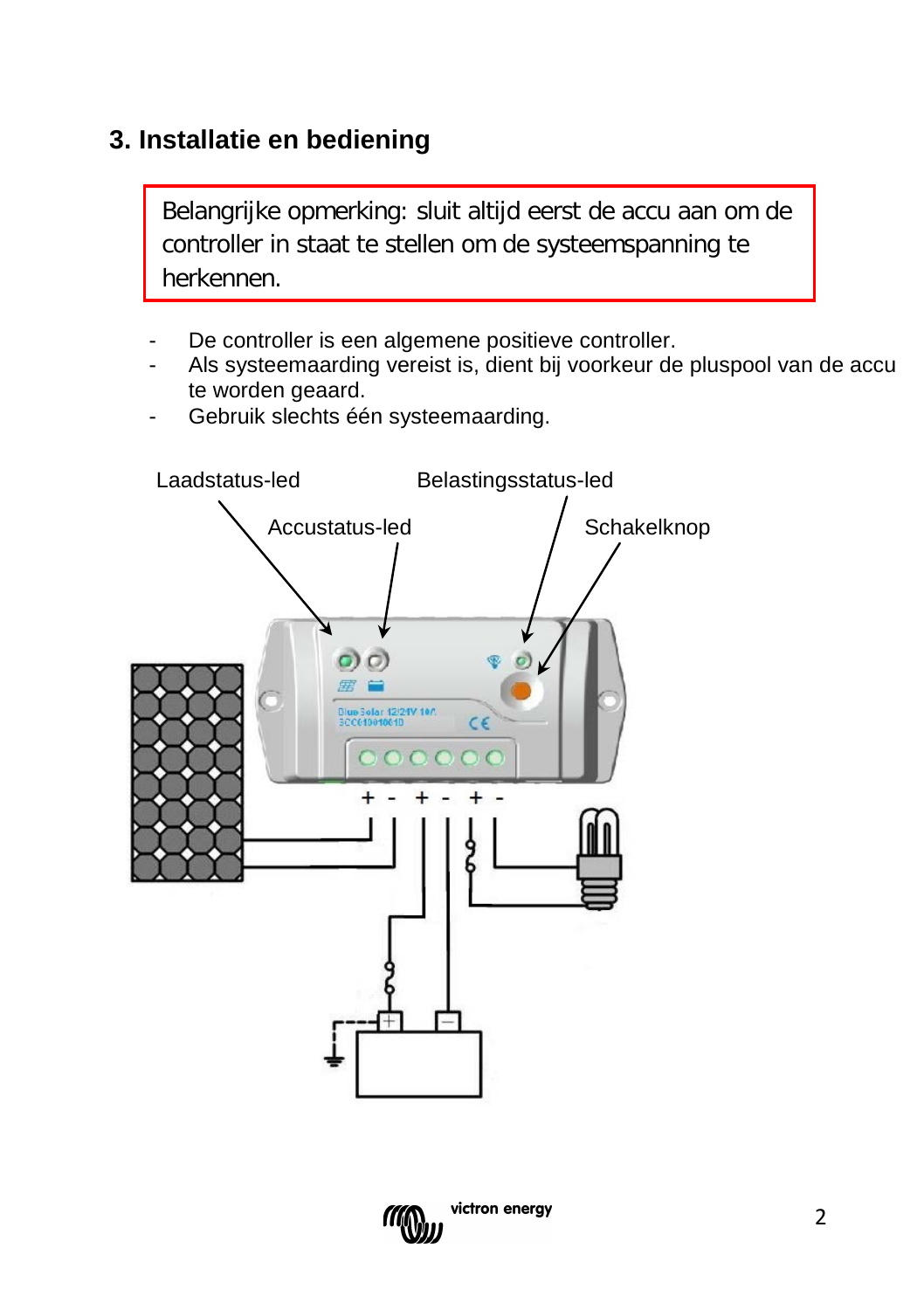## **Beschrijving LED aanduiding:**

|                                   | Groen  | Uit                                    | Geen spanning van                      |
|-----------------------------------|--------|----------------------------------------|----------------------------------------|
|                                   |        |                                        | zonnepaneel ('s nachts)                |
|                                   | Groen  | <b>Brandt continu</b>                  | Lage spanning van                      |
|                                   |        |                                        | zonnepaneel (weinig zon)               |
|                                   | Groen  | Knippert                               | Opladen                                |
|                                   |        | langzaam                               |                                        |
|                                   | Groen  | <b>Brandt continu</b>                  | Normaal<br>(Vaccu $> 12,1V$ resp.      |
|                                   |        |                                        | 24,2V)                                 |
|                                   | Groen  | Knippert                               | Vol                                    |
|                                   |        | langzaam                               |                                        |
|                                   | Groen  | Knippert snel                          | Overspanning (Vaccu >                  |
|                                   |        |                                        | 15V resp. 30V)                         |
|                                   | Oranje | <b>Brandt continu</b>                  | Onderspanning (Vaccu<                  |
|                                   |        |                                        | 12,5V resp. 23V)                       |
|                                   | Rood   | <b>Brandt continu</b>                  | Accu te ver ontladen                   |
|                                   |        |                                        | (Vaccu< 10V resp. 20V)                 |
|                                   |        |                                        | Te hoge temperatuur                    |
|                                   | Rood   | Knippert                               | accu                                   |
|                                   |        |                                        | (als temp. sensor is<br>geïnstalleerd) |
|                                   |        |                                        | (Taccu> 45°C)                          |
|                                   | Rood   | <b>Brandt continu</b>                  | Normaal                                |
|                                   | Rood   | Knippert                               | Overbelasting                          |
|                                   | Rood   | Knippert snel                          | Kortsluiting                           |
|                                   |        | LEDs opladen, belasting en accu (rood) | Storing systeemspanning                |
| knipperen tegelijkertijd          |        |                                        |                                        |
| LEDs opladen, belasting en accu   |        |                                        | Overtemperatuur                        |
| (oranje) knipperen tegelijkertijd |        |                                        |                                        |

## **Schakelknopfuncties:**

Handmatige belastingsregeling AAN/UIT.

Hervat het normale bedrijf nadat een storing is verholpen.



**NL FR**

# **DE ES**

**SE**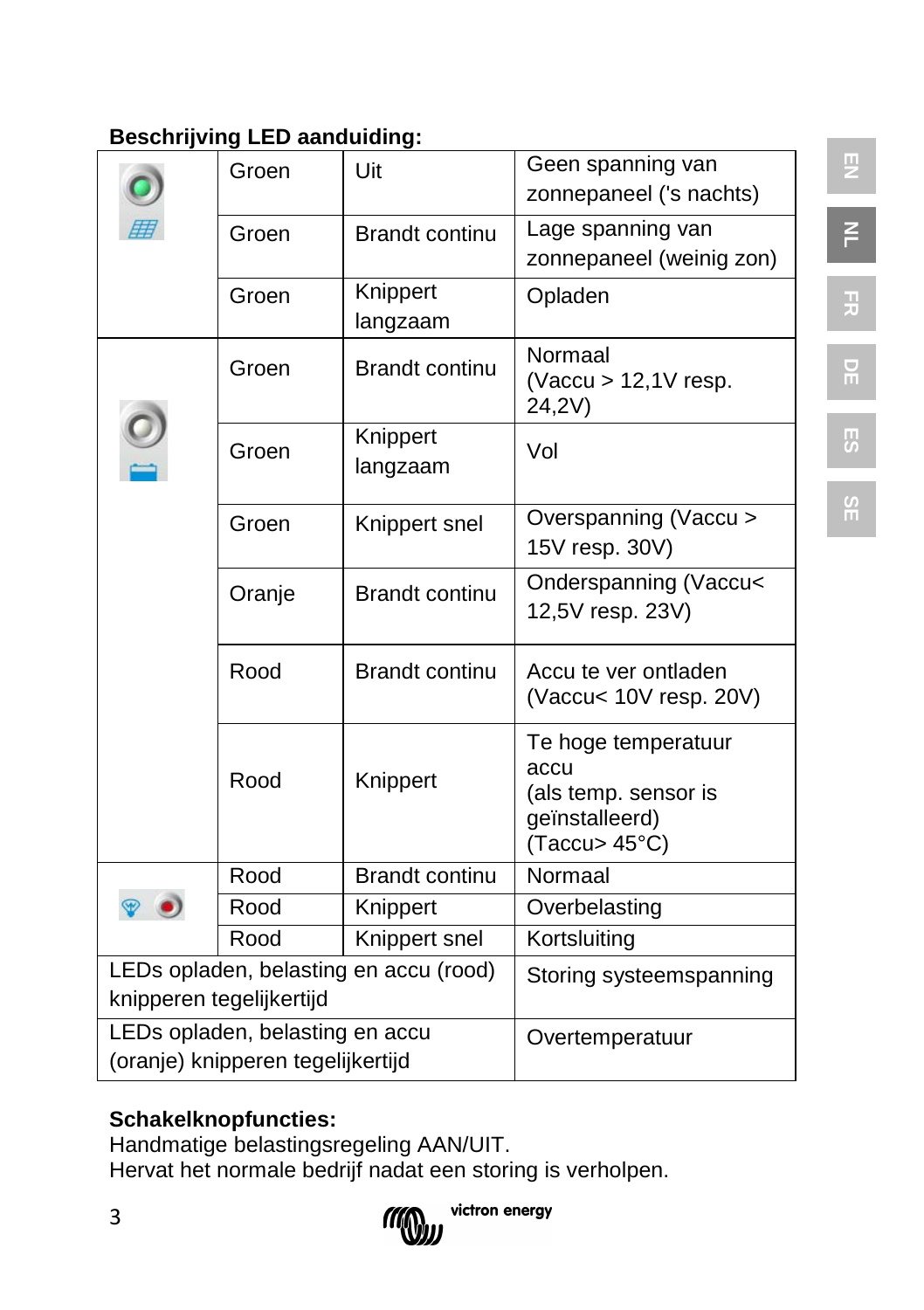## **4. Programmering van de controller**

De fabrieksinstellingen (zie specificaties) kunnen met de software (gratis beschikbaar via onze website) of met het Remote Panel worden aangepast.

Het paneel moet met een standaard RJ45 UTP-kabel worden verbonden met de controller.



**Mogelijke instellingen** (zie de software-handleiding of de handleiding van het Remote Panel voor meer informatie):

#### **Belastingsprogramma's:**

- [Handmatige](app:ds:manual) regeling (fabrieksinstelling)
- Licht AAN/UIT
- Licht AAN + timer
- Tijdsregeling

#### **Accutype:**

- Gel-accu
- Onderhoudsvrije AGM-accu (standaard)
- Natte accu
- Gebruikersgedefinieerd

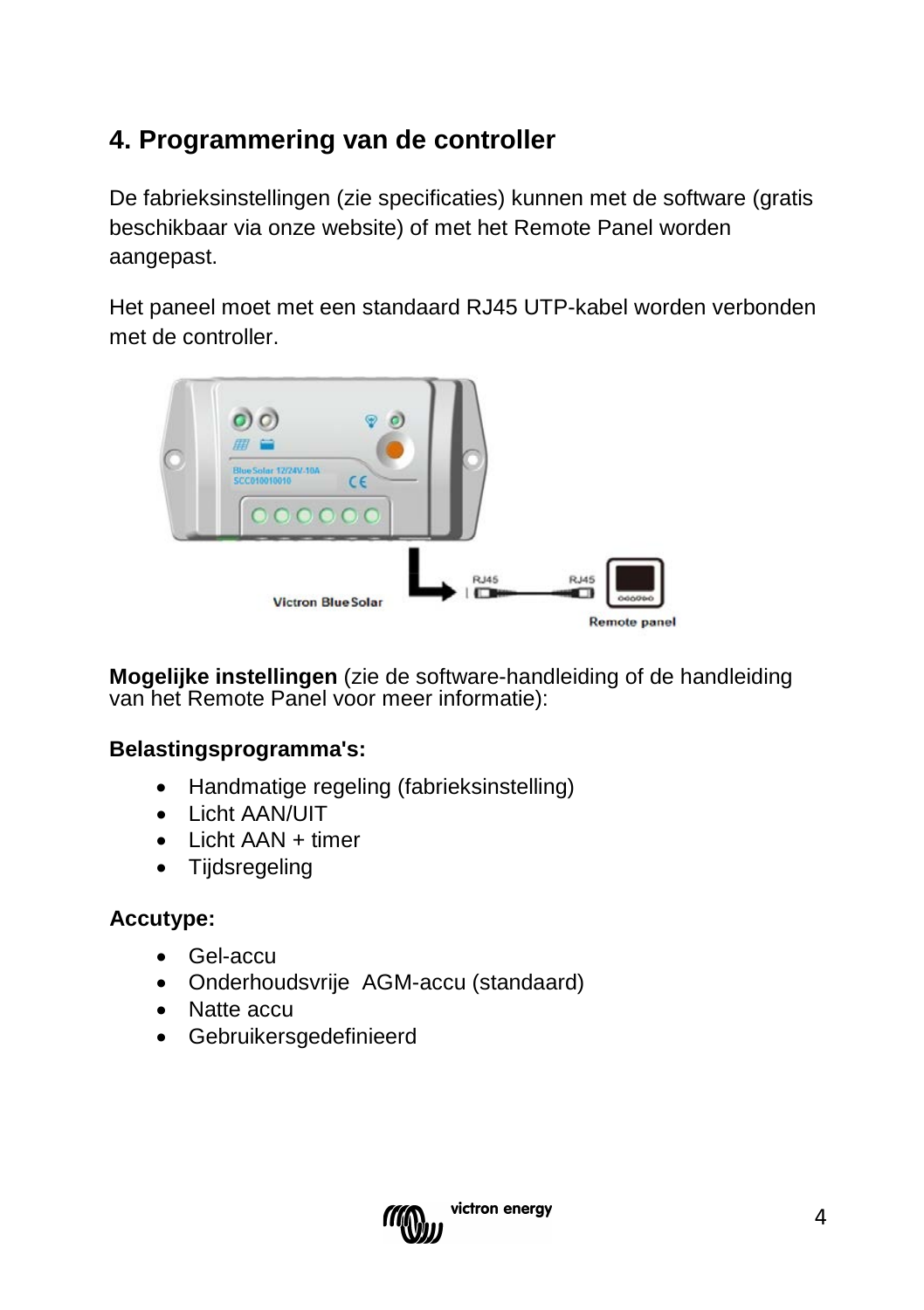## **5. Bescherming**

#### **Overbelasting belasting**

Als de belastingsstroom de nominale stroom van de controller (≥1,05 keer de nominale ontlaadstroom) overschrijdt, ontkoppelt de controller de belasting. De overbelasting moet worden opgeheven en daarna moet op de schakelknop worden gedrukt.

#### **Kortsluiting belasting**

Volledig beschermd tegen kortsluiting bij de belastingsbedrading (≥2 keer de nominale ontlaadstroom). Na één automatisch belastingskoppelingspoging moet de storing worden opgeheven door de controller opnieuw te starten of op de schakelknop te drukken.

#### **Omgekeerde polariteit zonnepaneel**

Volledige bescherming tegen omgekeerde polariteit bij het zonnepaneel, waardoor er daardoor geen schade aan de controller kan ontstaan. Corrigeer de bedrading om het normale bedrijf te hervatten.

#### **Omgekeerde polariteit accu**

Volledige bescherming tegen omgekeerde polariteit bij de accu, waardoor er daardoor geen schade aan de controller kan ontstaan. Corrigeer de bedrading om het normale bedrijf te hervatten.

#### **Beschadigde temperatuursensor**

Als er kortsluiting bij de temperatuursensor is opgetreden of deze beschadigd is, vindt het opladen of ontladen met de controller plaats bij de standaardtemperatuur (25°C).

#### **Oververhittingsbeveiliging**

Als de temperatuur van de warmtegeleidingsklem van de controller 85°C overschrijdt, stopt de controller met opladen en ontladen. Als de temperatuur minder dan 75°C bedraagt, start de controller weer.

#### **Hoge piekspanningen**

Beperkte interne piekbescherming.

In gebieden, waar vaak de bliksem inslaat, is extra externe onderdrukking aan te bevelen.

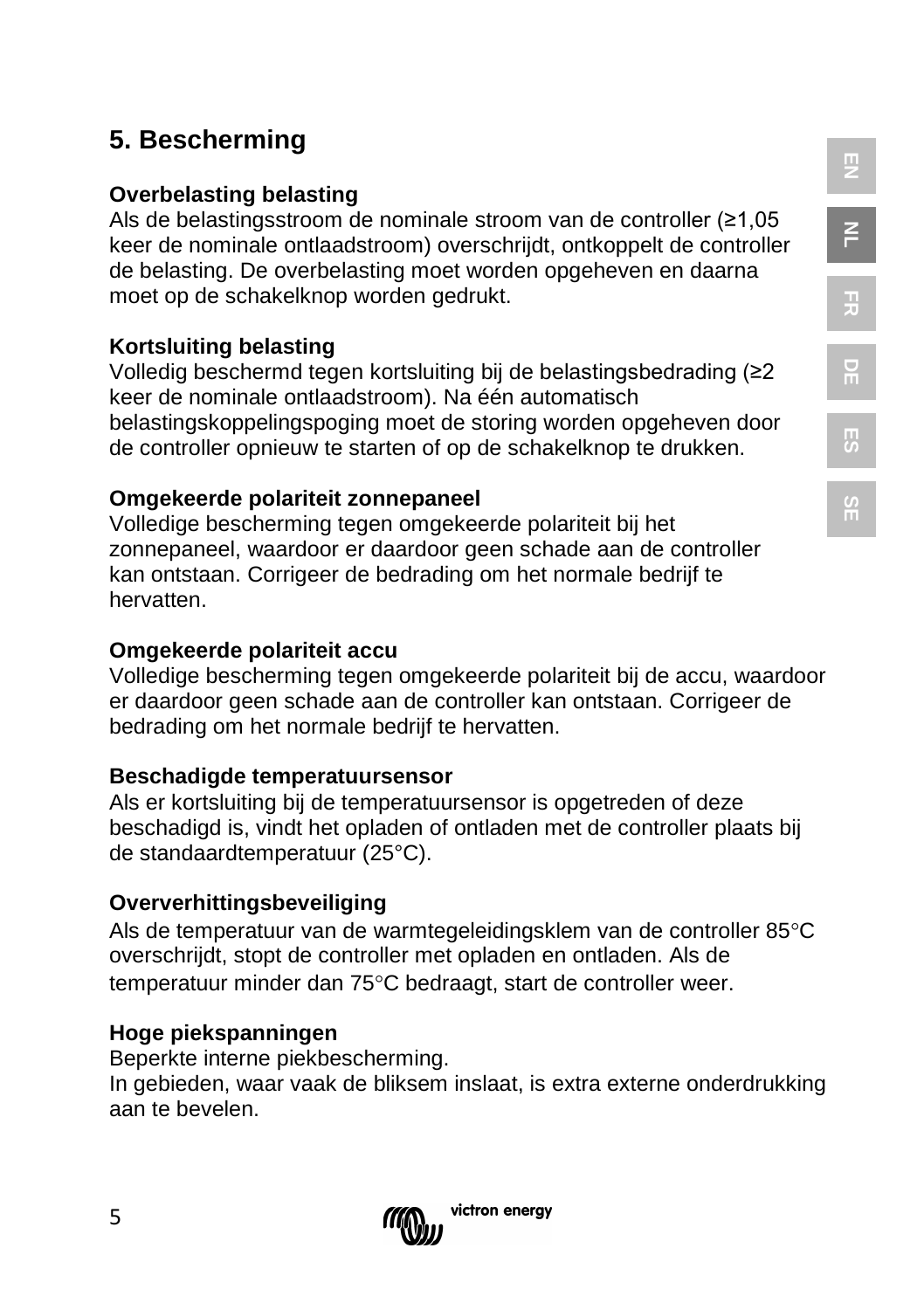## **6. Storingen verhelpen**

| <b>Storingen</b>                                                              | Mogelijke<br>oorzaken                                                             | Storingen verhelpen                                                                                                                                                                                                                       |
|-------------------------------------------------------------------------------|-----------------------------------------------------------------------------------|-------------------------------------------------------------------------------------------------------------------------------------------------------------------------------------------------------------------------------------------|
| Laad-LED is<br>overdag uit als<br>de zon op de<br>zonnepanelen<br>schijnt     | Zonnepanelen<br>zijn losgekoppeld                                                 | Controleer of de bedrading van de<br>zonnepanelen en de accu juist en<br>stevig is aangesloten.                                                                                                                                           |
| Groene accu-<br><b>LED</b> knippert<br>snel                                   | Accuspanning<br>hoger dan de<br>spanning voor<br>ontkoppeling bij<br>overspanning | Controleer de accuspanning. Als deze<br>te hoog is, koppel dan direct de<br>zonnepaneelmodule los en vervang<br>de controller.                                                                                                            |
| Accu-LED brandt<br>oranje                                                     | Te lage<br>accuspanning                                                           | De belastingsuitgangsspanning is<br>normaal. Laad-LED gaat weer<br>automatisch groen branden als de<br>accu volledig is opgeladen.                                                                                                        |
| Accu-LED brandt<br>ROOD en de<br>belastingen<br>werken niet                   | Accu te ver<br>ontladen                                                           | De controller heeft de<br>uitgangsspanning automatisch<br>gestopt. De LED gaat weer groen<br>branden als de accu volledig is<br>opgeladen.                                                                                                |
| Belastingsstatus-<br><b>LED</b> brandt rood<br>en knippert<br>langzaam        | Overbelasting                                                                     | Verwijder of knip de extra belasting<br>eruit en druk op de knop. De<br>controller start na 3 sec. opnieuw.                                                                                                                               |
| Belastingsstatus-<br>LED brandt rood<br>en knippert snel                      | Kortsluiting                                                                      | Hef de kortsluiting op en druk op de<br>knop, de controller hervat het bedrijf<br>weer na 3 sec.                                                                                                                                          |
| LEDs opladen,<br>belasting en<br>accu (oranje)<br>knipperen<br>tegelijkertijd | Overtemperatuur                                                                   | Als de warmtegeleidingsklem van de<br>controller 85°C overschrijdt, wordt de<br>controller automatisch uitgeschakeld.<br>Als de temperatuur naar minder dan<br>75°C is gedaald, start de controller<br>weer opnieuw.                      |
| LEDs opladen,<br>belasting en<br>accu (rood)<br>knipperen<br>tegelijkertijd   | Storing<br>systeemspanning                                                        | Controleer of de accuspanning<br>overeenkomt van de bedrijfsspanning<br>van de controller. Kies anders een<br>andere geschikte accu of stel de<br>bedrijfsspanning opnieuw in.<br>Duk op de belastingsknop om de<br>storing op te heffen. |

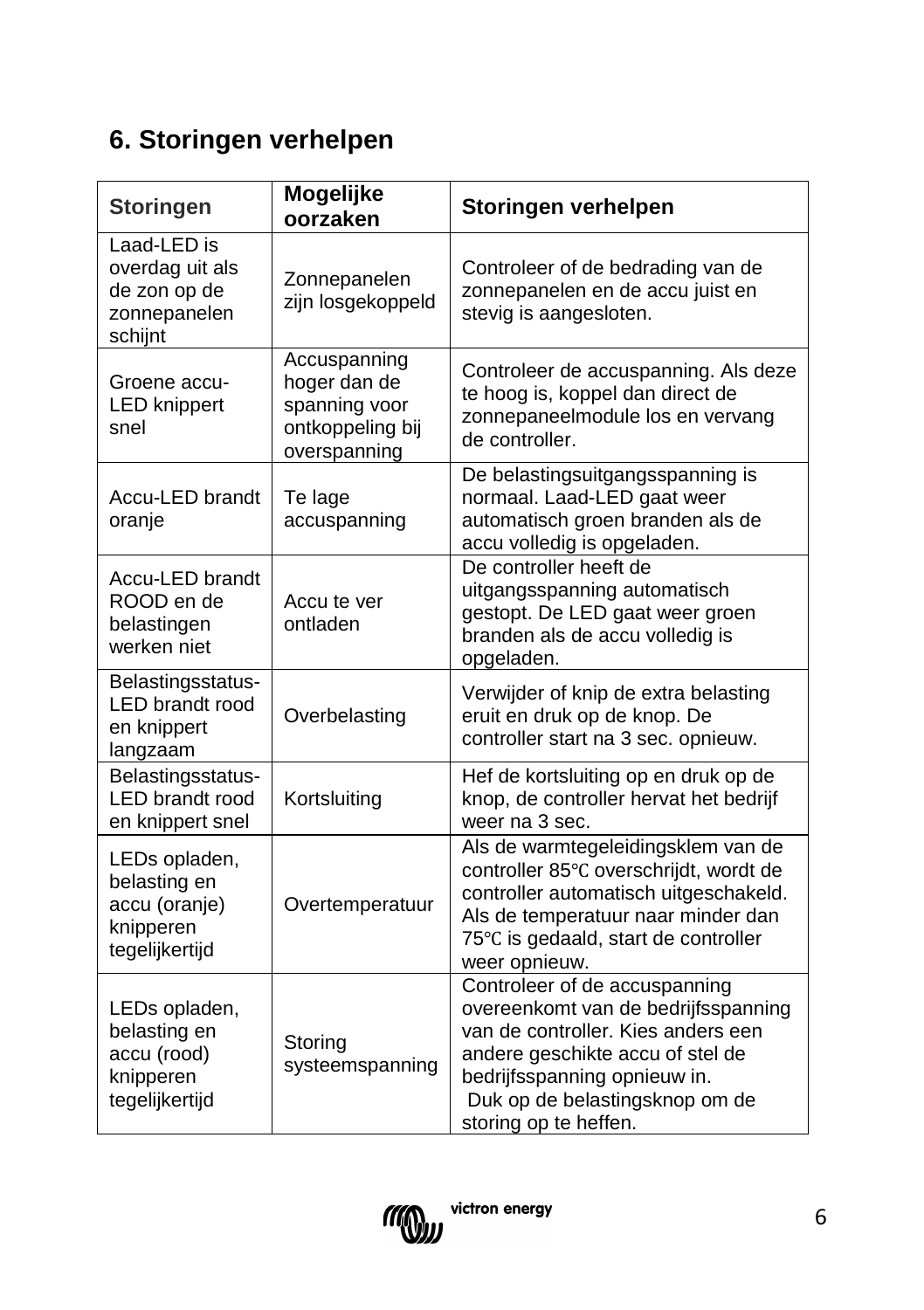## **7. Technische specificaties**

| BlueSolar PWM-Pro laadcontroller 12/24V          |                                                |                                                       |                      |  |  |
|--------------------------------------------------|------------------------------------------------|-------------------------------------------------------|----------------------|--|--|
|                                                  | 5A/10A<br>20A<br>30A                           |                                                       |                      |  |  |
| Accuspanning                                     |                                                | 12/24V Auto Select                                    |                      |  |  |
| Nominale laadstroom                              | 5A / 10A                                       | 20A                                                   | 30A                  |  |  |
| Automatische                                     |                                                |                                                       |                      |  |  |
| belastings-                                      | Ja                                             |                                                       |                      |  |  |
| ontkoppeling                                     |                                                |                                                       |                      |  |  |
| Maximale spanning                                |                                                | 28V / 55V (1)                                         |                      |  |  |
| via zonne-energie                                |                                                |                                                       |                      |  |  |
| Eigen verbruik                                   |                                                | 8 <sub>m</sub> A                                      |                      |  |  |
|                                                  | <b>FABRIEKSINSTELLINGEN</b>                    |                                                       |                      |  |  |
| Absorptieladen                                   |                                                | 14,4V / 28,8V                                         |                      |  |  |
| Druppelladen                                     |                                                | 13,8V / 27,6V                                         |                      |  |  |
| Egalisatieladen                                  |                                                | 14,6V / 29,2V                                         |                      |  |  |
| Belastings-<br>ontkoppeling bij lage<br>spanning |                                                | 11,1V / 22,2V                                         |                      |  |  |
| Belastings-<br>herkoppeling bij lage<br>spanning | 12,6V / 25,2V                                  |                                                       |                      |  |  |
| Belastingsuitgang                                | Handmatige regeling + ontkoppeling bij lage    |                                                       |                      |  |  |
|                                                  | spanning                                       |                                                       |                      |  |  |
|                                                  | <b>BEHUIZING &amp; OMGEVING</b>                |                                                       |                      |  |  |
| Accutemperatuursen<br>sor                        |                                                | Optioneel                                             |                      |  |  |
| Temperatuurcompen                                |                                                | -30mV / °C resp. -60mV / °C                           |                      |  |  |
| satie                                            |                                                | (als temp. sensor is geïnstalleerd)                   |                      |  |  |
| Bedrijfstemperatuur                              |                                                | -35 $\mathrm{^{\circ}C}$ tot +50 $\mathrm{^{\circ}C}$ |                      |  |  |
| Koeling                                          |                                                | Natuurlijke convectie                                 |                      |  |  |
| Luchtvochtigheid                                 |                                                | ≤95% (niet condenserend)                              |                      |  |  |
| Behuizing                                        |                                                | <b>IP30</b>                                           |                      |  |  |
| Aarding                                          |                                                | Positieve aarding                                     |                      |  |  |
| Algemene                                         | 138 x 70 x 37mm                                | 160 x 82 x 48mm                                       | 200 x 100 x 57mm     |  |  |
| afmetingen                                       | 5,4 x 2,7 x 1,4 inch                           | 6,3 x 3,2 x 1,9 inch                                  | 7,9 x 4,0 x 2,3 inch |  |  |
| Maat montagegat                                  | $\Phi$ 4,3mm                                   | $\Phi$ 4,3mm                                          | $\Phi$ 4,5mm         |  |  |
| Klemgrootte                                      | 4mm <sup>2</sup>                               | 10mm <sup>2</sup>                                     | 10mm <sup>2</sup>    |  |  |
| Gewicht                                          | 0,13kg                                         | 0,3kg                                                 | 0,5kg                |  |  |
| Montage                                          |                                                | Verticale muurmontage, enkel binnen                   |                      |  |  |
|                                                  | <b>NORMEN</b>                                  |                                                       |                      |  |  |
| Veiligheid<br>IEC 62109-1                        |                                                |                                                       |                      |  |  |
| <b>EMC</b>                                       | NEN-EN 61000-6-1, NEN-EN 61000-6-3, ISO 7637-2 |                                                       |                      |  |  |

**NL**

**FR**

**DE**

**ES**

**SE**

**1) Gebruik voor 12V zonnepanelen met 36 cellen Gebruik voor 24V zonnepanelen met 72 cellen of 2x 36 cellen in serie**

victron energy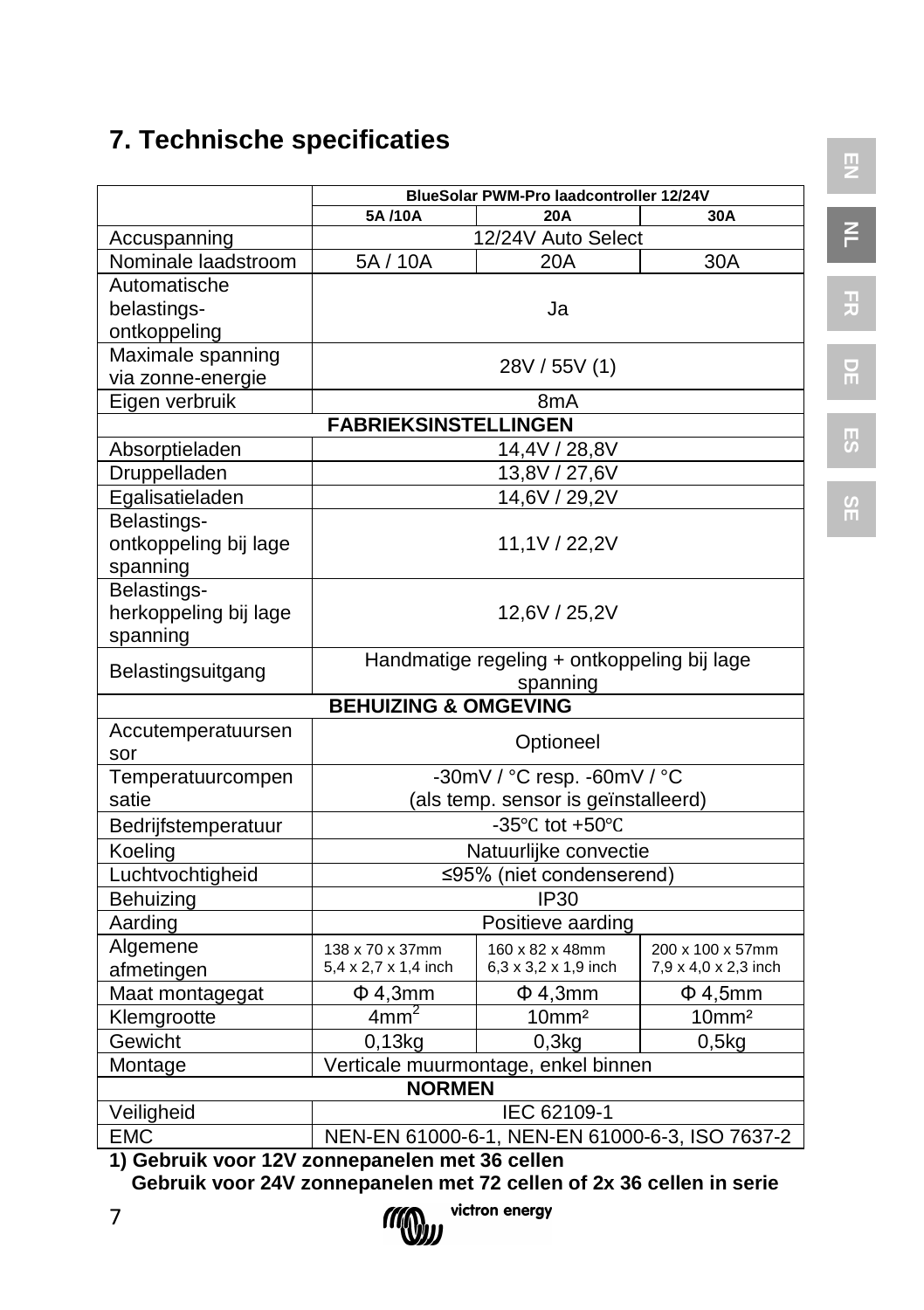## **8. Accu-gerelateerde programmeringsopties**

 **(zie softwarehandleiding of handleiding van het Remote Panel voor meer informatie)**

| Accu-gerelateerde<br>programmeringsopties                             | Gelaccu | onderhoudsvrije<br>accu<br>(fabrieksinstelling) | <b>Natte</b><br>accu | Gebruikers-<br>gedefinieerd |
|-----------------------------------------------------------------------|---------|-------------------------------------------------|----------------------|-----------------------------|
| Accucapaciteitsinstelling<br>(vereist voor de interne<br>accumonitor) |         | 200Ah                                           |                      | 1~9999                      |
| Belastingsontkoppeling<br>bij te hoge spanning                        | 16,0V   |                                                 | $9 - 17V$            |                             |
| Laadlimiet                                                            |         | 15,0V                                           |                      | $9 - 17V$                   |
| Herkoppeling bij te hoge<br>spanning                                  | 15,0V   |                                                 |                      | $9 - 17V$                   |
| Egaliseren                                                            |         | 14,6V                                           | 14,8                 | $9 - 17V$                   |
| Absorptielading                                                       | 14,2V   | 14,4V                                           | 14,6                 | $9 - 17V$                   |
| Druppellading                                                         | 13,8V   | 13,8V                                           | 13,8                 | $9 - 17V$                   |
| Triggerspanning voor<br>nieuwe laadcyclus                             | 13,2V   |                                                 | $9 - 17V$            |                             |
| Belastingsherkoppeling<br>bij lage spanning                           | 12,6V   |                                                 | $9 - 17V$            |                             |
| Waarschuwingsreset bij<br>te lage spanning                            | 12,2V   |                                                 | $9 - 17V$            |                             |
| Waarschuwing bij te lage<br>spanning                                  | 12,0V   |                                                 | $9 - 17V$            |                             |
| Belastingsontkoppeling<br>bij lage spanning                           | 11,1V   |                                                 | $9 - 17V$            |                             |
| Ontladingslimiet                                                      | 10,6V   |                                                 | $9 - 17V$            |                             |
| Egalisatieduur                                                        |         | 2 uur                                           | 2                    | $0 - 3$ uur                 |
| Absorptieladingsduur                                                  | 2 uur   | 2 uur                                           | $\overline{2}$       | $0 - 3$ uur                 |

**Vermenigvuldig de spanningen bij een 24V-systeem met 2**

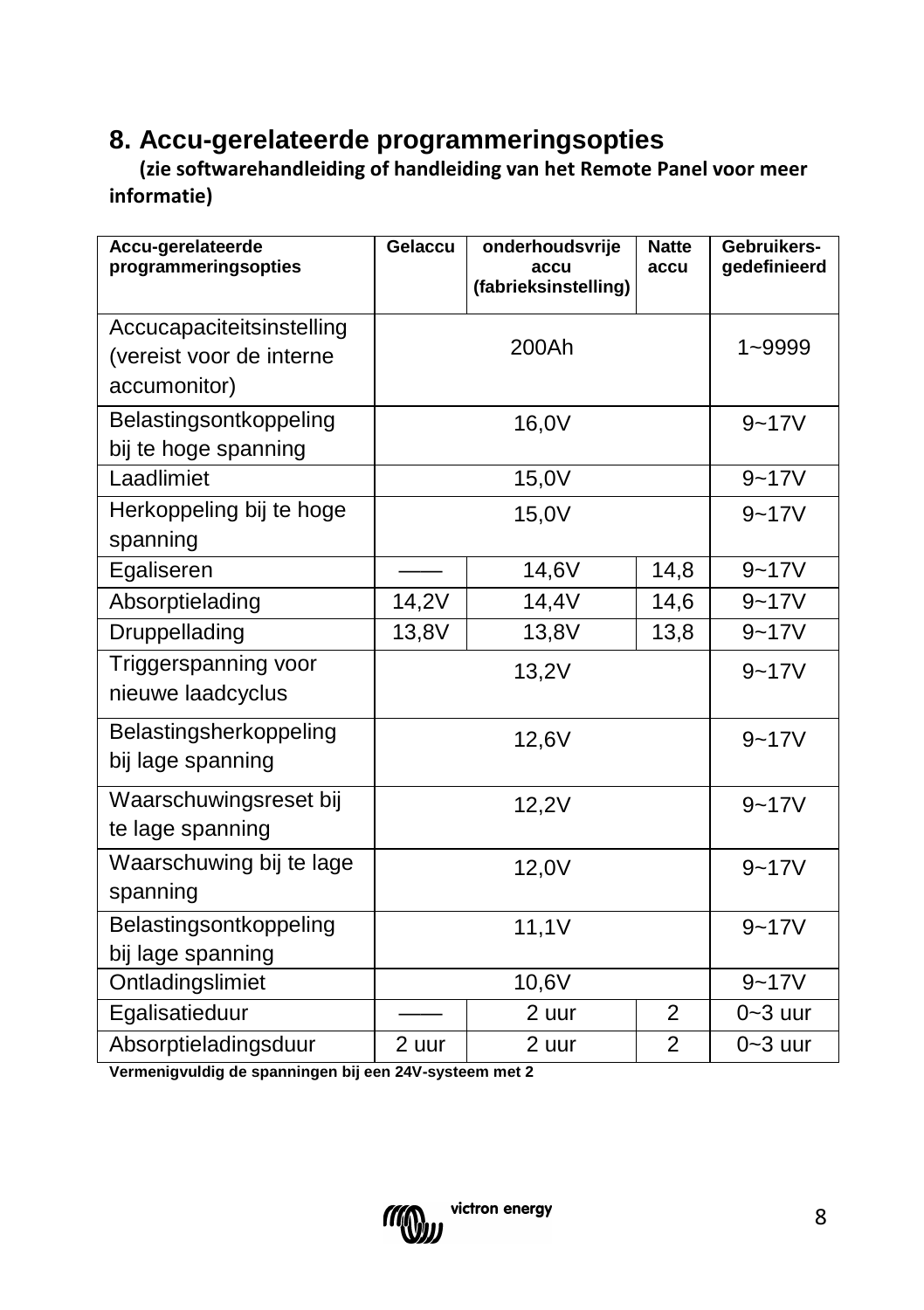## **9. Dag/nacht-timingopties (zie softwarehandleiding of handleiding van Remote Panel)**





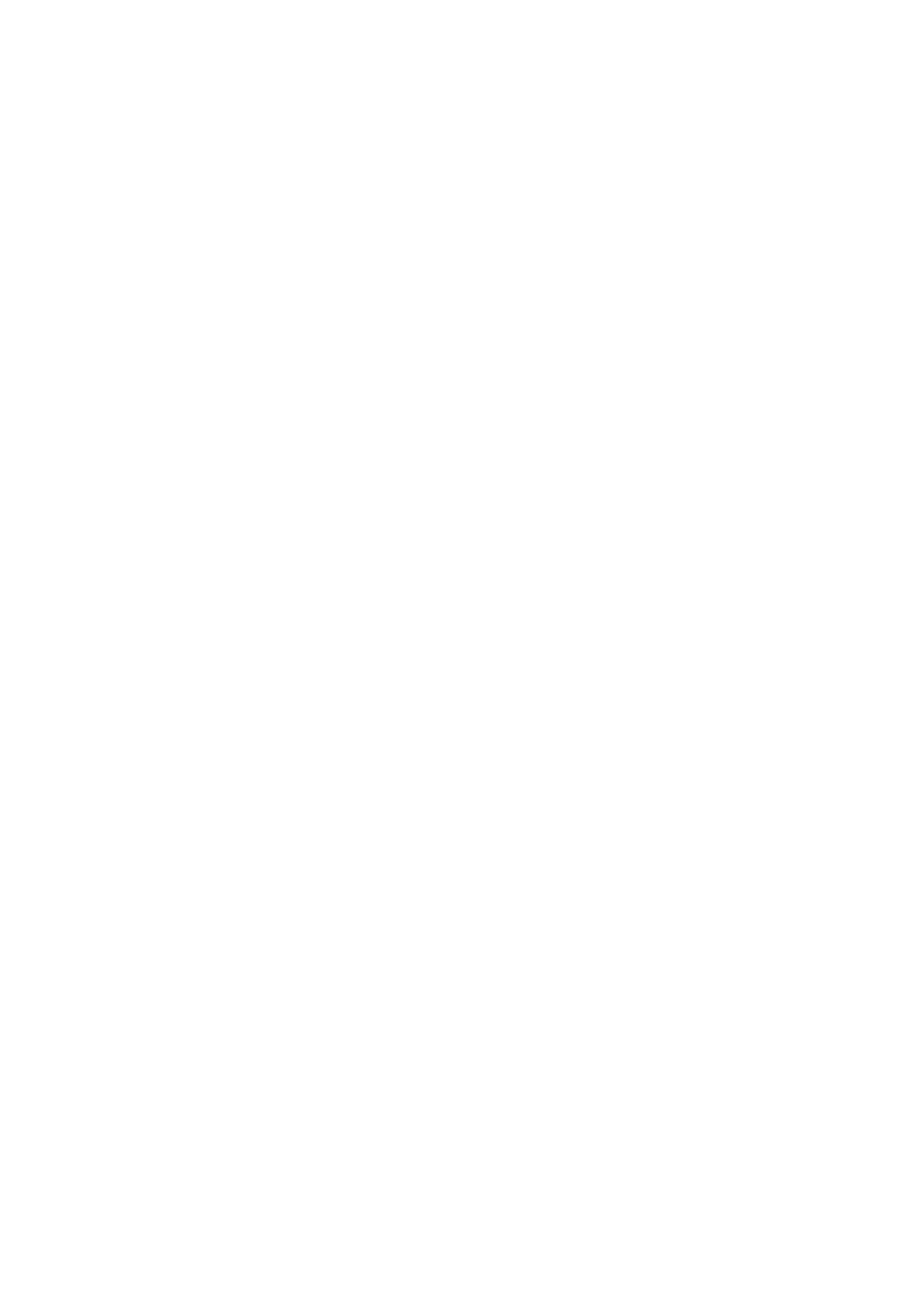## **1. Consignes générales de sécurité**

Lire toutes les instructions et mises en garde du manuel avant de commencer l'installation.

Le contrôleur doit être maintenu éloigné d'une exposition à la pluie, à une poussière extrême, à des gaz corrosifs et à des interférences électromagnétiques intenses.

Ne pas laisser pénétrer de l'eau dans le contrôleur.

Le contrôleur ne contient aucune pièce remplaçable par l'utilisateur. Ne pas le démonter ou essayer de le réparer.

## **2. Fonctions**

- Fonction de contrôle d'éclairage, entièrement programmable par logiciel (disponible gratuitement sur notre site Web), ou le tableau de commande à distance.
- Processus de charge de batterie en trois étapes (bulk, absorption, float), entièrement programmable.
- Fonction de contrôleur de batterie intégrée (tableau de commande à distance nécessaire pour afficher l'état de charge).
- Sortie de charge avec déconnexion en cas de tension faible et contrôle manuel (paramètres d'usine).
- Sonde de température externe en option.
- Sortie de la charge protégée contre la surcharge et les courtscircuits.
- Protection contre la connexion en polarité inversée des champs de panneaux solaires et/ou de la batterie



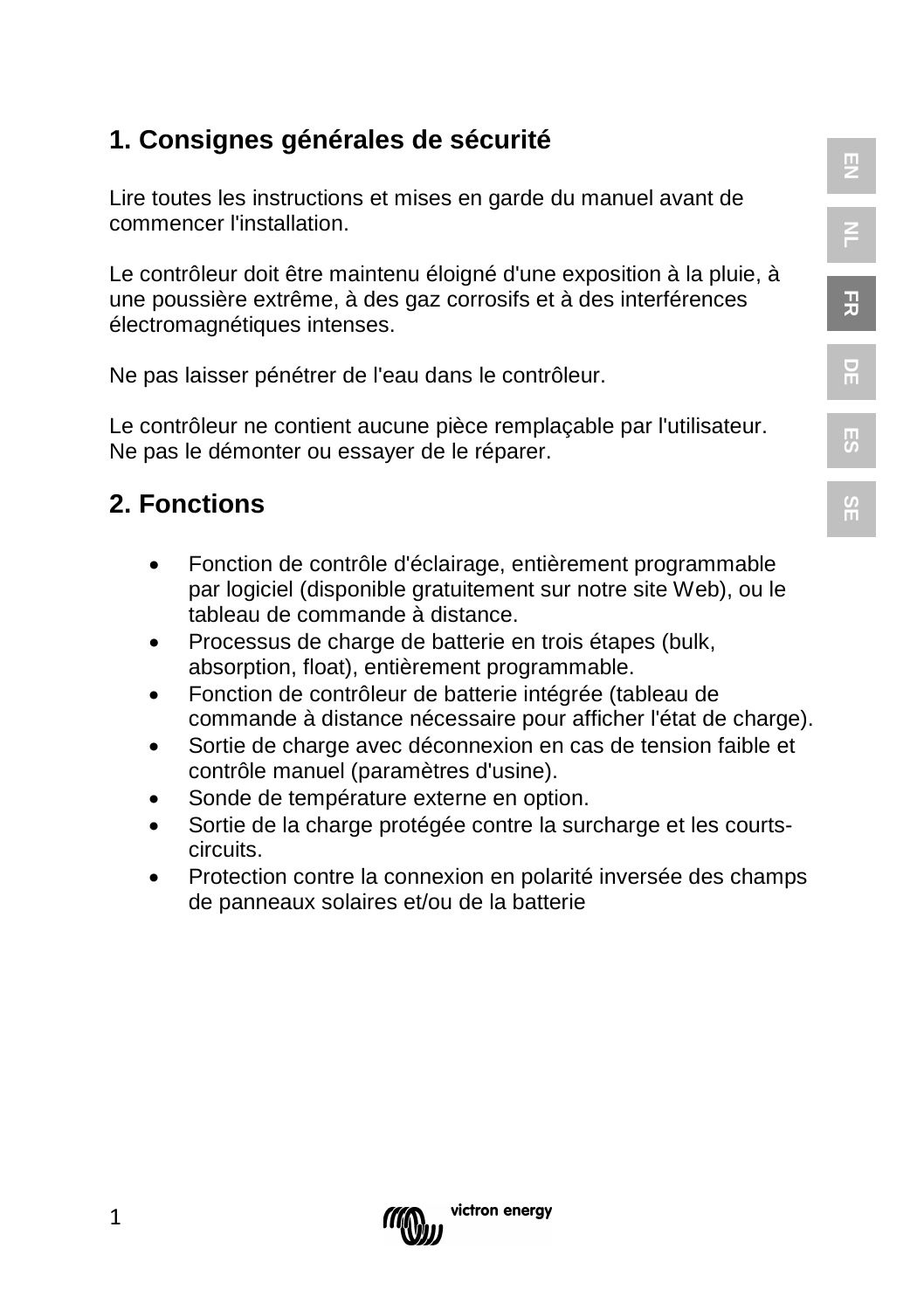## **3. Installation et fonctionnement**

Remarque importante : toujours connecter la batterie en premier, afin que le contrôleur puisse reconnaitre la tension du système).

- Le contrôleur est un contrôleur avec un pôle positif commun.
- Si la mise à la terre du système est requise, il est recommandé de mettre à la terre le pôle positif de la batterie.
- N'utiliser qu'une seule mise à la terre du système.



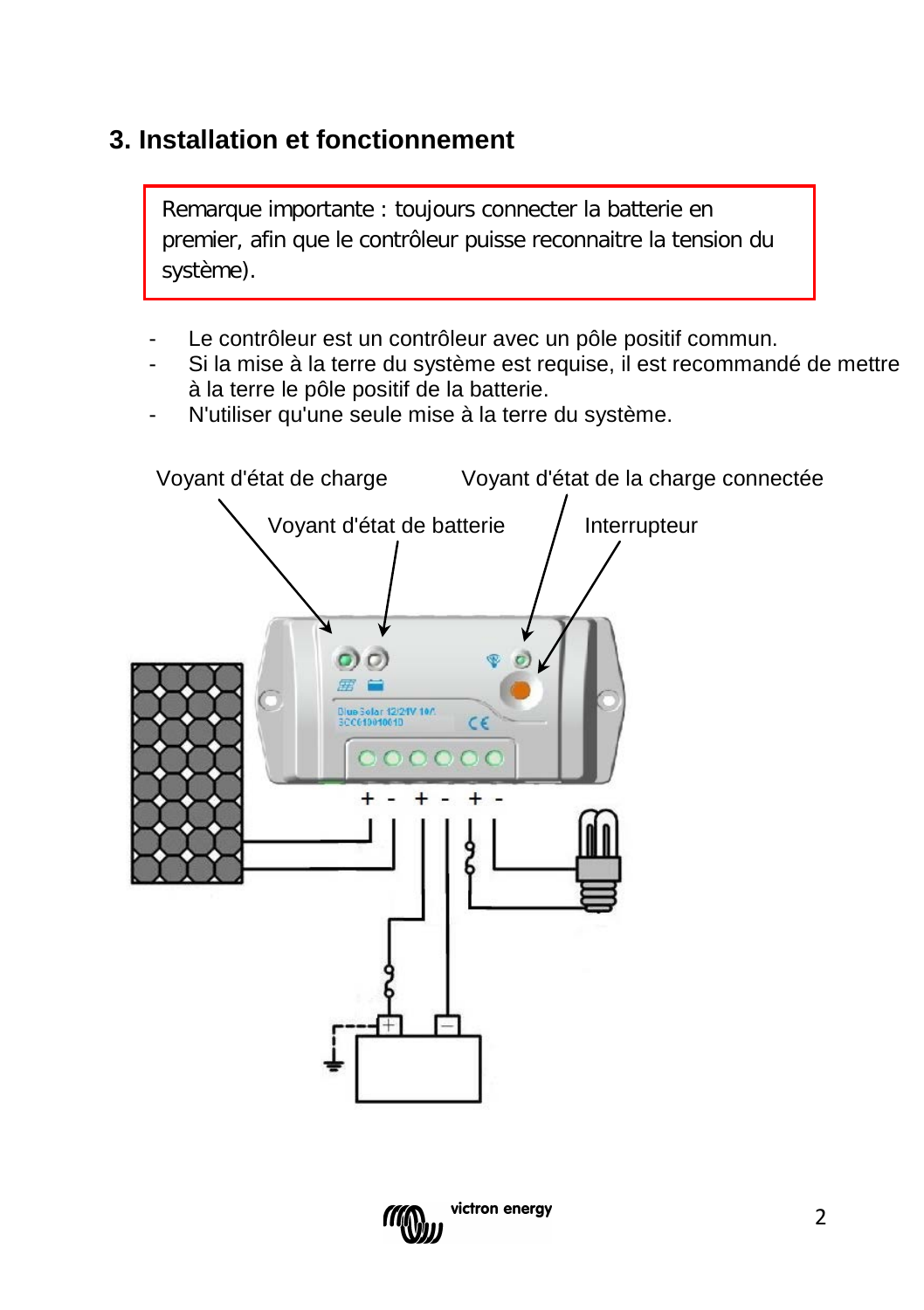## **Description de l'état du voyant :**

|                                           |        |                                        | Aucune tension depuis                         |
|-------------------------------------------|--------|----------------------------------------|-----------------------------------------------|
|                                           | Vert   | Off                                    | le champ de panneaux                          |
|                                           |        |                                        | solaires (nuit)                               |
|                                           | Vert   | On fixe                                | Tension faible depuis le                      |
|                                           |        |                                        | champ de panneaux                             |
|                                           | Vert   | Clignote                               | En charge                                     |
|                                           |        | lentement                              |                                               |
|                                           | Vert   | On fixe                                | Normal<br>(Vbat > 12,1 V et 24,2 V            |
|                                           |        |                                        | resp.)                                        |
|                                           | Vert   | Clignote                               | Complet                                       |
|                                           |        | lentement                              |                                               |
|                                           | Vert   | Clignotement                           | Surtension (Vbat > 15 V                       |
|                                           |        | rapide                                 | et 30 V resp.)                                |
|                                           | Orange | On fixe                                | Sous-tension (Vbat <                          |
|                                           |        |                                        | 12,5 V et 23 V resp.)                         |
|                                           |        |                                        | Batterie excessivement                        |
|                                           | Rouge  | On fixe                                | déchargée (Vbat < 10 V                        |
|                                           |        |                                        | et 20 V resp.)                                |
|                                           |        |                                        |                                               |
|                                           |        |                                        | Surchauffe de la batterie<br>(si une sonde de |
|                                           | Rouge  | Clignotant                             | température est                               |
|                                           |        |                                        | installée)                                    |
|                                           |        |                                        | (That > 45°C)                                 |
|                                           | Rouge  | On fixe                                | Normal                                        |
|                                           | Rouge  | Clignote                               | Surcharge                                     |
|                                           | Rouge  | Clignotement                           | Court-circuit                                 |
|                                           |        | Voyant (rouge) de charge, de la charge | Erreur de tension du                          |
| connectée et de la batterie clignotant en |        |                                        | système                                       |
| même temps                                |        |                                        |                                               |
| Voyant de charge, de la charge            |        |                                        |                                               |
| connectée et de la batterie (orange)      |        |                                        | Surchauffe                                    |
| clignotant en même temps                  |        |                                        |                                               |



**EN**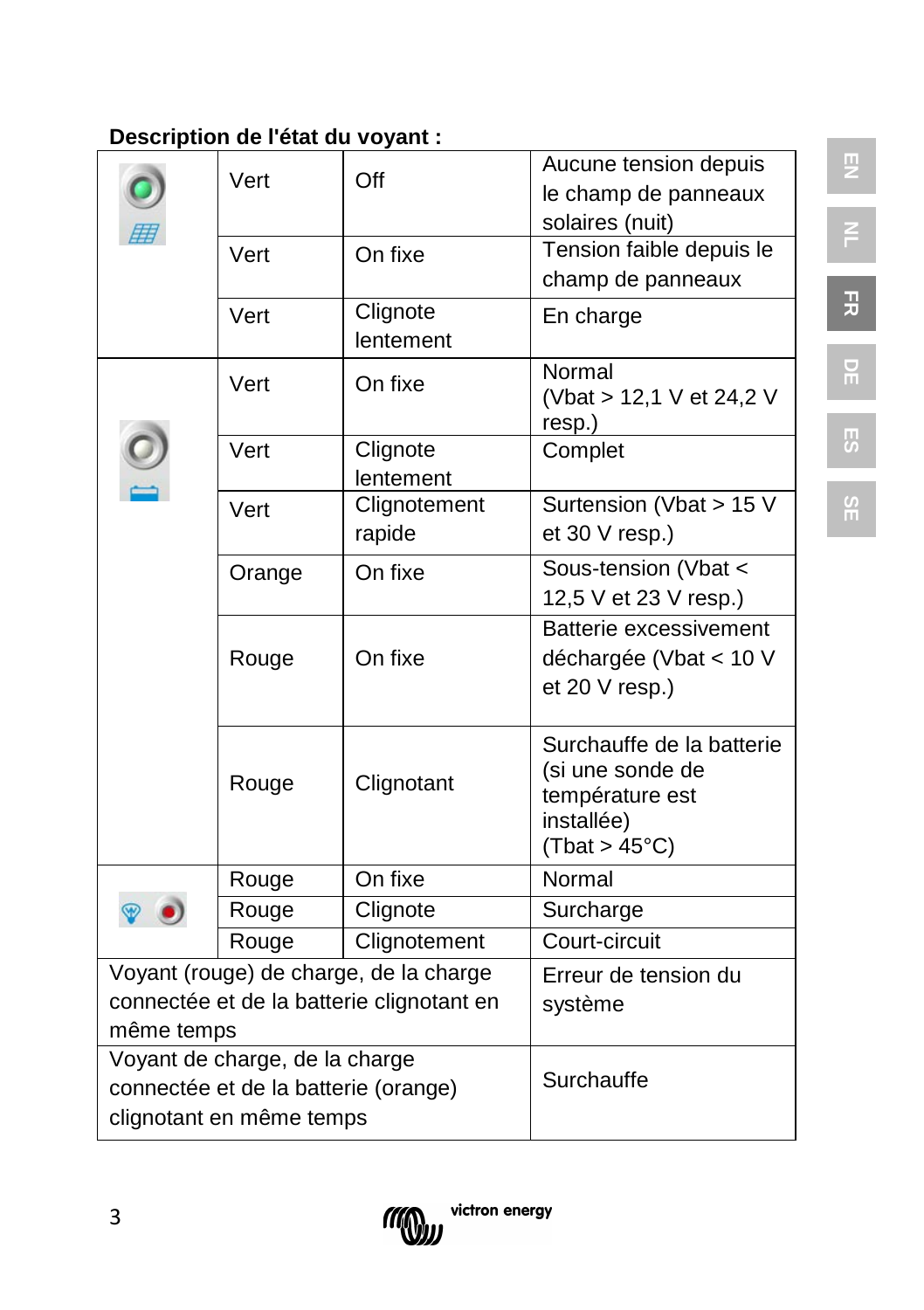## **Fonctions de l'interrupteur :**

Contrôle manuel d'allumage/arrêt – ON/OFF – de la charge. Reprise du fonctionnement normal après avoir réglé une défaillance.

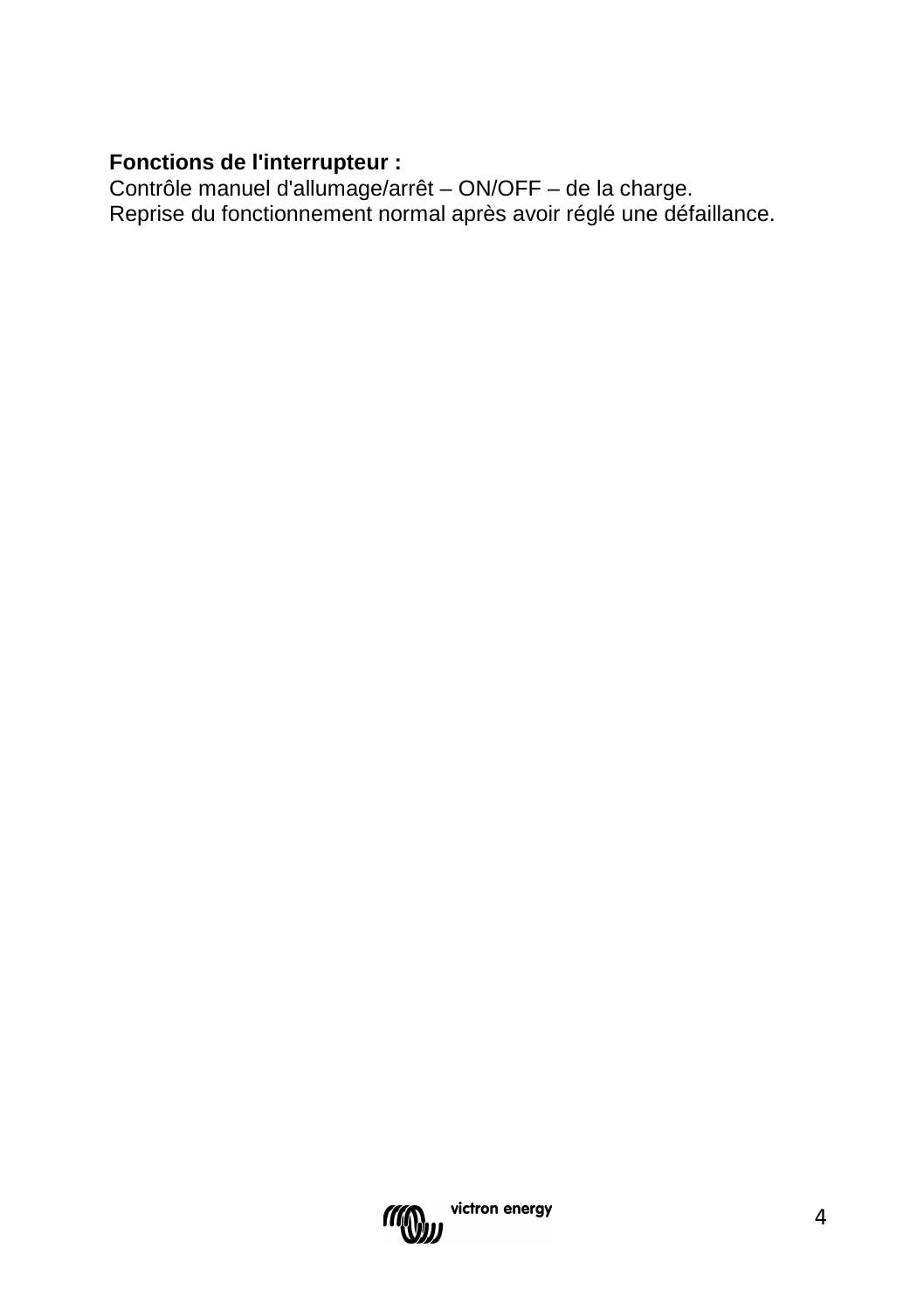## **4. Programmation du contrôleur**

Les paramètres par défaut peuvent être modifiés (voir les spécifications) à l'aide d'un logiciel (disponible gratuitement sur notre site Web) ou du tableau de commande à distance.

Le tableau de commande doit être raccordé au contrôleur par un câble UTP RJ45.



**Paramètres possibles** (veuillez consulter le manuel du logiciel ou du tableau de commande à distance pour de plus amples détails) :

#### **Programmes de charge :**

- [Contrôle manuel](app:ds:manual) (par défaut)
- Éclairage ON/OFF
- Éclairage ON + minuteur
- Contrôle du temps

#### **Type de batterie :**

- Gel
- AGM sans entretien (par défaut)
- À électrolyte liquide
- Défini par l'utilisateur



**EN**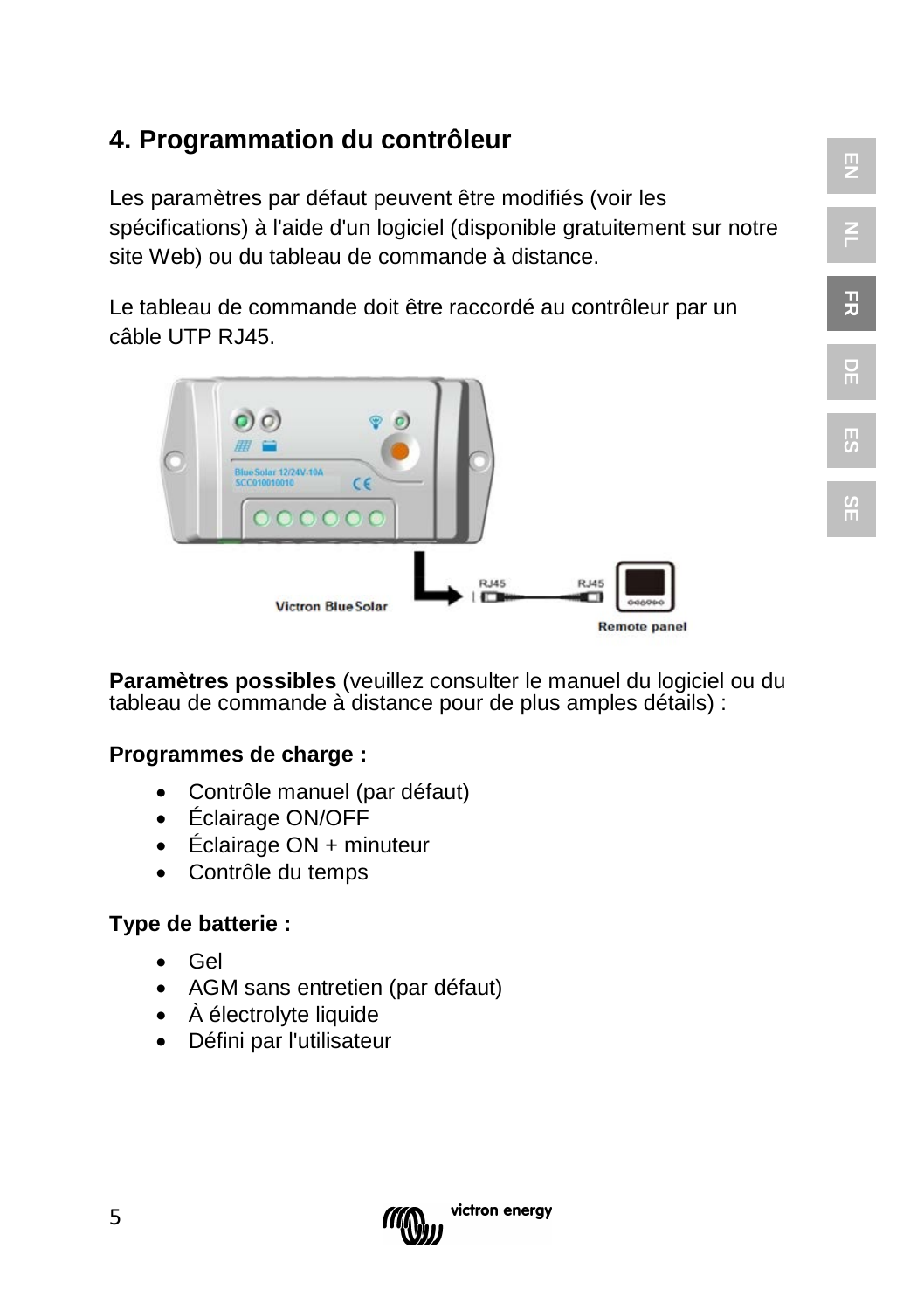## **5. Protection**

#### **Surcharge de la charge**

Si le courant de la charge dépasse le courant nominal du contrôleur (≥1,5 fois au courant de décharge nominal), le contrôleur déconnectera la charge. Supprimez la surcharge et appuyez ensuite sur l'interrupteur.

#### **Court-circuit de la charge**

Protection complète contre les courts-circuits dus au câblage de la charge (≥ 2 fois au courant de décharge nominal). Après une tentative automatique de reconnexion de la charge, l'erreur doit être supprimée en réinitialisant le contrôleur ou en appuyant sur l'interrupteur.

#### **Inversion de polarité PV**

Protection complète contre l'inversion de polarité PV : le contrôleur ne subira aucun dommage. Corrigez le câblage pour reprendre un fonctionnement normal.

#### **Inversion de polarité de batterie**

Protection complète contre l'inversion de polarité de la batterie : le contrôleur ne subira aucun dommage. Corrigez le câblage pour reprendre un fonctionnement normal.

#### **Sonde de température endommagée**

Si la sonde de température est court-circuitée ou endommagée, le contrôleur chargera ou déchargera au niveau de température par défaut  $(25^{\circ}C)$ .

#### **Protection contre la surchauffe**

Si la température du dissipateur thermique du contrôleur dépasse 85°C, le contrôleur arrêtera le processus de charge ou décharge en cours. Lorsque la température passera en dessous de 75°C, le contrôleur redémarrera.

#### **Phénomènes transitoires de haute tension**

Protection contre les phénomènes transitoires internes limités. Dans les zones sujettes à la foudre, une atténuation externe supplémentaire est recommandée.

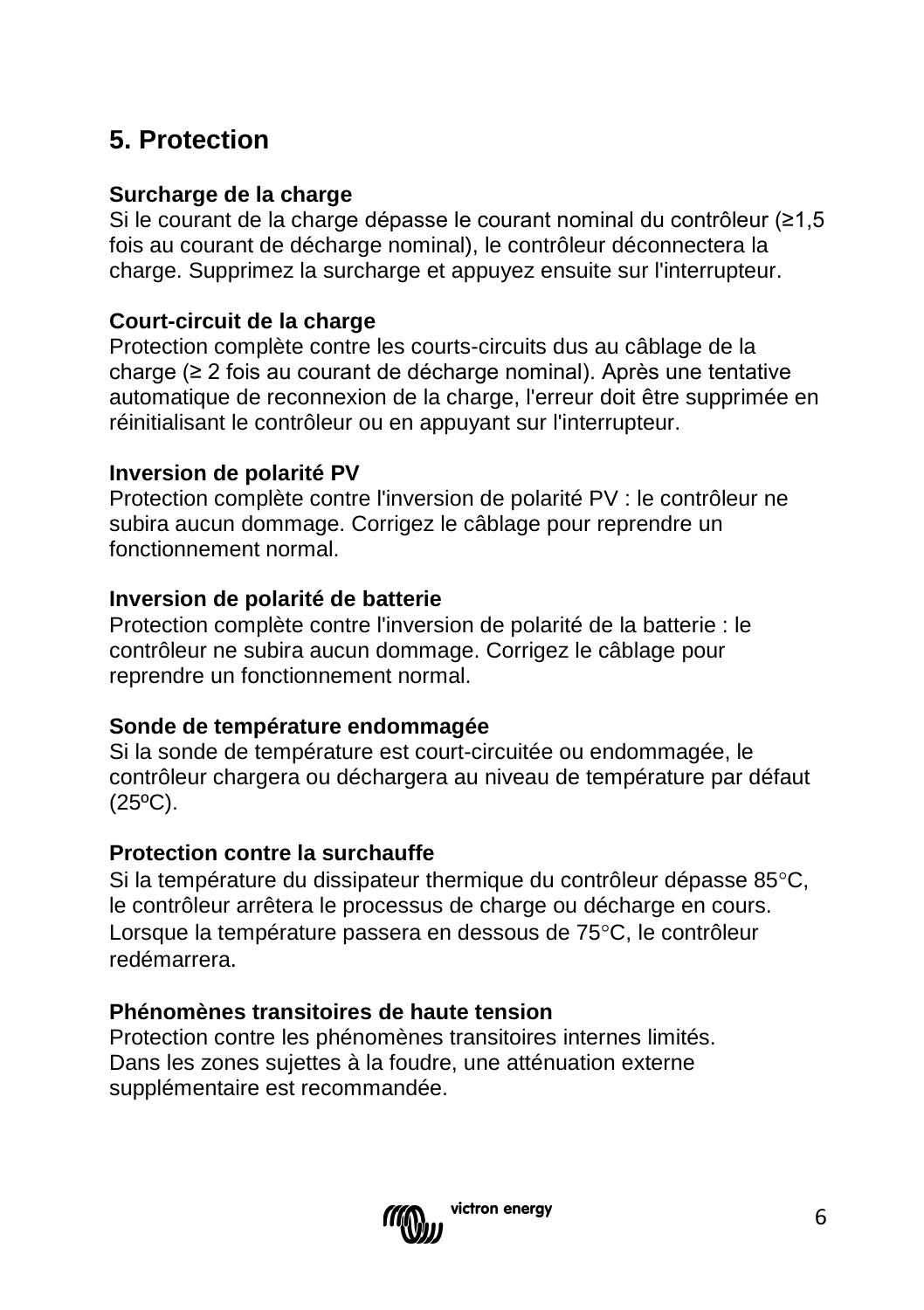## **6. Dépannages**

| <b>Défaillances</b>                                                                                                  | <b>Causes</b><br>possibles                                                                                   | <b>Solutions</b>                                                                                                                                     |
|----------------------------------------------------------------------------------------------------------------------|--------------------------------------------------------------------------------------------------------------|------------------------------------------------------------------------------------------------------------------------------------------------------|
| Voyant LED de<br>charge éteint<br>durant la<br>journée quand<br>les modules PV<br>reçoivent les<br>rayons du soleil. | Champs de PV<br>déconnecté.                                                                                  | Vérifiez que les connexions de la<br>batterie et des PV sont correctes et<br>bien serrées.                                                           |
| Le voyant LED<br>de batterie vert<br>clignote<br>rapidement.                                                         | La tension de la<br>batterie est<br>supérieure à la<br>tension de<br>déconnexion<br>due à une<br>surtension. | Vérifiez la tension de la batterie. Si<br>elle est trop élevée, déconnectez le<br>module solaire immédiatement et<br>remplacez le contrôleur.        |
| Voyant LED de<br>batterie orange                                                                                     | Sous-tension<br>de la batterie                                                                               | La sortie de la charge connectée est<br>normale. Le voyant LED de charge<br>redeviendra vert automatiquement<br>quand elle sera entièrement chargée. |
| Le voyant LED<br>de la batterie<br>est ROUGE, et<br>les charges ne<br>fonctionnent<br>pas.                           | <b>Batterie</b><br>excessivement<br>déchargée                                                                | Le contrôleur a déconnecté la sortie<br>automatiquement. Le voyant LED<br>redeviendra vert quand elle sera<br>entièrement chargée.                   |
| Le voyant d'état<br>de la charge<br>connectée est<br>rouge, et<br>clignote<br>lentement.                             | Surcharge                                                                                                    | Retirez ou coupez la charge<br>supplémentaire et appuyez sur<br>l'interrupteur. Le contrôleur<br>redémarrera au bout de 3 secondes.                  |
| Le voyant d'état<br>de la charge<br>connectée est<br>rouge, et<br>clignote<br>rapidement.                            | Court-circuit                                                                                                | Éliminez le court-circuit et appuyez<br>sur l'interrupteur, le contrôleur<br>redémarrera au bout de 3 secondes.                                      |



**EN**

**SE**

**ES**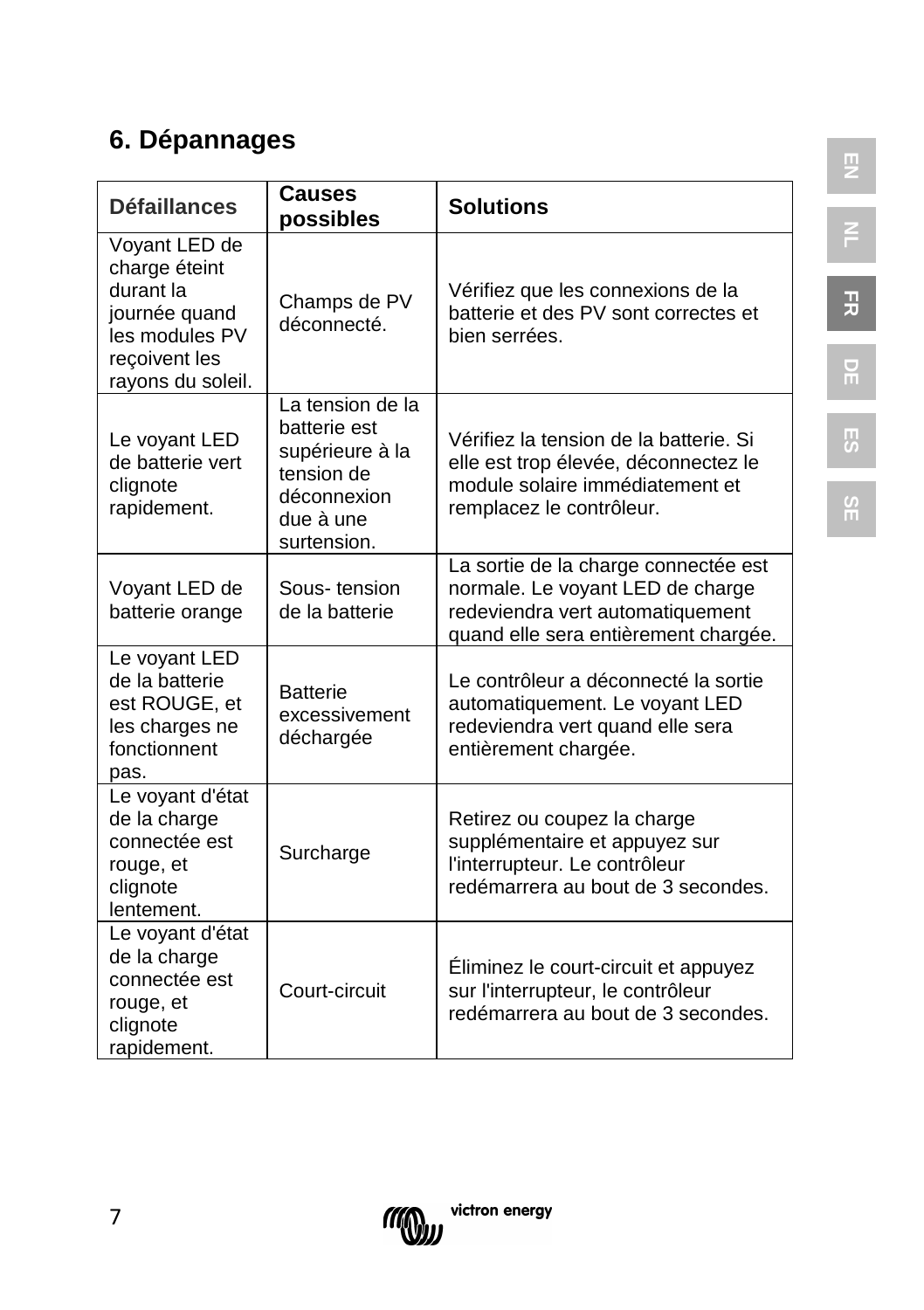| <b>Défaillances</b>                                                                                               | Causes<br>possibles                | <b>Solutions</b>                                                                                                                                                                                                                                                                            |
|-------------------------------------------------------------------------------------------------------------------|------------------------------------|---------------------------------------------------------------------------------------------------------------------------------------------------------------------------------------------------------------------------------------------------------------------------------------------|
| Voyant de<br>charge, de la<br>charge<br>connectée et de<br>la batterie<br>(orange)<br>clignotant en<br>même temps | Surchauffe                         | Lorsque son dissipateur thermique<br>dépasse 85°C, le contrôleur s'arrête<br>automatiquement. Lorsque la<br>température repasse en dessous de<br>75°C, le contrôleur redémarre.                                                                                                             |
| Voyant de<br>charge, de la<br>charge<br>connectée et de<br>la batterie<br>(rouge)<br>clignotant en<br>même temps  | Erreur de<br>tension du<br>système | Vérifiez si la tension de batterie<br>correspond à la tension d'exploitation<br>du contrôleur. Veuillez la remplacer<br>par une batterie adéquate ou<br>réinitialiser la tension d'exploitation.<br>Appuyez sur le bouton de la charge<br>connectée pour supprimer le<br>dysfonctionnement. |

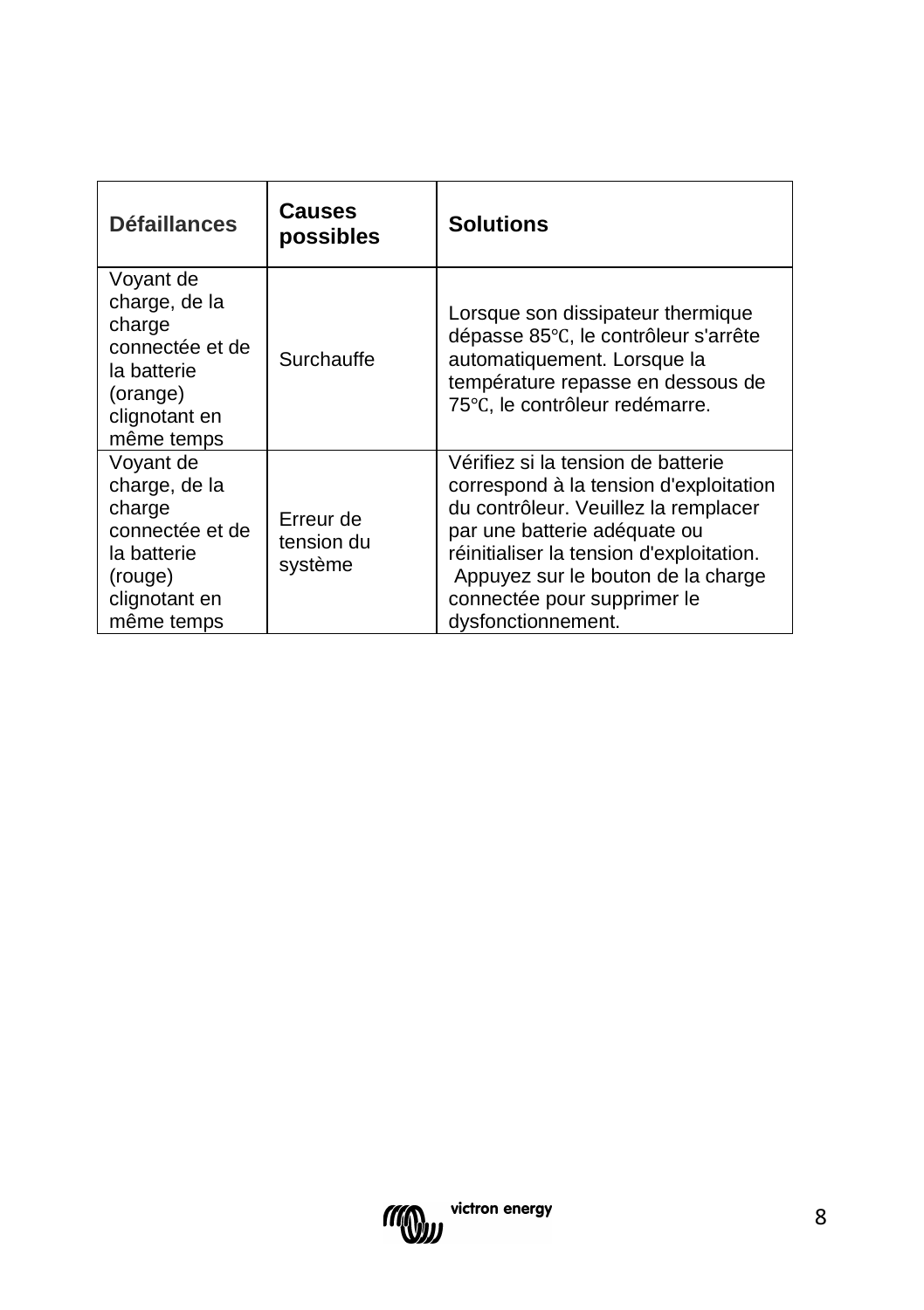## **7. Spécifications techniques**

|                                 | Contrôleur de charge BlueSolar PWM-Pro charge de 12/24 V |                                                  |                                                             |  |
|---------------------------------|----------------------------------------------------------|--------------------------------------------------|-------------------------------------------------------------|--|
|                                 | 5 A/10 A<br>30 A<br>20 A                                 |                                                  |                                                             |  |
| Tension de la batterie          | Sélection automatique 12/24 V                            |                                                  |                                                             |  |
| Courant de charge               | 5 A/10 A                                                 | 20 A                                             | 30 A                                                        |  |
| nominal                         |                                                          |                                                  |                                                             |  |
| Déconnexion de charge           | Oui                                                      |                                                  |                                                             |  |
| automatique                     |                                                          |                                                  |                                                             |  |
| <b>Tension solaire</b>          |                                                          | 28 V / 55 V (1)                                  |                                                             |  |
| maximale                        |                                                          |                                                  |                                                             |  |
| Autoconsommation                |                                                          | 8 mA                                             |                                                             |  |
|                                 | PARAMÈTRES PAR DÉFAUT                                    |                                                  |                                                             |  |
| Charge d'absorption             |                                                          | 14,4 V/28,8 V                                    |                                                             |  |
| Charge float                    |                                                          | 13,8 V/27,6 V                                    |                                                             |  |
| Charge d'égalisation            |                                                          | 14,6 V/29,2 V                                    |                                                             |  |
| Déconnexion en cas de           |                                                          | 11,1 V/22,2 V                                    |                                                             |  |
| charge de tension faible        |                                                          |                                                  |                                                             |  |
| Reconnexion de charge           |                                                          |                                                  |                                                             |  |
| en cas de tension faible        | 12,6 V/25,2 V                                            |                                                  |                                                             |  |
|                                 | Contrôle manuel + déconnexion en cas de tension          |                                                  |                                                             |  |
| Sortie de charge<br>faible      |                                                          |                                                  |                                                             |  |
| <b>BOITIER ET ENVIRONNEMENT</b> |                                                          |                                                  |                                                             |  |
| Sonde de température            |                                                          |                                                  |                                                             |  |
| de batterie                     | En option                                                |                                                  |                                                             |  |
| Compensation de                 | -30 mV / °C resp. -60 mV / °C                            |                                                  |                                                             |  |
| température                     |                                                          | (si une sonde de température est installée)      |                                                             |  |
| Température                     |                                                          | $-35^{\circ}$ C à $+50^{\circ}$ C                |                                                             |  |
| d'exploitation                  |                                                          |                                                  |                                                             |  |
| Refroidissement                 |                                                          | Convection naturelle                             |                                                             |  |
| Humidité                        |                                                          | $\leq$ 95 % (sans condensation)                  |                                                             |  |
| <b>Boîtier</b>                  |                                                          | <b>IP30</b>                                      |                                                             |  |
| Mise à la terre                 |                                                          | Mise à la terre positive                         |                                                             |  |
| Dimensions générales            | 138 x 70 x 37 mm<br>5,4 x 2,7 x 1,4 pouces               | 160 x 82 x 48 mm<br>6,3 x 3,2 x 1,9 pouces       | $200 \times 100 \times$<br>57 mm<br>$7,9 \times 4,0 \times$ |  |
|                                 |                                                          |                                                  | 2,3 pouces                                                  |  |
| Taille des orifices de          | $\Phi$ 4,3 mm                                            | $\Phi$ 4,3 mm                                    | $\Phi$ 4,5 mm                                               |  |
| montage                         | $4 \text{ mm}^2$                                         |                                                  |                                                             |  |
| Taille de la borne              |                                                          | $10 \text{ mm}^2$                                | $10 \text{ mm}^2$                                           |  |
| Poids                           | $0,13$ kg                                                | $0,3$ kg                                         | $0,5$ kg                                                    |  |
| Montage                         | <b>NORMES</b>                                            | Montage mural vertical - seulement à l'intérieur |                                                             |  |
|                                 |                                                          |                                                  |                                                             |  |
|                                 | Sécurité<br>IEC 62109-1                                  |                                                  |                                                             |  |
| <b>EMC</b>                      | EN 61000-6-1, EN 61000-6-3, ISO 7637-2                   |                                                  |                                                             |  |

**NL**

**FR**

**DE**

**ES**

**SE**

**1) Pour un système de 12 V, utilisez des panneaux solaires de 36 cellules Pour un système de 24 V, utilisez des panneaux solaires de 72 cellules,** 

9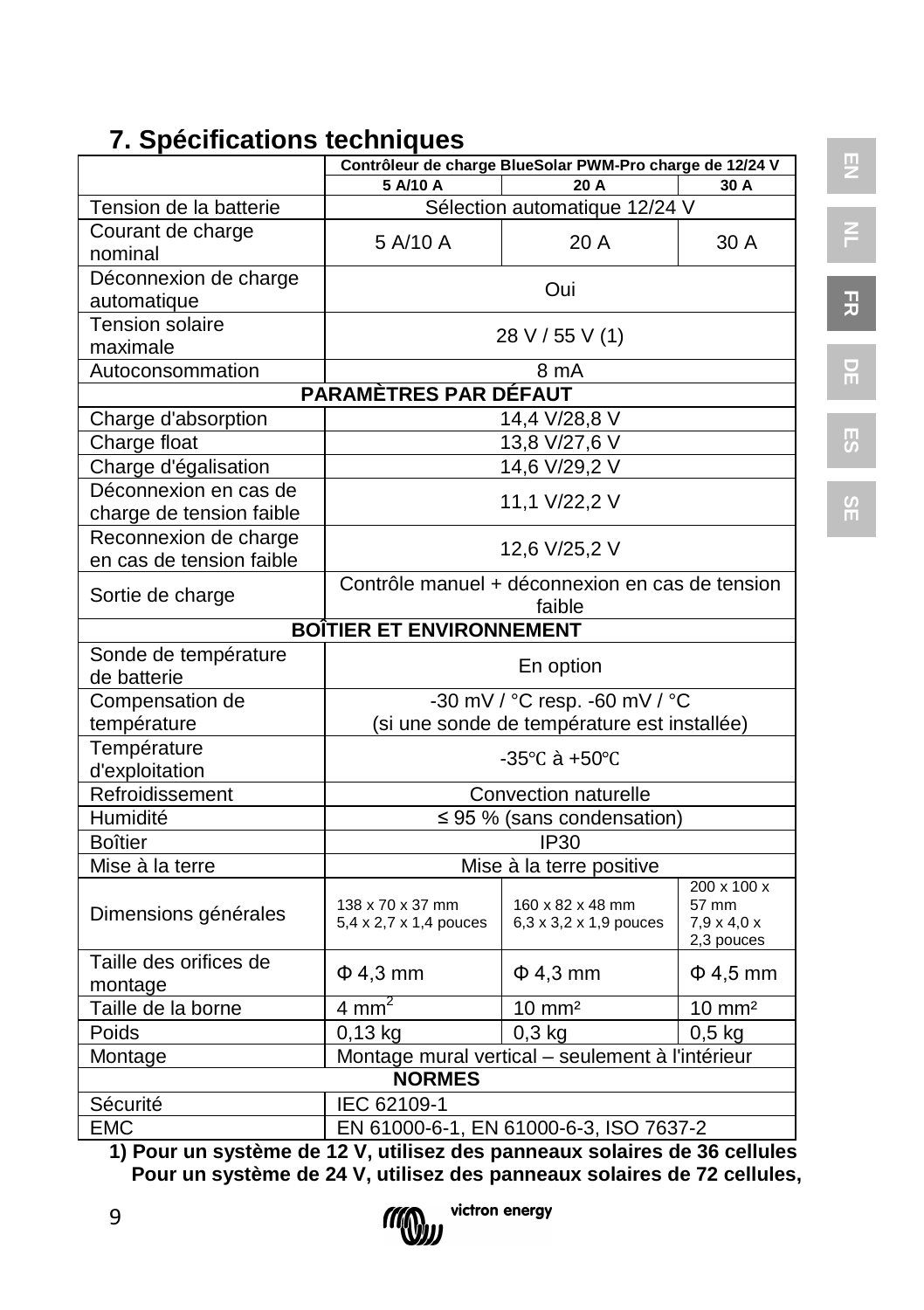#### **ou 2 x 36 cellules en série**

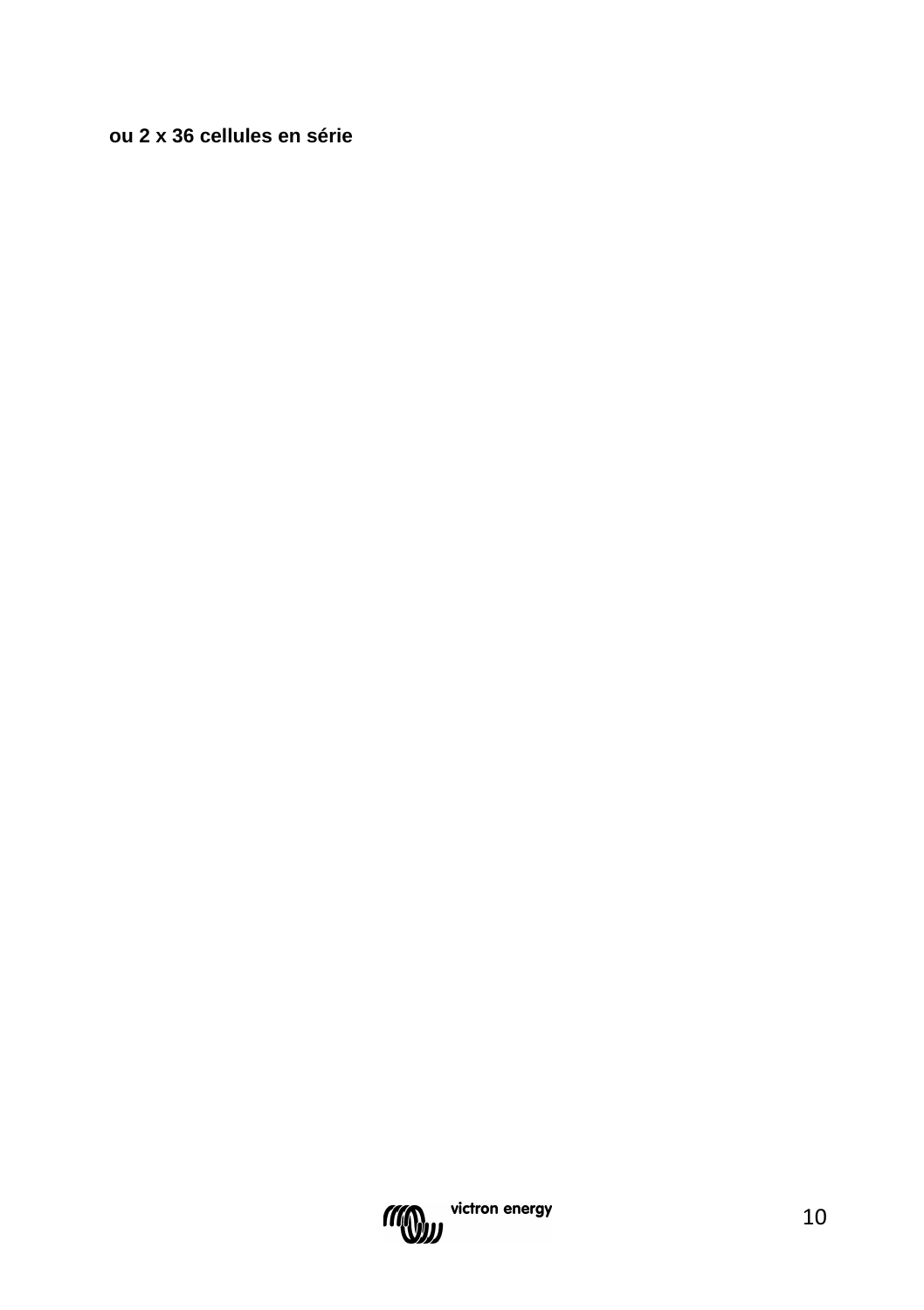## **8. Options de programmation concernant la batterie Options de programmation concernant la batterie**

 **(Consulter le manuel du logiciel ou du tableau de commande à distance pour de plus amples détails)**

| pour ac plus amples actually<br>Options de<br>programmation<br>concernant la batterie | Gel                              | <b>Sans</b><br>entretien<br>(configuration<br>par défaut) | À<br>électro<br>lyte | Défini par<br>l'utilisateur |
|---------------------------------------------------------------------------------------|----------------------------------|-----------------------------------------------------------|----------------------|-----------------------------|
|                                                                                       |                                  |                                                           | liquide              |                             |
| Configuration de la<br>capacité de la batterie                                        |                                  | 200 Ah                                                    |                      | 1~9999                      |
| Déconnexion de charge<br>en cas de surtension                                         |                                  | 16,0 V                                                    |                      | $9 - 17V$                   |
| Limite de charge                                                                      |                                  | 15,0V                                                     |                      | $9 - 17V$                   |
| Reconnexion de<br>surtension                                                          |                                  | 15,0 V                                                    |                      | $9 - 17V$                   |
| Égalisation                                                                           |                                  | $14,6$ V                                                  | 14,8V                | $9 - 17V$                   |
| Absorption                                                                            | 14,2 V                           | 14,4 V                                                    | 14,6 V               | $9 - 17V$                   |
| Float                                                                                 | 13,8 V                           | 13,8 V                                                    | 13,8 V               | $9 - 17V$                   |
| Tension de<br>déclenchement d'un<br>nouveau cycle de                                  | 13,2 V                           |                                                           |                      | $9 - 17V$                   |
| Reconnexion de charge<br>en cas de tension faible                                     | 12,6 V                           |                                                           |                      | $9 - 17V$                   |
| Réinitialisation en cas<br>d'avertissement de<br>sous-tension                         | 12,2 V                           |                                                           |                      | $9 - 17V$                   |
| Avertissement de sous-<br>tension                                                     | 12,0 V                           |                                                           |                      | $9 - 17V$                   |
| Déconnexion de charge<br>en cas de tension faible                                     | 11,1 V                           |                                                           |                      | $9 - 17V$                   |
| Limite de décharge                                                                    |                                  | 10,6 V                                                    |                      | $9 - 17V$                   |
| Durée de l'égalisation                                                                | 2 <sub>h</sub><br>2 <sub>h</sub> |                                                           | $0 - 3 h$ .          |                             |
| Durée d'absorption                                                                    | 2 <sub>h</sub>                   | 2 <sub>h</sub>                                            | 2 <sub>h</sub>       | $0 - 3 h$ .                 |

**(Multiplier les tensions par 2 pour un système de 24 V)**

11



**NL FR DE ES SE**

**EN**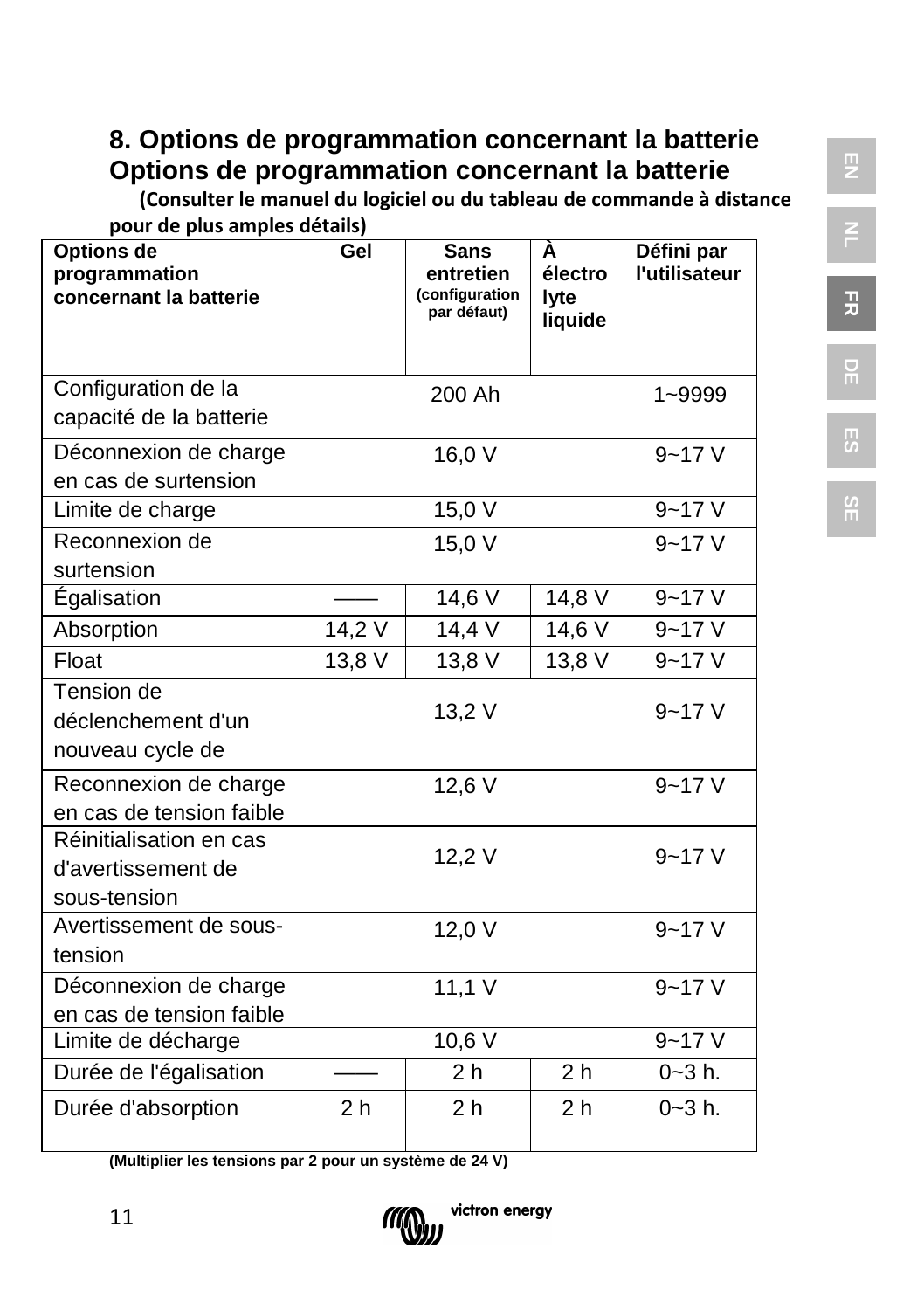## **9. Options de programmation Jour/Nuit (consulter le manuel du logiciel ou du tableau de commande à distance**



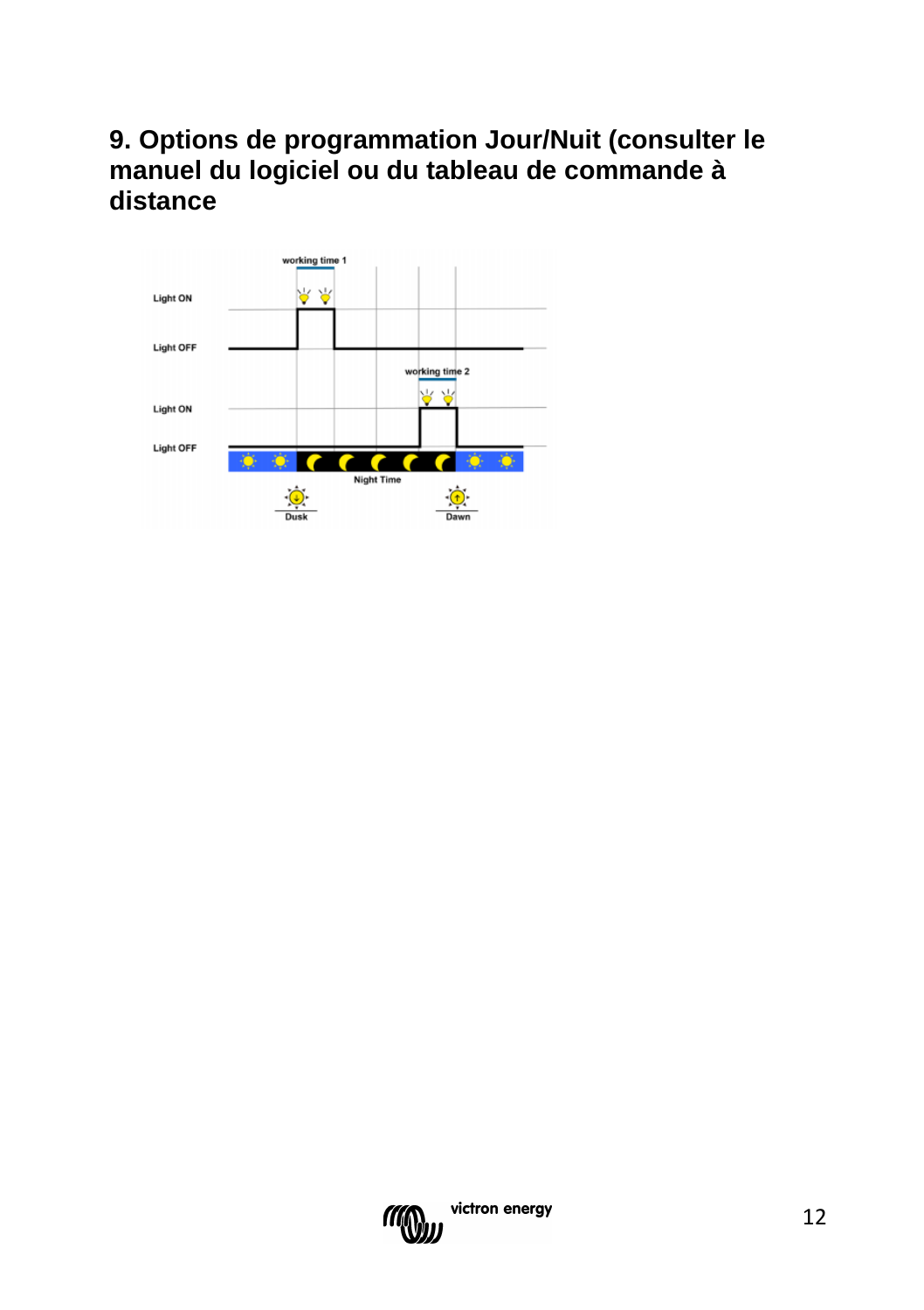## **1. Allgemeine Sicherheitshinweise**

Lesen Sie bevor Sie mit der Installation beginnen, sämtliche Anleitungen und Warnhinweise.

Der Regler darf nicht Regen, starkem Staub, Vibrationen, Schadgasen und starken elektromagnetischen Interferenzen ausgesetzt werden.

Vermeiden Sie, dass Wasser in den Regler eindringt.

Im Inneren des Reglers befinden sich keine durch den Nutzer zu wartenden Teile. Bauen Sie das Gerät nicht auseinander und versuchen Sie nicht, es zu reparieren.

## **2. Merkmale**

- Beleuchtungssteuerung, vollständig mit einer Software (unentgeltlich auf unserer Website erhältlich) oder mit dem Fernbedienungspaneel programmierbar.
- Dreistufiges Batterieladen (Konstantstromph., Konstantspannungsph., Ladeerhaltungsspannungsph.), vollständig über das Fernbedienungspaneel programmierbar.
- Integrierte Batterieüberwachungsfunktion (Fernbedienungspaneel wird zum Ablesen des Ladezustands benötigt).
- Lastausgang mit Abschaltfunktion bei niedriger Spannung und manueller Steuerung (Standardeinstellung).
- Optionaler externer Temperatursensor.
- Lastausgang gegen Überlastung und Kurzschlüsse gesichert.
- Verpolungsschutz für Solaranlage und/oder Batterie.



**EN**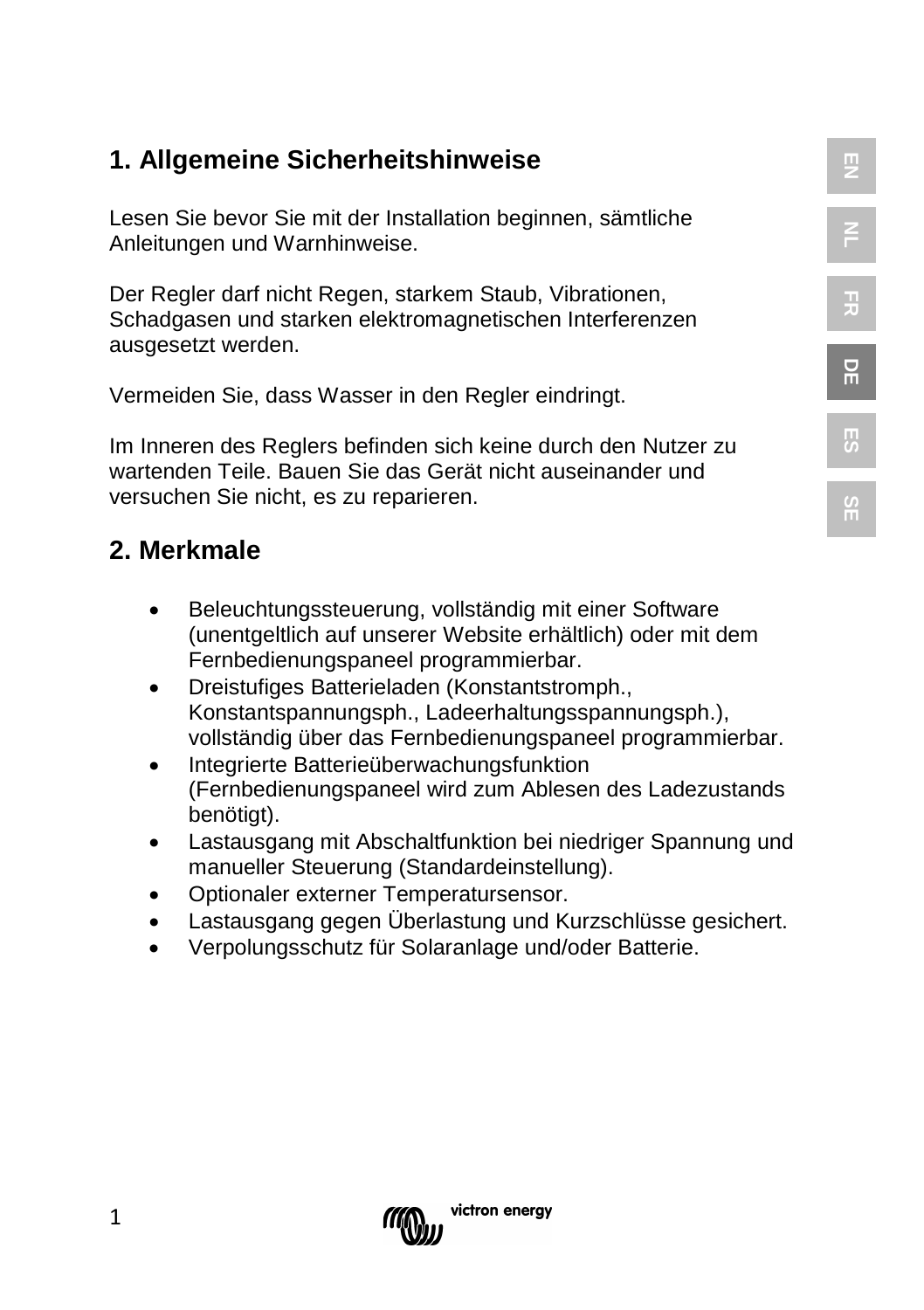## **3. Installation und Betrieb**

Wichtiger Hinweis: Schließen Sie die Batterie immer zuerst an, um dem Regler die Erkennung der Systemspannung zu ermöglichen.

- Der Regler ist ein Regler mit gemeinsamer positiver Erdung.
- Wenn eine Betriebserde notwendig ist, sollte am besten der Pluspol der Batterie geerdet werden.
- Nur eine Betriebserde verwenden.



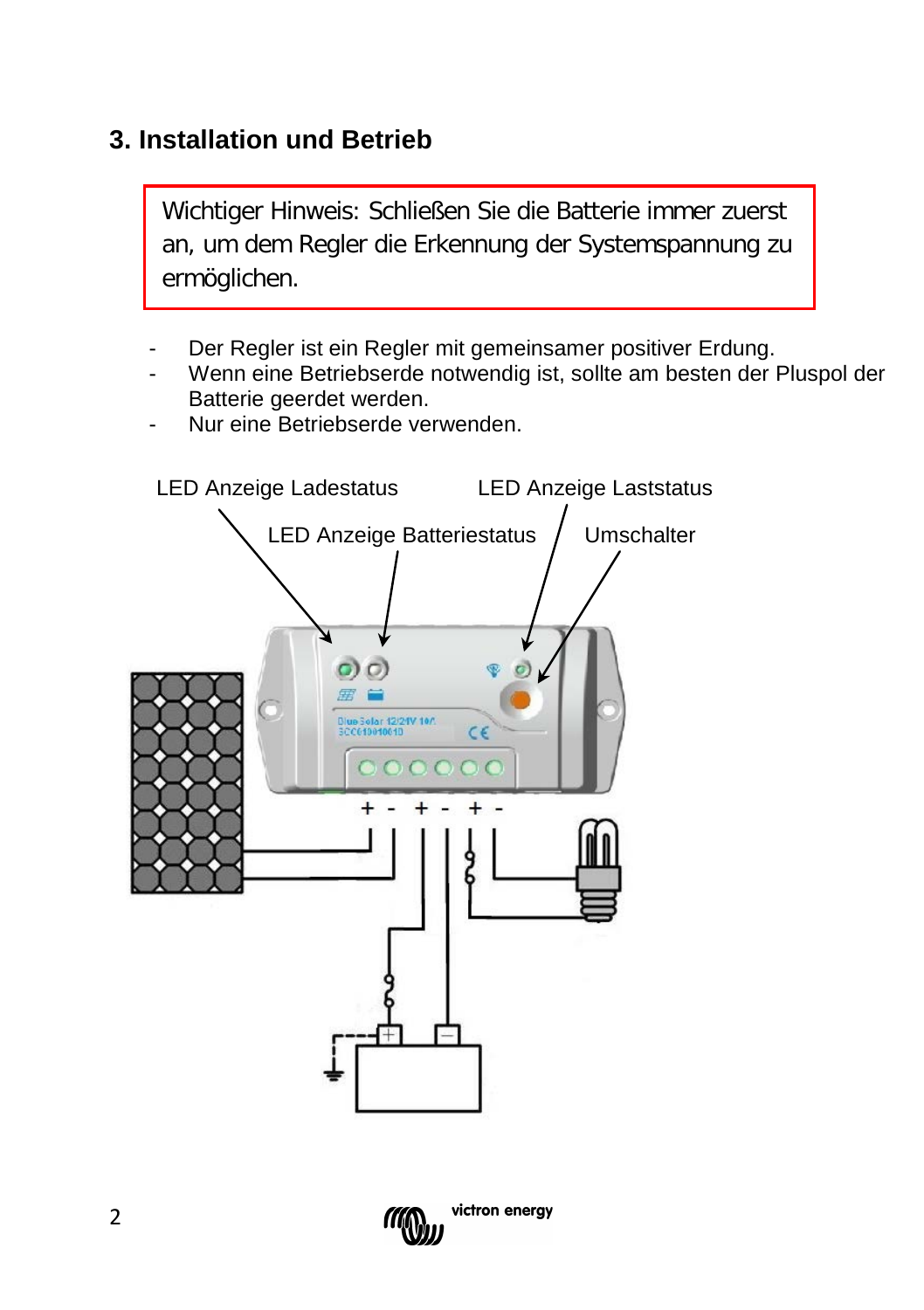## **Beschreibung der Status-Anzeigen**

|                                                     |        |                       | Keine Spannung von der                  |  |
|-----------------------------------------------------|--------|-----------------------|-----------------------------------------|--|
|                                                     | Grün   | Aus                   | Solaranlage (in der Nacht)              |  |
|                                                     | Grün   | Leuchtet konstant     | Geringe Spannung von der                |  |
|                                                     |        |                       | Solaranlage (schwache<br>Bestrahlung)   |  |
|                                                     |        |                       |                                         |  |
|                                                     | Grün   | Blinkt langsam        | Ladevorgang                             |  |
|                                                     |        |                       |                                         |  |
|                                                     | Grün   | Leuchtet konstant     | Normal:<br>(Vbat > 12,1V bzw. 24,2V)    |  |
|                                                     |        |                       |                                         |  |
|                                                     | Grün   | Blinkt langsam        | Voll                                    |  |
|                                                     |        |                       |                                         |  |
|                                                     | Grün   | <b>Blinkt schnell</b> | Überspannung                            |  |
|                                                     |        |                       | (Vbat > 15V bzw. 30V)                   |  |
|                                                     | Orange | Leuchtet konstant     | Unterspannung                           |  |
|                                                     |        |                       | (Vbat <12,5V bzw. 23V)                  |  |
|                                                     | Rot    | Leuchtet konstant     | Batterie tiefenentladen                 |  |
|                                                     |        |                       | (Vbat <10V bzw. 20V)                    |  |
|                                                     |        |                       | Übertemperatur in der Batterie          |  |
|                                                     | Rot    | <b>Blinkt</b>         | (bei installiertem<br>Temperatursensor) |  |
|                                                     |        |                       | (That > 45°C)                           |  |
|                                                     | Rot    | Leuchtet konstant     | Normal                                  |  |
|                                                     | Rot    | Blinkt langsam        | Überlastung                             |  |
|                                                     | Rot    | <b>Blinkt schnell</b> | <b>Kurzschluss</b>                      |  |
| Gleichzeitiges Blinken der Ladevorgangs-, Last- und |        |                       | Fehler bei der                          |  |
| Batterie-Anzeigen (rot)                             |        | Systemspannung        |                                         |  |
| Gleichzeitiges Blinken der Ladevorgangs-, Last- und |        |                       | Überhitzung                             |  |
| Batterie-Anzeigen (orange)                          |        |                       |                                         |  |

## **Funktionen des Umschalters:**

Manuelles EIN-/AUS-Schalten der Lastregelung Normalbetrieb wiederaufnehmen, nachdem ein Fehler beseitigt wurde.



$$
M = \mathbf{R}
$$

**DE**

3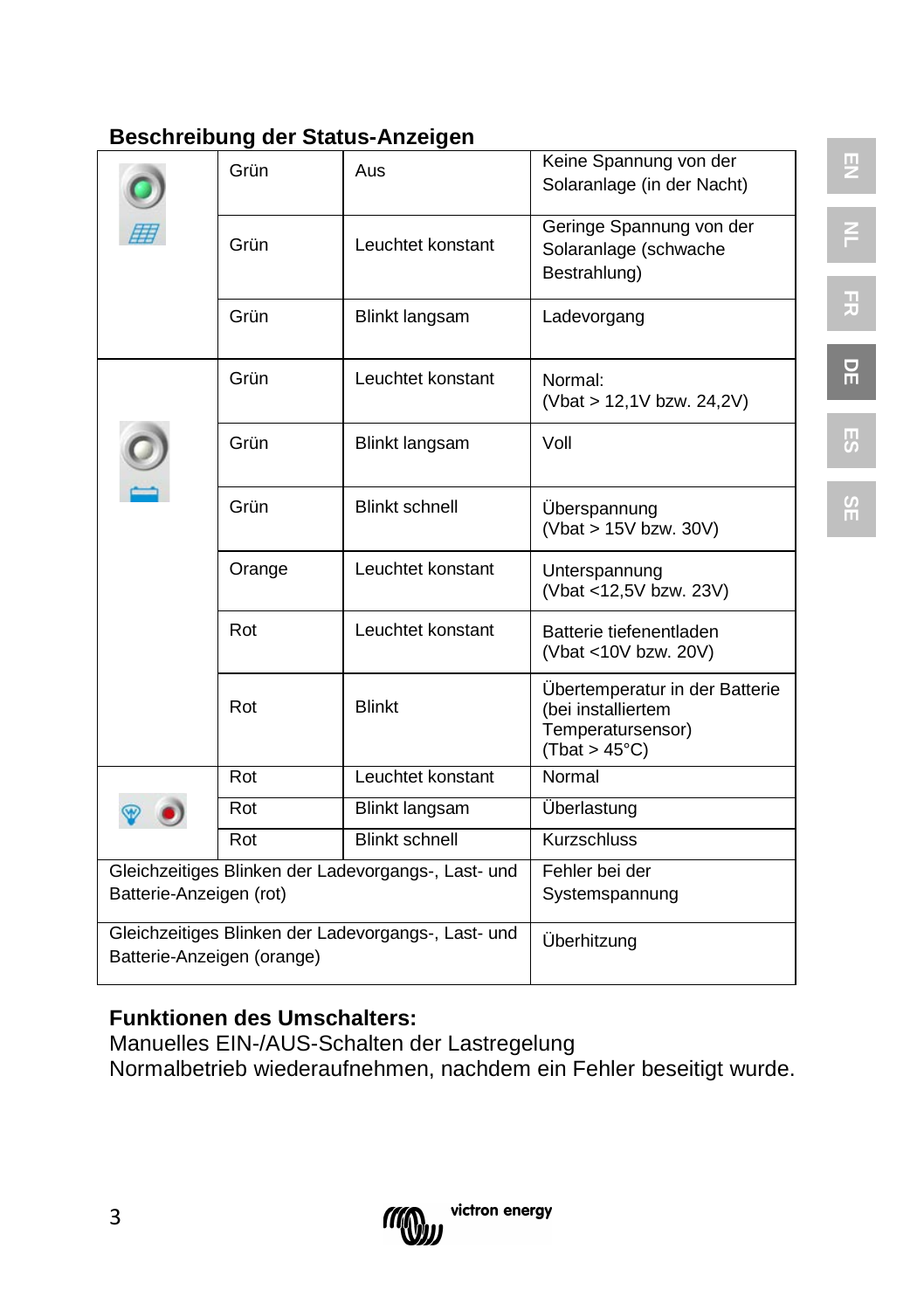## **4. Programmierung des Reglers**

Die Standardeinstellungen (siehe "Technische Angaben") lassen sich mithilfe einer Software (unentgeltlich auf unserer Website verfügbar) oder mit dem Fernbedienungspaneel verändern.

Das Paneel muss mit dem Regler über ein RJ45 UTP-Kabel verbunden sein.



Verwenden Sie das Fernbedienungspaneel SCC900300000, um den Regler zu programmieren.

**Mögliche Einstellungen** (weitere Einzelheiten dazu finden Sie im Software-Handbuch bzw. im Handbuch des Fernbedienungspaneels):

#### **Last-Programme:**

- [Manuelle](app:ds:manual) Steuerung (Standard)
- Licht EIN/AUS
- $\bullet$  Licht FIN + Timer
- Zeitsteuerung

## **Batterietyp:**

- Gel
- Verschlossene AGM (Standard)
- Nassbatterie
- Benutzerdefiniert

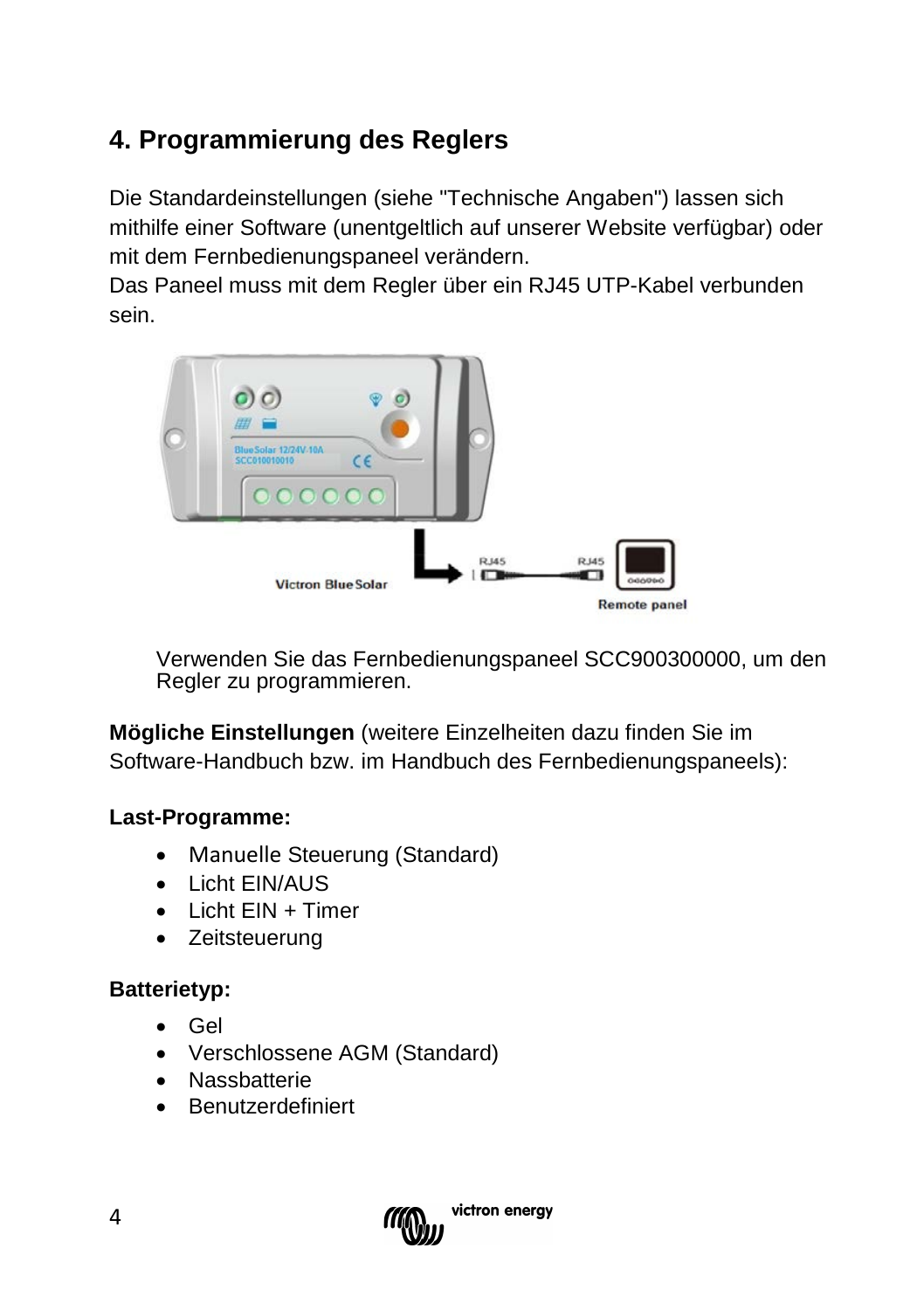## **5. Schutz**

## **Überlastung Last**

Wenn der Last-Strom den Nennstrom des Reglers übersteigt (≥1,05 mal Nennwert des Entladestroms), schaltet der Regler die Last ab. Die Überlastung muss beseitigt werden, dann den Umschalter betätigen.

#### **Kurzschluss Last**

Vollständiger Schutz vor einen Kurzschluss bei der Lastverkabelung (≥2 mal Nennwert des Entladestroms). Nach einem automatischen Versuch, die Last wieder anzuschließen muss der Fehler beseitigt werden, indem der Regler neu gestartet oder der Umschalter betätigt wird.

#### **PV-Verpolung**

Vollständiger Schutz vor PV-Verpolung, es kommt zu keiner Beschädigung des Reglers. Schließen Sie die Kabel korrekt an, damit der normale Betrieb aufgenommen werden kann.

#### **Batterieverpolung**

Vollständiger Schutz vor Batterie-Verpolung, es kommt zu keiner Beschädigung des Reglers. Schließen Sie die Kabel korrekt an, damit der normale Betrieb aufgenommen werden kann.

#### **Beschädigter Temperatursensor**

Kam es beim Temperatursensor zu einem Kurzschluss oder ist dieser beschädigt, lädt bzw. entlädt der Regler bei der Standardtemperatur (25 C).

#### **Überhitzungsschutz**

5

Wenn die Temperatur des Kühlelements des Reglers auf über 85°C ansteigt, stoppt der Regler den Lade- und Entladevorgang. Ist die Temperatur unter 75°C, startet der Regler wieder.

#### **Spannungsspitzen im Hochspannungsbereich**

Begrenzter interner Schutz vor Spannungsspitzen In blitzgefährdeten Gebieten wird noch eine zusätzliche Schutzvorrichtung empfohlen.



# **FR**

**DE**

# **ES**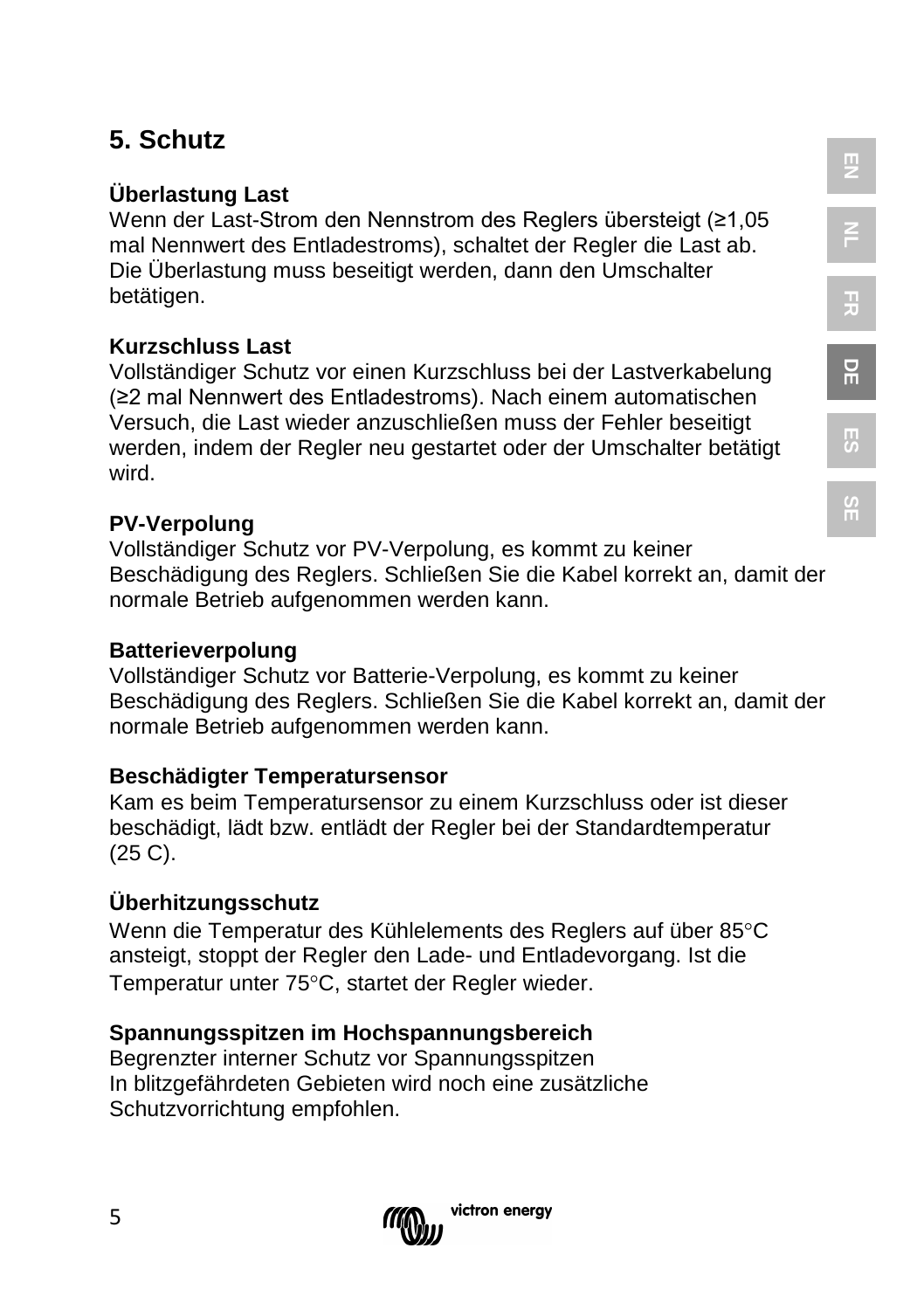## **6. Fehlerbehebung**

| <b>Fehler</b>                                                                                                 | Mögliche<br><b>Ursache</b>                                                                                    | Fehlerbehebung                                                                                                                                                                                                                                                  |
|---------------------------------------------------------------------------------------------------------------|---------------------------------------------------------------------------------------------------------------|-----------------------------------------------------------------------------------------------------------------------------------------------------------------------------------------------------------------------------------------------------------------|
| Die<br>Ladevorgangs-<br>LED-Anzeige ist<br>tagsüber, während<br>Sonne auf das<br>PV-Modul<br>einstrahlt, aus. | PV-Anlage nicht<br>angeschlossen                                                                              | Überprüfen Sie, dass die PV- und Batterie-<br>Kabelanschlüsse korrekt und fest<br>verbunden sind.                                                                                                                                                               |
| Schnelles Blinken<br>der grünen<br><b>Batterie LED-</b><br>Anzeige                                            | Die<br>Batteriespannung<br>ist höher als der<br>Wert für die<br>Spannung zum<br>Abtrennen bei<br>Überspannung | Batteriespannung überprüfen. Ist diese zu<br>hoch. Solarmodul sofort abtrennen und<br>Regler ersetzen.                                                                                                                                                          |
| Batterie LED-<br>Anzeige orange                                                                               | Unterspannung<br><b>Batterie</b>                                                                              | Lastausgang ist normal. Die<br>Ladevorgangs-LED-Anzeige leuchtet<br>automatisch wieder grün, wenn der<br>Ladevorgang vollständig abgeschlossen<br>ist.                                                                                                          |
| <b>Batterie LED</b><br>Anzeige leuchtet<br><b>ROT und Lasten</b><br>funktionieren nicht                       | <b>Batterie</b><br>tiefenentladen                                                                             | Der Regler hat den Ausgang automatisch<br>abgeschaltet. Die LED-Anzeige leuchtet<br>wieder grün, wenn der Ladevorgang<br>vollständig abgeschlossen ist.                                                                                                         |
| Laststatus-<br>Anzeige leuchtet<br>rot und blinkt<br>langsam                                                  | Überlastung                                                                                                   | Zusätzliche Last entfernen oder<br>abschalten und die Taste drücken. Der<br>Regler startet nach 3 s neu.                                                                                                                                                        |
| Laststatus-<br>Anzeige leuchtet<br>rot und blinkt<br>schnell                                                  | <b>Kurzschluss</b>                                                                                            | Kurzschluss beseitigen und die Taste<br>drücken, der Regler beginnt nach 3 s<br>erneut mit dem Betrieb.                                                                                                                                                         |
| Blinken der<br>Ladevorgangs-,<br>Last- und Batterie-<br>Anzeigen (orange)<br>alle gleichzeitig                | Überhitzung                                                                                                   | Übersteigt die Temperatur des<br>Kühlelements des Reglers 85 C, schaltet<br>sich der Regler automatisch ab. Wenn die<br>Temperatur auf unter 75 C abgefallen ist,<br>startet der Regler erneut.                                                                 |
| Gleichzeitiges<br>Blinken der<br>Ladevorgangs-,<br>Last- und Batterie-<br>Anzeigen (rot)                      | Fehler bei der<br>Systemspannung                                                                              | Überprüfen Sie, ob die Batteriespannung<br>zur Arbeitsspannung des Reglers passt.<br>Bitte stellen Sie auf eine geeignete<br>Batterie um oder setzen Sie die<br>Arbeitsspannung zurück.<br>Betätigen Sie die Last-Taste, um die<br>Fehlfunktion zurückzusetzen. |

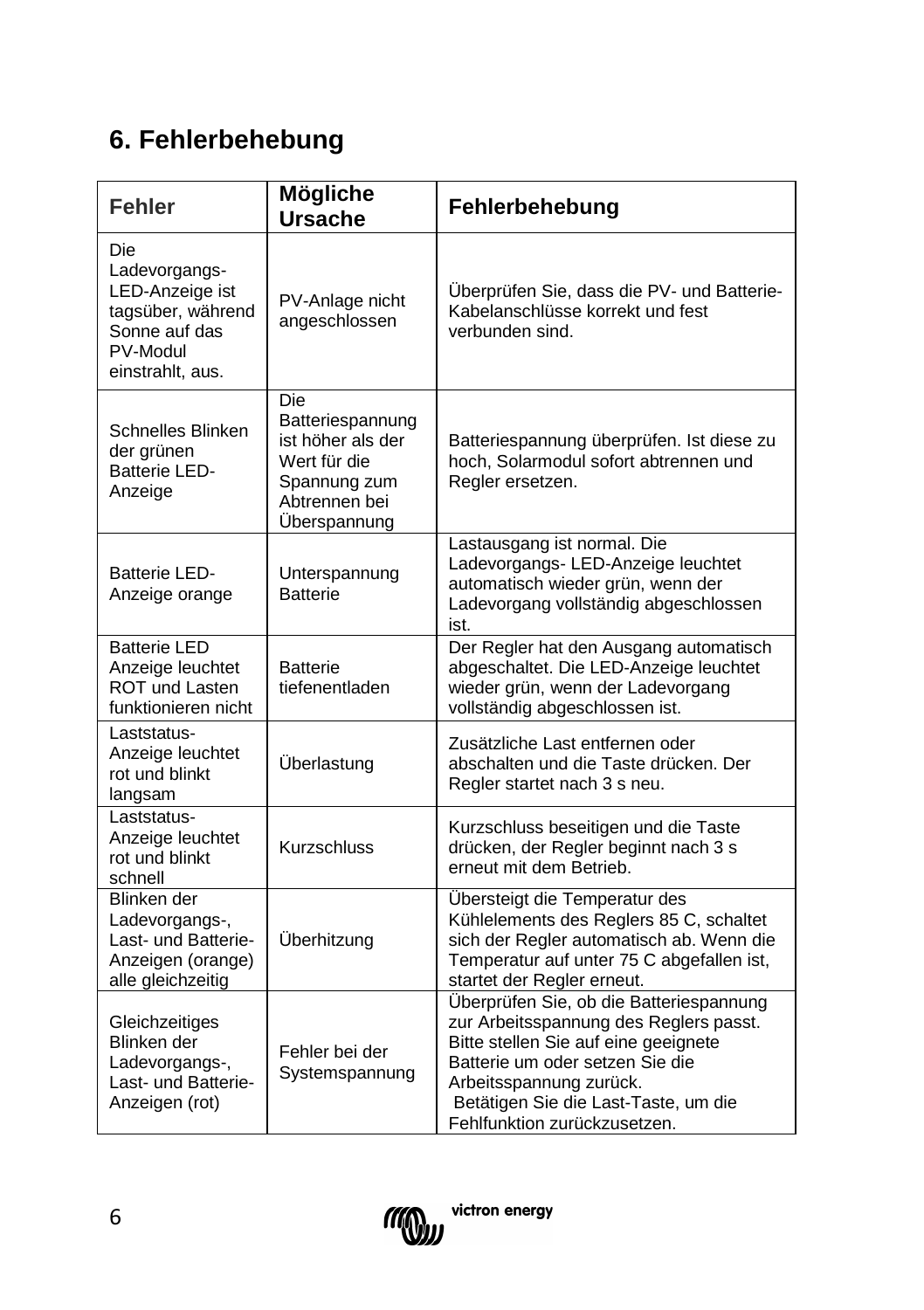## **7. Technische Angaben**

|                               | BlueSolar PWM-Pro Laderegler 12/24V                    |                                               |                    |  |
|-------------------------------|--------------------------------------------------------|-----------------------------------------------|--------------------|--|
|                               | 5A/10A<br>20A<br>30A                                   |                                               |                    |  |
| Batteriespannung              | 12/24 V automatische Wahl                              |                                               |                    |  |
| Nennladestrom                 | 5A / 10A                                               | 20A                                           | 30A                |  |
| Automatische                  |                                                        | Ja                                            |                    |  |
| Lastabschaltung               |                                                        |                                               |                    |  |
| Maximale Solar-               |                                                        | 28V / 55V (1)                                 |                    |  |
| Spannung                      |                                                        |                                               |                    |  |
| Eigenverbrauch                |                                                        | 8 <sub>m</sub> A                              |                    |  |
|                               | <b>STANDARDEINSTELLUNGEN</b>                           |                                               |                    |  |
| Konstant-                     |                                                        | 14,4V / 28,8V                                 |                    |  |
| spannungsladung               |                                                        |                                               |                    |  |
| Erhaltungsladung              |                                                        | 13,8V / 27,6V                                 |                    |  |
| Ausgleichsladung              |                                                        | 14,6V / 29,2V                                 |                    |  |
| Abschalten der Last           |                                                        | 11.1V / 22.2V                                 |                    |  |
| bei geringer Spannung         |                                                        |                                               |                    |  |
| Erneutes Verbinden            |                                                        |                                               |                    |  |
| der Last nach                 |                                                        | 12,6V / 25,2V                                 |                    |  |
| niedriger Spannung            |                                                        |                                               |                    |  |
| Lastausgang                   | Manuelle Steuerung + Abschalten bei niedriger Spannung |                                               |                    |  |
| <b>GEHÄUSE &amp; UMGEBUNG</b> |                                                        |                                               |                    |  |
| Batterie-                     |                                                        | Optional                                      |                    |  |
| Temperatursensor              |                                                        |                                               |                    |  |
| Temperatur-                   |                                                        | -30mV/ $^{\circ}$ C bzw. -60 mV/ $^{\circ}$ C |                    |  |
| kompensation                  |                                                        | (bei installiertem Temperaturfühler)          |                    |  |
| Betriebstemperatur            |                                                        | -35 $^{\circ}$ C bis +50 $^{\circ}$ C         |                    |  |
| Kühlung                       |                                                        | Naturkonvektion                               |                    |  |
| Feuchte                       |                                                        | ≤95% (nicht kondensierend)                    |                    |  |
| Gehäuse                       |                                                        | IP30                                          |                    |  |
| Erdung                        |                                                        | Positive Erdung                               |                    |  |
| Gesamtmaße                    | 138x70x37mm                                            | 160x82x48mm                                   | 200x100x57mm       |  |
|                               | 5;4x2;7x1;4 Zoll                                       | 6,3x3,2x1,9 Zoll                              | 7,9x4,0x2,3 Zoll   |  |
| Größe der                     | $\Phi$ 4,3mm                                           | $\Phi$ 4,3mm                                  | $\Phi$ 4,5mm       |  |
| Montagelöcher                 |                                                        |                                               |                    |  |
| Klemmengröße                  | $4 \text{mm}^2$                                        | 10 <sub>mm²</sub>                             | 10mm <sup>2</sup>  |  |
| Gewicht                       | $0.13$ kg                                              | 0.3 <sub>k</sub> q                            | 0.5 <sub>k</sub> q |  |
| Montage                       |                                                        | Vertikale Wandmontage, nur im Innenbereich    |                    |  |
|                               | <b>NORMEN</b>                                          |                                               |                    |  |
| Sicherheit                    |                                                        | IEC 62109-1                                   |                    |  |
| <b>EMC</b>                    | EN 61000-6-1, EN 61000-6-3, ISO 7637-2                 |                                               |                    |  |

F<sub>1</sub>

**FR**

**DE**

**ES**

**SE**

**1) Bei 12 V, Solarmodule mit 36 Zellen verwenden**

 **Bei 24 V, Solarmodule mit 72 Zellen oder 2x 36 Zellen in Serie verwenden**

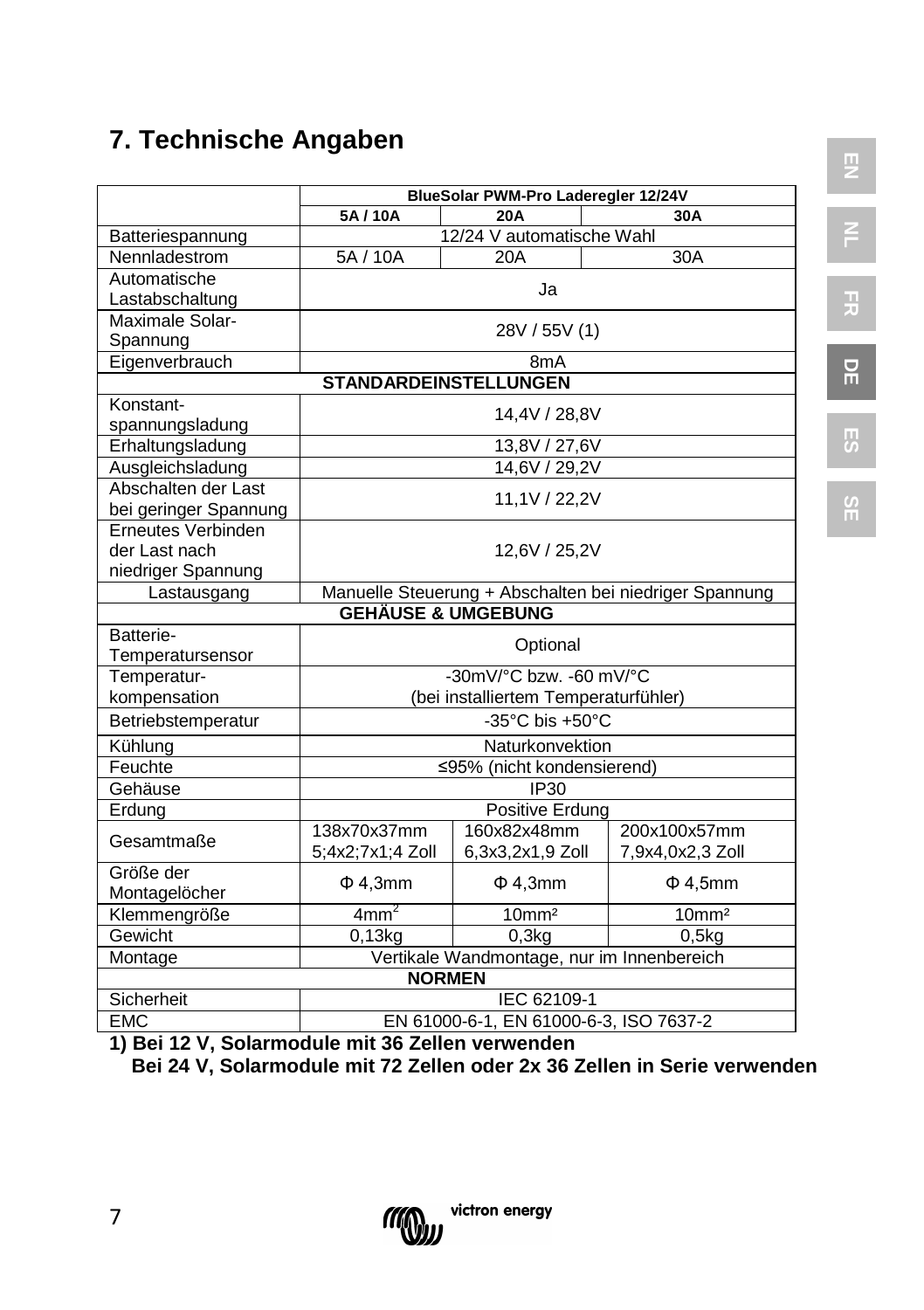## **8. Batteriebezogene Programmoptionen**

 **(weitere Einzelheiten dazu finden Sie im Software-Handbuch bzw. im Handbuch des Fernbedienungspaneels)**

| <b>Batteriebezogene</b><br>Programmoptionen                                           | Gel                   | Verschlossene Batterie<br>(Standardeinstellungen) | Nass-<br>batterie | Benutzer-<br>definiert |
|---------------------------------------------------------------------------------------|-----------------------|---------------------------------------------------|-------------------|------------------------|
| Einstellung der Batteriekapazität<br>(wird für internen Batteriewächter<br>benötigt). | 200 Ah                |                                                   |                   | 1~9999                 |
| Abschalten der Last bei<br>Überspannung                                               |                       | 16,0 V                                            |                   | $9 - 17$ V             |
| Ladebegrenzung                                                                        |                       | 15,0 V                                            |                   | $9 - 17$ V             |
| Erneutes Anschließen nach<br><b>Uberspannung</b>                                      |                       | 15,0 V                                            |                   | $9 - 17$ V             |
| Ausgleich                                                                             |                       | 14,6 V                                            | 14,8 V            | $9 - 17$ V             |
| Konstantspannung                                                                      | 14,2 V                | 14,4 V                                            | 14,6 V            | $9 - 17$ V             |
| Ladeerhaltungsspannung                                                                | 13,8 V                | 13,8 V                                            | 13,8 V            | $9 - 17$ V             |
| Triggerspannung neuer Ladezyklus                                                      |                       | $9 - 17$ V                                        |                   |                        |
| Erneutes Verbinden der Last nach<br>niedriger Spannung                                | 12,6 V                |                                                   |                   | $9 - 17$ V             |
| Zurücksetzen der Warnung<br>Unterspannung                                             |                       | 12,2 V                                            |                   | $9 - 17$ V             |
| Warnung Unterspannung                                                                 | 12,0 V                |                                                   |                   | $9 - 17$ V             |
| Abschalten der Last bei geringer<br>Spannung                                          | 11,1V                 |                                                   |                   | $9 - 17$ V             |
| Entladebegrenzung                                                                     | 10,6 V                |                                                   |                   | $9 - 17V$              |
| Dauer Ausgleich                                                                       | 2 h<br>2 <sub>h</sub> |                                                   | $0 - 3 h$         |                        |
| Dauer Konstantspannungsphase                                                          | 2 h                   | 2 h                                               | 2 h               | $0 - 3 h$              |

**Nehmen Sie die Spannungen bei einem 24 V System mal zwei**

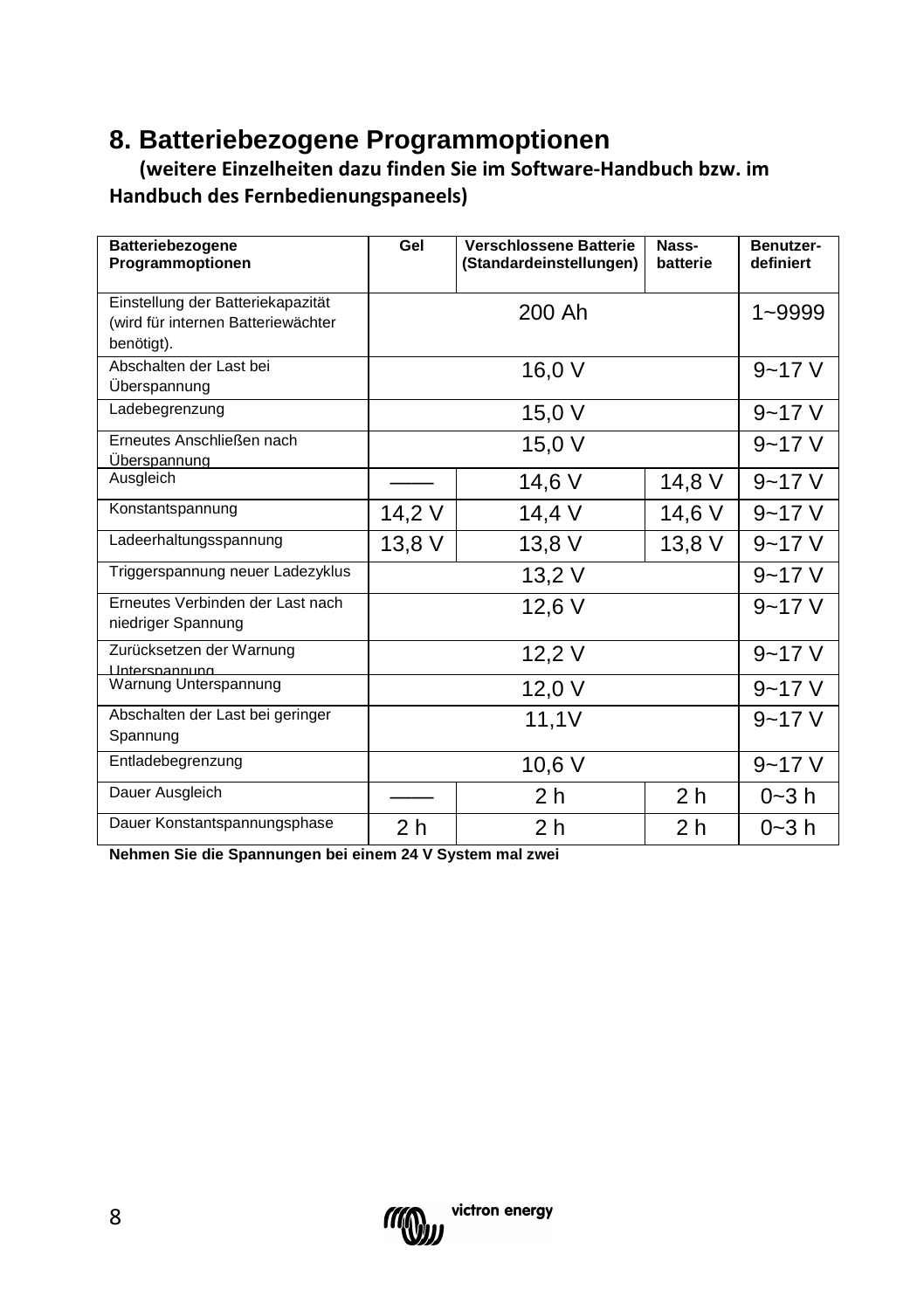## **9. Optionen für die Tag-/Nachteinstellung Tag/Nachteinstellungs-Optionen (siehe Software-Handbuch bzw. Handbuch des Fernbedienungspaneels).**





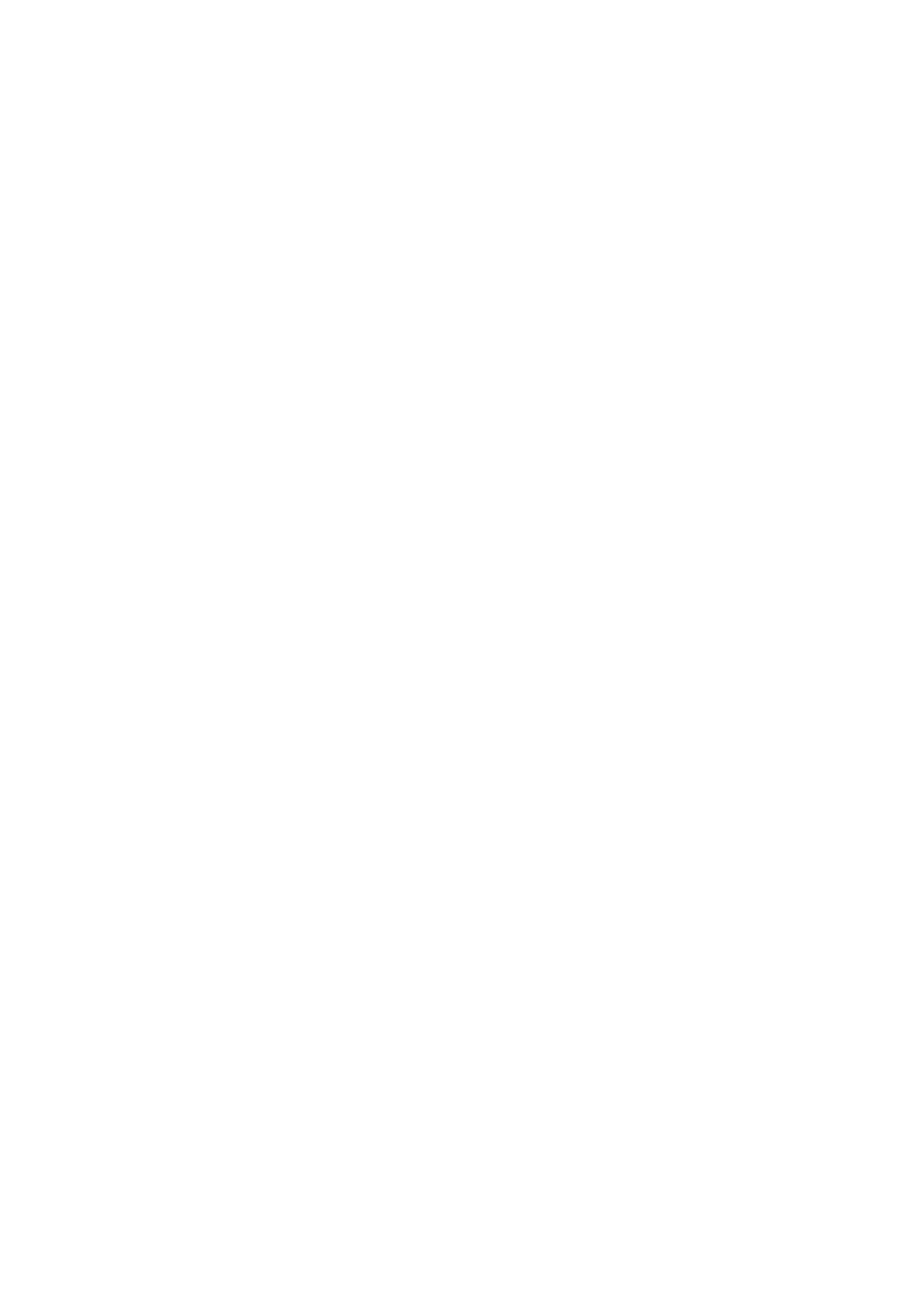**ES**

## **1. Información general de seguridad**

Lea todas las instrucciones y avisos de seguridad del manual antes de empezar la instalación.

No exponga el controlador a la lluvia, a la abundancia de polvo, a las vibraciones, al gas corrosivo y a interferencias electromagnéticas intensas.

No permita que entre agua en el controlador.

No hay piezas reparables por el usuaria dentro del controlador. No lo desmonte ni intente repararlo.

## **2. Características**

- Función de control de iluminación, completamente programable mediante software (disponible gratuitamente en nuestra web), o con el panel remoto.
- Carga de las baterías de tres etapas (inicial, absorción y flotación), totalmente programable.
- Función de control de batería integrado (se necesita el panel remoto para ver el estado de la carga).
- Desconexión de la salida de carga por baja tensión y control manual (ajuste por defecto).
- Sensor de temperatura externa opcional.
- Salida de carga protegida contra sobrecarga y cortocircuitos.
- Protegido contra la polaridad inversa de los paneles solares y/o de la batería.

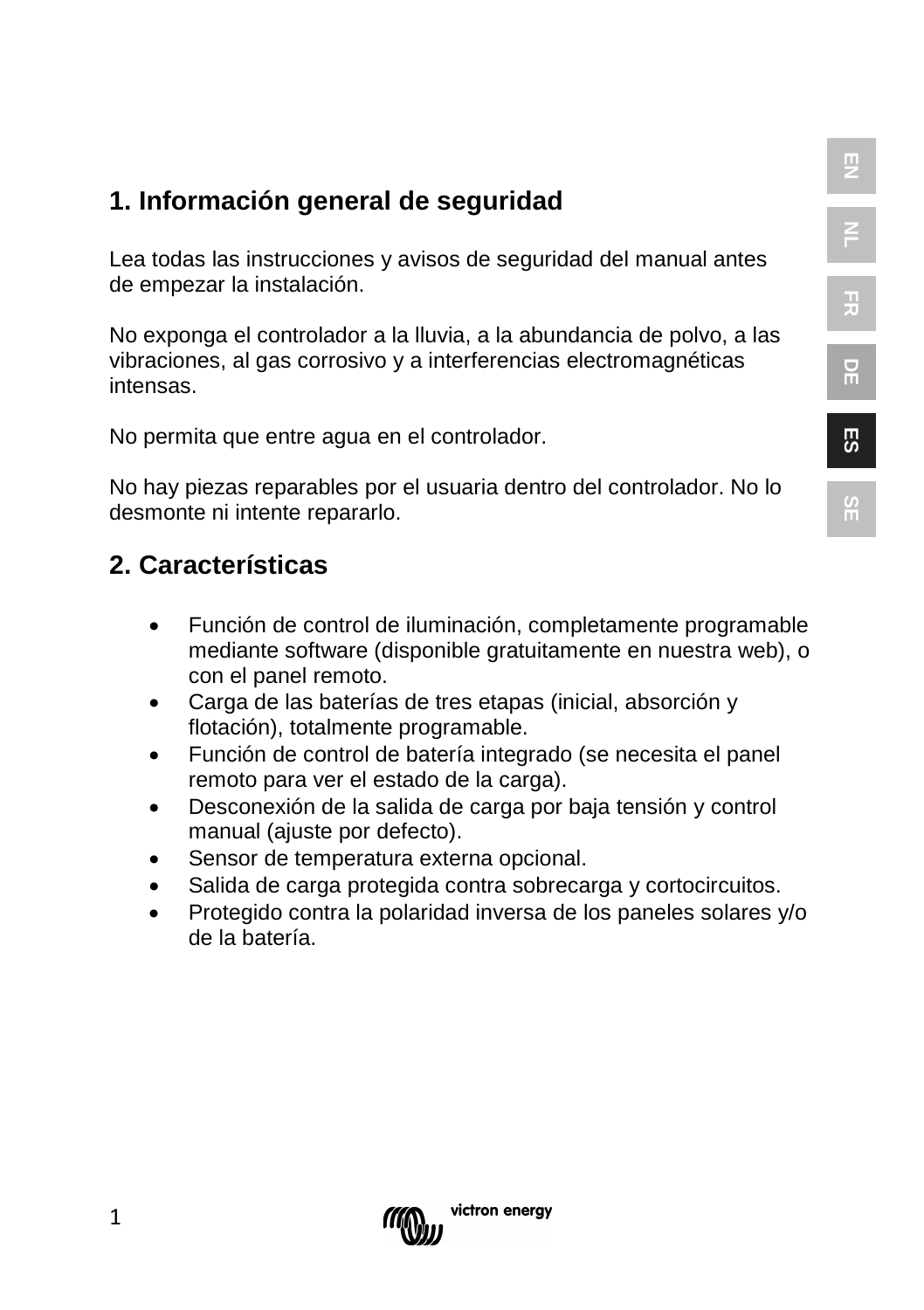## **3. Instalación y funcionamiento**

Nota importante: conectar siempre la batería en primer lugar para que el controlador reconozca la tensión del sistema.

- El controlador es un controlador de positivo común.
- Si el sistema debe ponerse a tierra, se deberá poner a tierra el terminal positivo de la batería.
- Haga una única conexión para todo el sistema.



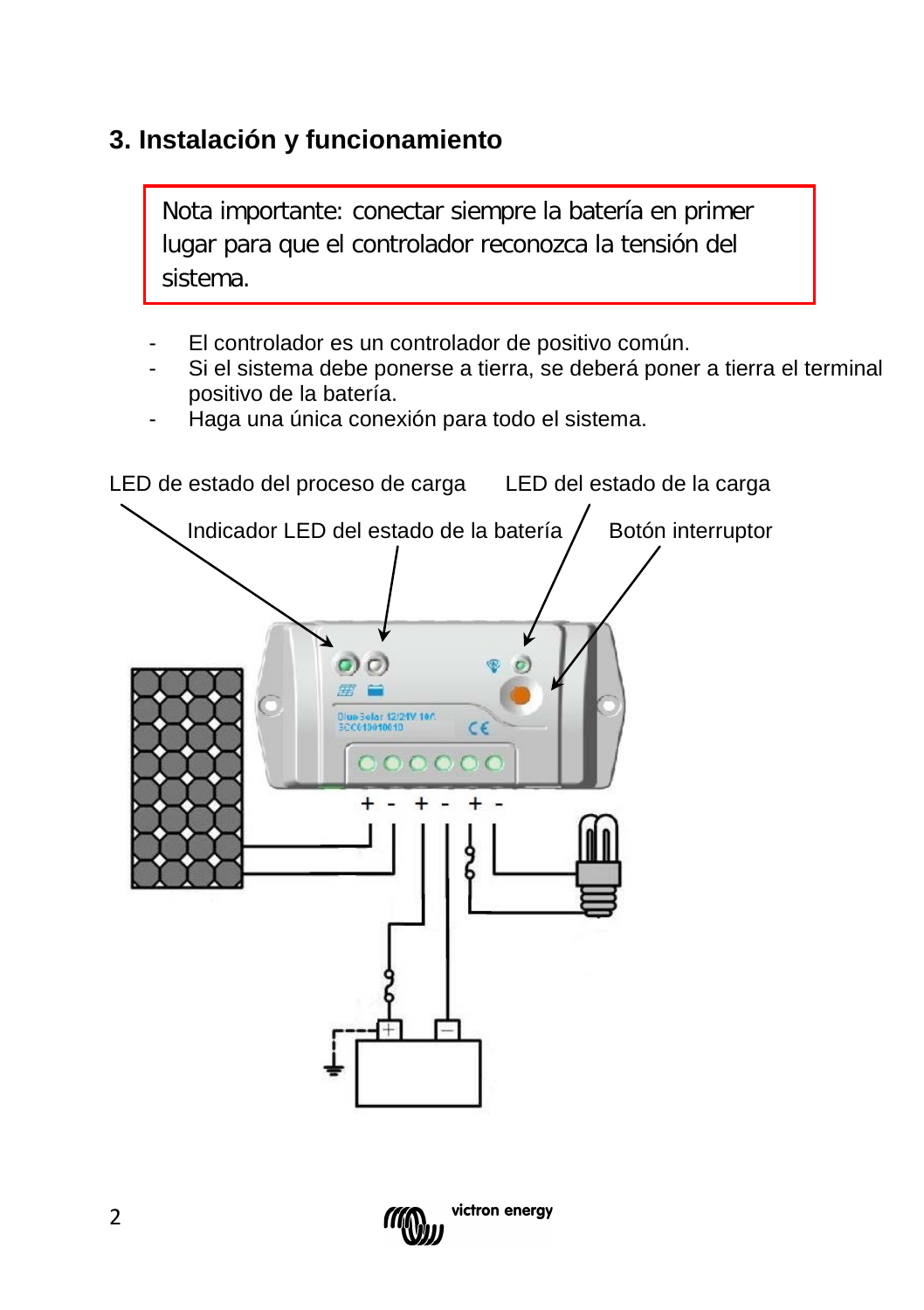|  | Descripción de las indicaciones de estado: |  |
|--|--------------------------------------------|--|
|  |                                            |  |

|                                         | Verde   | Apagado         | Sin tensión proveniente<br>de los paneles solares                                                  |
|-----------------------------------------|---------|-----------------|----------------------------------------------------------------------------------------------------|
|                                         | Verde   | Encendido fijo  | Poca tensión<br>proveniente de los                                                                 |
|                                         | Verde   | Parpadeo lento  | Cargando                                                                                           |
|                                         | Verde   | Encendido fijo  | Normal<br>(Vbat > 12,1 V y 24,2 V<br>resp.)                                                        |
|                                         | Verde   | Parpadeo lento  | Completo                                                                                           |
|                                         | Verde   | Parpadeo rápido | Sobretensión (Vbat ><br>15V y 30V resp.)                                                           |
|                                         | Naranja | Encendido fijo  | Subtensión (Vbat < 12,5<br>V y 23 V resp.)                                                         |
|                                         | Rojo    | Encendido fijo  | Batería descargada en<br>exceso(Vbat < 10 V y 20                                                   |
|                                         | Rojo    | Parpadeo        | Sobrecalentamiento de<br>la batería<br>(si tiene el sensor de<br>temp. instalado)<br>(That > 45°C) |
|                                         | Rojo    | Encendido fijo  | Normal                                                                                             |
|                                         | Rojo    | Parpadeo lento  | Sobrecarga                                                                                         |
|                                         | Rojo    | Parpadeo rápido | Cortocircuito                                                                                      |
| Indicadores de proceso de carga, carga  |         |                 | Error de tensión del                                                                               |
| conecta y batería parpadeando (en rojo) |         |                 | sistema                                                                                            |
| Indicadores de proceso de carga, carga  |         |                 | Sobretemperatura                                                                                   |
| conecta y batería parpadeando (en       |         |                 |                                                                                                    |

## **Funciones de botón interruptor**

Control de la carga ON/OFF manual Volver a funcionamiento normal tras haber solucionado un fallo.



**DE**

**EN**

F<sub>1</sub>

**FR**

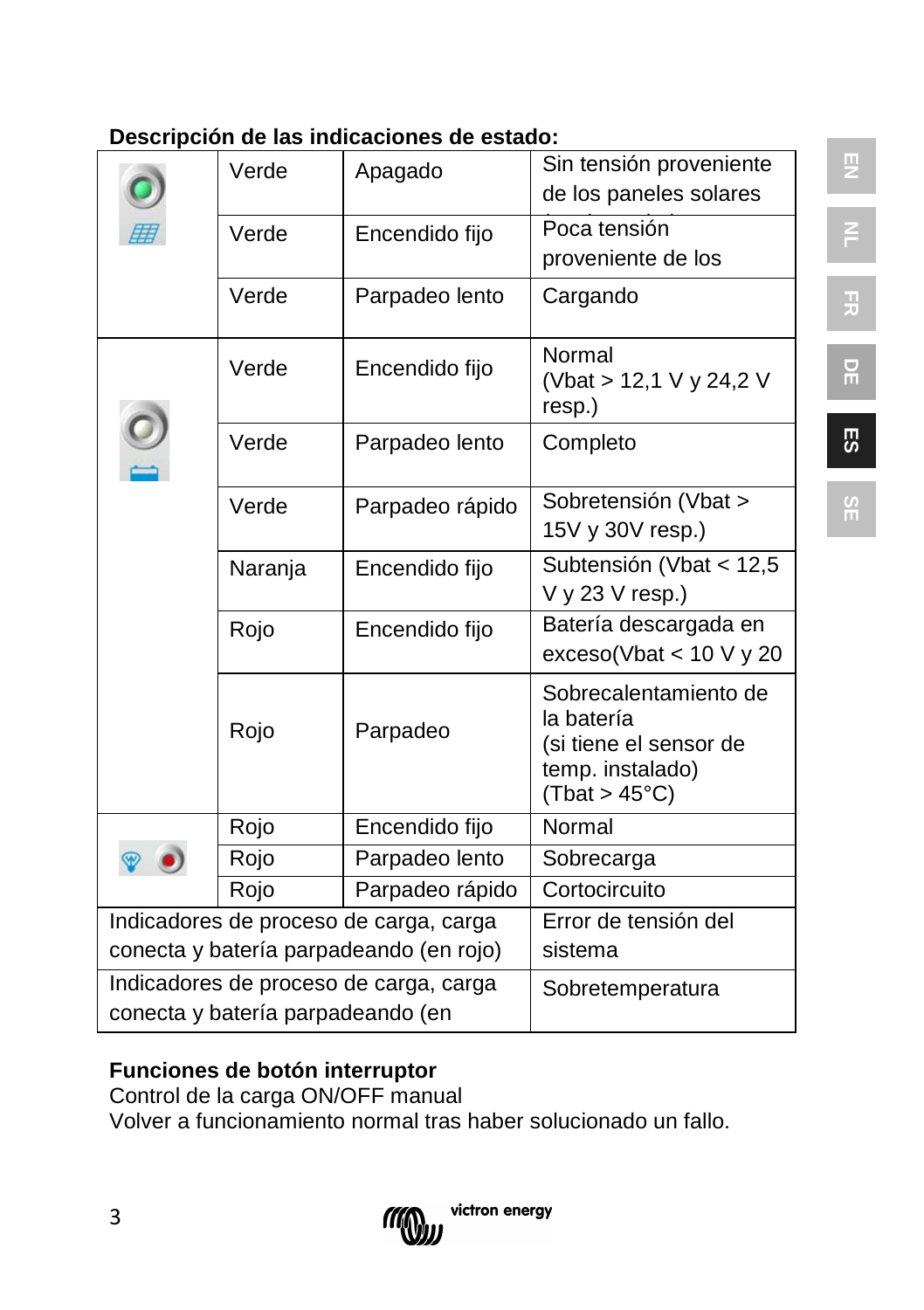## **4. Programación del controlador**

Los ajustes por defecto (ver especificaciones) se pueden modificar con el software (disponible gratuitamente en nuestra web), o con el panel remoto.

El panel deberá estar conectado al controlador con un cable RJ45 UTP estándar.



**Ajustes posibles** (consultar los detalles en el manual del software o en el del panel remoto):

#### **Programas de carga:**

- [Control](app:ds:manual) manual (por defecto)
- Luz ON/OFF
- Luz ON + temporizador
- Control de tiempo

#### **Tipo de batería:**

- Gel
- AGM sellada (por defecto)
- Inundada
- Definida por el usuario

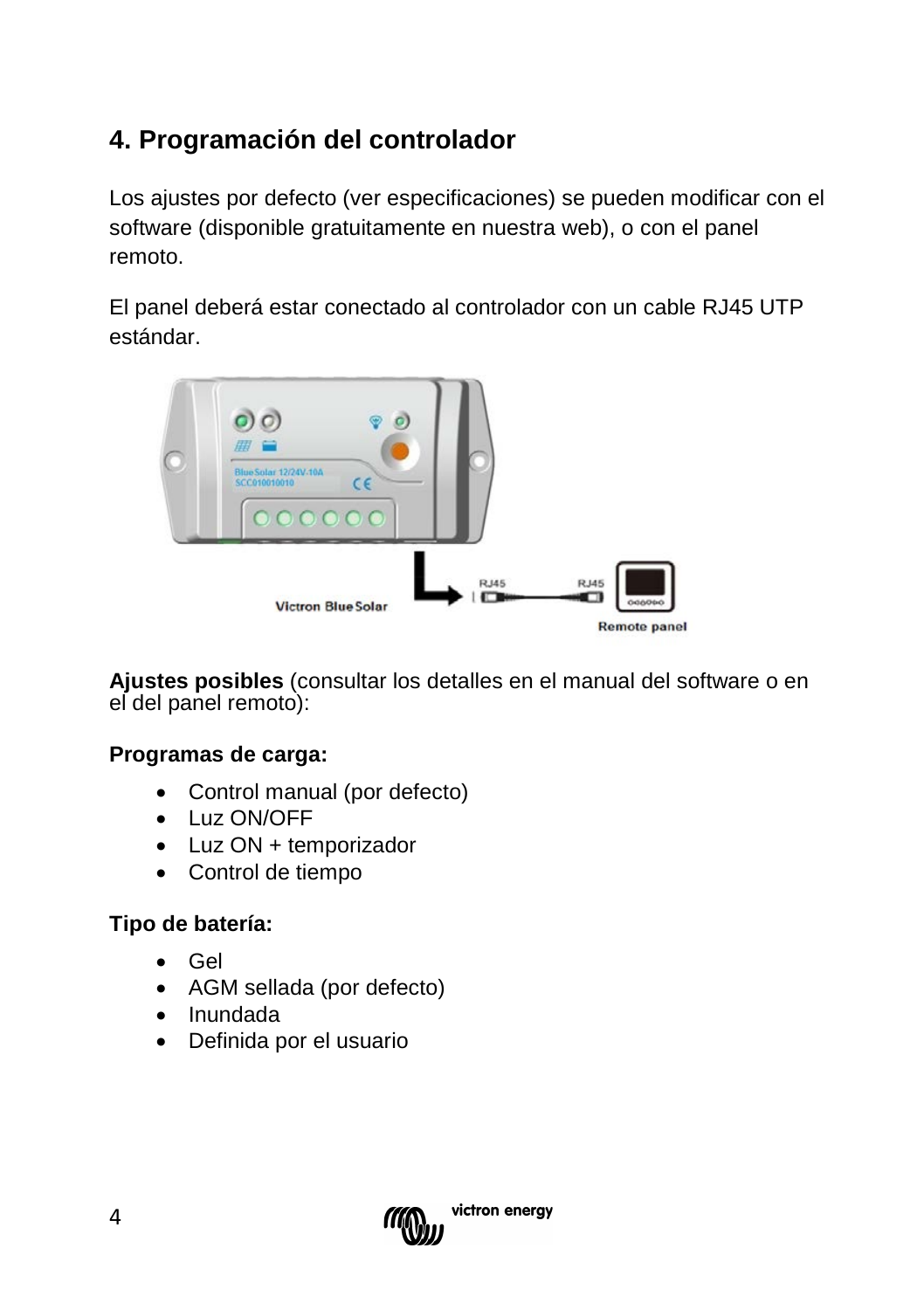# **5. Protección**

## **Sobrecarga de la carga conectada**

Si la corriente de carga excede la corriente nominal del controlador (≥1,05 veces la corriente de descarga nominal), el controlador desconectará la carga. Se deberá solucionar la sobrecarga y, a continuación, pulsar el botón interruptor.

## **Cortocircuido de la carga conectada**

Completamente protegida contra cortocircuitos por cableado de la carga conectada (≥2 veces la corriente de descarga nominal). Después de un intento automático de reconexión de la carga conectada, el fallo deberá solucionarse reiniciando el controlador o pulsando el botón interruptor.

## **Polaridad inversa FV**

Protección total contra polaridad inversa FV, no se producirá ningún daño en el controlador. Corrija el cableado para para volver a funcionar normalmente.

## **Polaridad inversa de la batería**

Protección total contra polaridad inversa de la batería, no se producirá ningún daño en el controlador. Corrija el cableado para para volver a funcionar normalmente.

## **Sensor de temperatura dañado**

Si el sensor de temperatura se hubese cortocircuitado o dañado, el controlador cargará o descargará a la temperatura por defecto (25 ºC).

## **Protección contra el sobrecalentamiento**

Si la temperatura del disipador del controlador excediera los 85°C, el controlador dejará de cargar y descargar. Cuando la temperatura baje de los 75°C, el controlador se reiniciará.

## **Altas tensiones transitorias**

Protección limitada contra altas tensiones transitorias internas. En zonas propensas a los relámpagos, se recomienda adoptar medidas externas de protección adicionales.

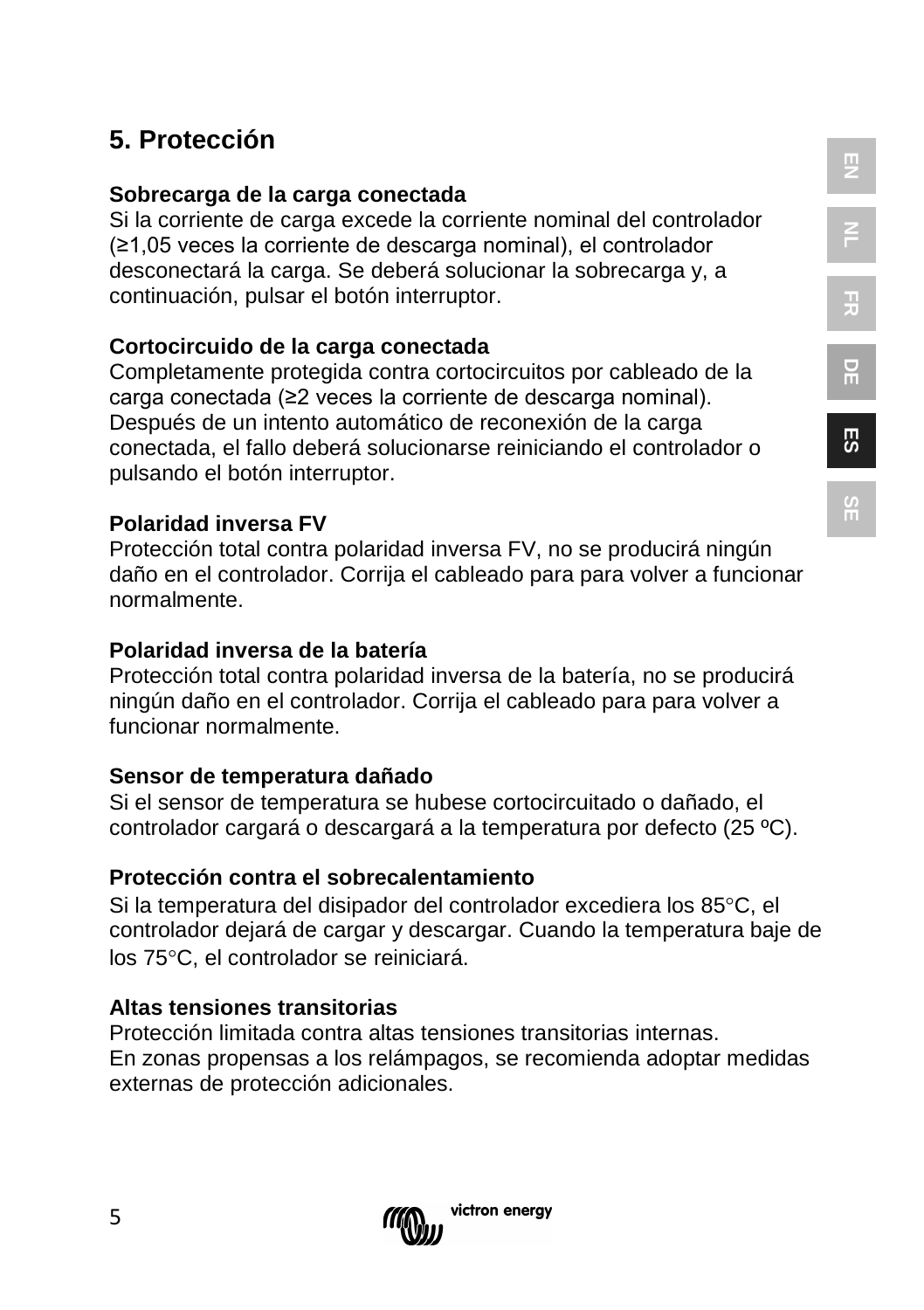## **6. Resolución de problemas**

| <b>Fallos</b>                                                                                                 | <b>Motivos</b><br>posibles                                                                     | Resolución de problemas                                                                                                                                       |
|---------------------------------------------------------------------------------------------------------------|------------------------------------------------------------------------------------------------|---------------------------------------------------------------------------------------------------------------------------------------------------------------|
| Indicador LED de<br>proceso de carga<br>apagado durante<br>el día con sol<br>cayendo sobre<br>los módulos FV. | Paneles FV<br>desconectados.                                                                   | Compruebe que las conexiones<br>de los paneles y de la batería<br>sean correctas y estén apretadas.                                                           |
| Indicador LED<br>verde de la<br>batería parpadea<br>rápidamente.                                              | Tensión de la<br>batería por<br>encima de la<br>tensión de<br>desconexión por<br>sobretensión. | Compruebe la tensión de la<br>batería. Si fuese demasiado alta,<br>desconecte el módulo solar<br>inmediatamente y cambie el<br>controlador.                   |
| Indicador LED de<br>la batería<br>naranja.                                                                    | Subtensión de la<br>batería                                                                    | La salida de carga conectada es<br>normal. Indicador LED del<br>proceso de carga volverá a<br>ponerse verde automáticamente<br>cuando la carga esté completa. |
| Indicador de la<br>batería ROJO v<br>las cargas<br>conectadas no<br>funcionan.                                | Batería<br>descargada en<br>exceso                                                             | El controlador cortó la salida<br>automáticamente. El indicador<br>LED volverá a ponerse verde<br>automáticamente cuando la carga<br>esté completa.           |
| El indicador de<br>estado de la<br>carga conectada<br>rojo y<br>parpadeando<br>lentamente.                    | Sobrecarga                                                                                     | Retire o corte la carga conectada<br>adicional y pulse el botón<br>interruptor. El controlador se<br>reiniciará pasados 3 s.                                  |
| El indicador de<br>estado de la<br>carga conectada<br>rojo y<br>parpadeando<br>rápidamente.                   | Cortocircuito                                                                                  | Solucione el cortocircuito y pulse<br>el botón interruptor; el controlador<br>volverá a funcionar pasados 3 s.                                                |

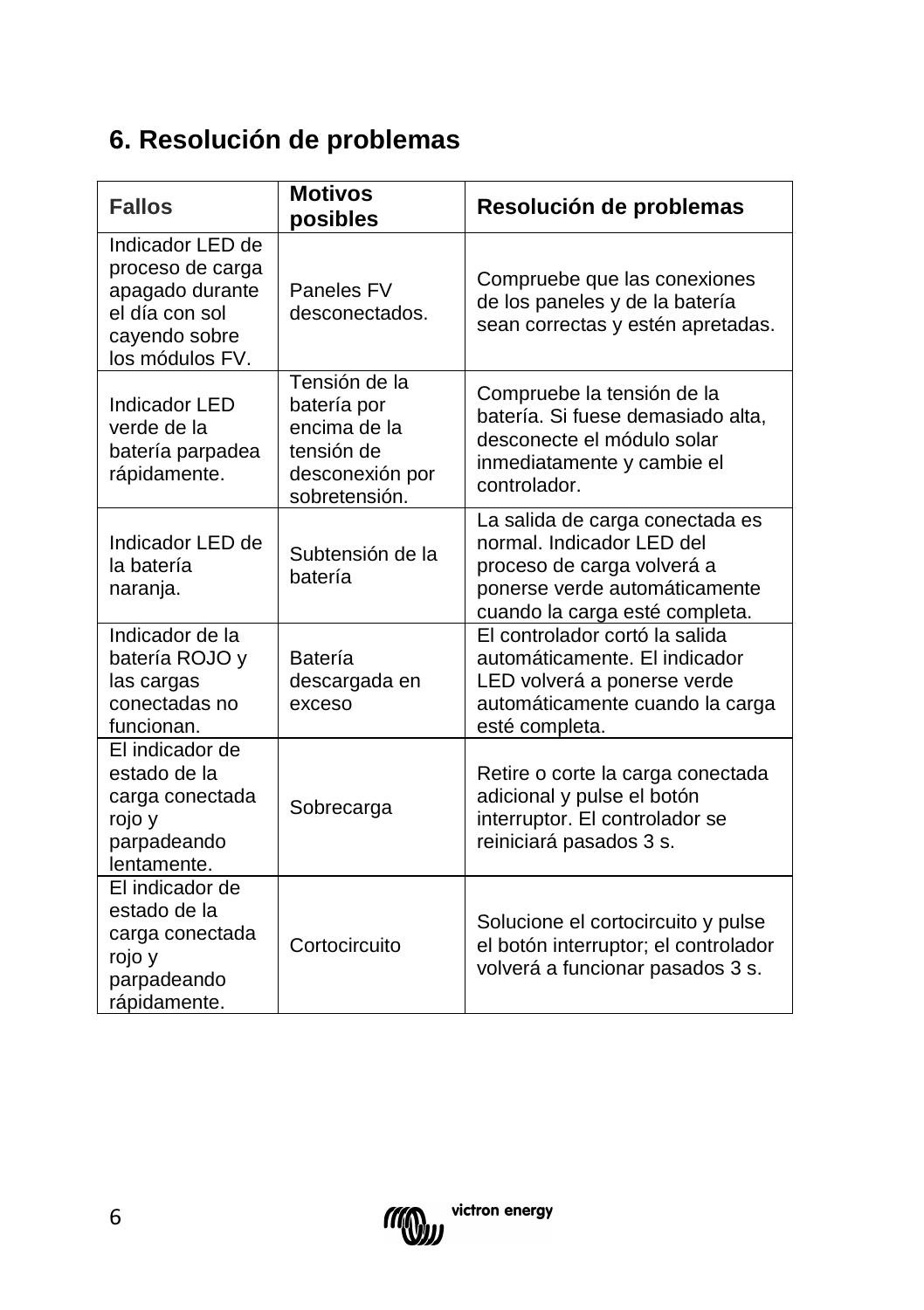| <b>Fallos</b>                                                                                             | <b>Motivos</b><br>posibles      | Resolución de problemas                                                                                                                                                                                                                                              |
|-----------------------------------------------------------------------------------------------------------|---------------------------------|----------------------------------------------------------------------------------------------------------------------------------------------------------------------------------------------------------------------------------------------------------------------|
| Indicadores de<br>proceso de<br>carga, carga<br>conecta y batería<br>parpadeando (en<br>naranja) a la vez | Sobretemperatura                | Cuando el disipador del controlador exceda los<br>85 °C, el controlador se apagará<br>automáticamente. Cuando la<br>temperatura haya bajado de los<br>75 °C, el controlador se reiniciará.                                                                           |
| Indicadores de<br>proceso de<br>carga, carga<br>conecta y batería<br>parpadeando (en<br>rojo) a la vez    | Error de tensión<br>del sistema | Compruebe que la tensión de la<br>batería coincide con la tensión de<br>funcionamiento del controlador.<br>Cambie a una batería adecuada o<br>cambie el ajuste de la tensión de<br>funcionamiento.<br>Pulse el botón de carga<br>conectada para solucionar el fallo. |

**FR**

**SE**

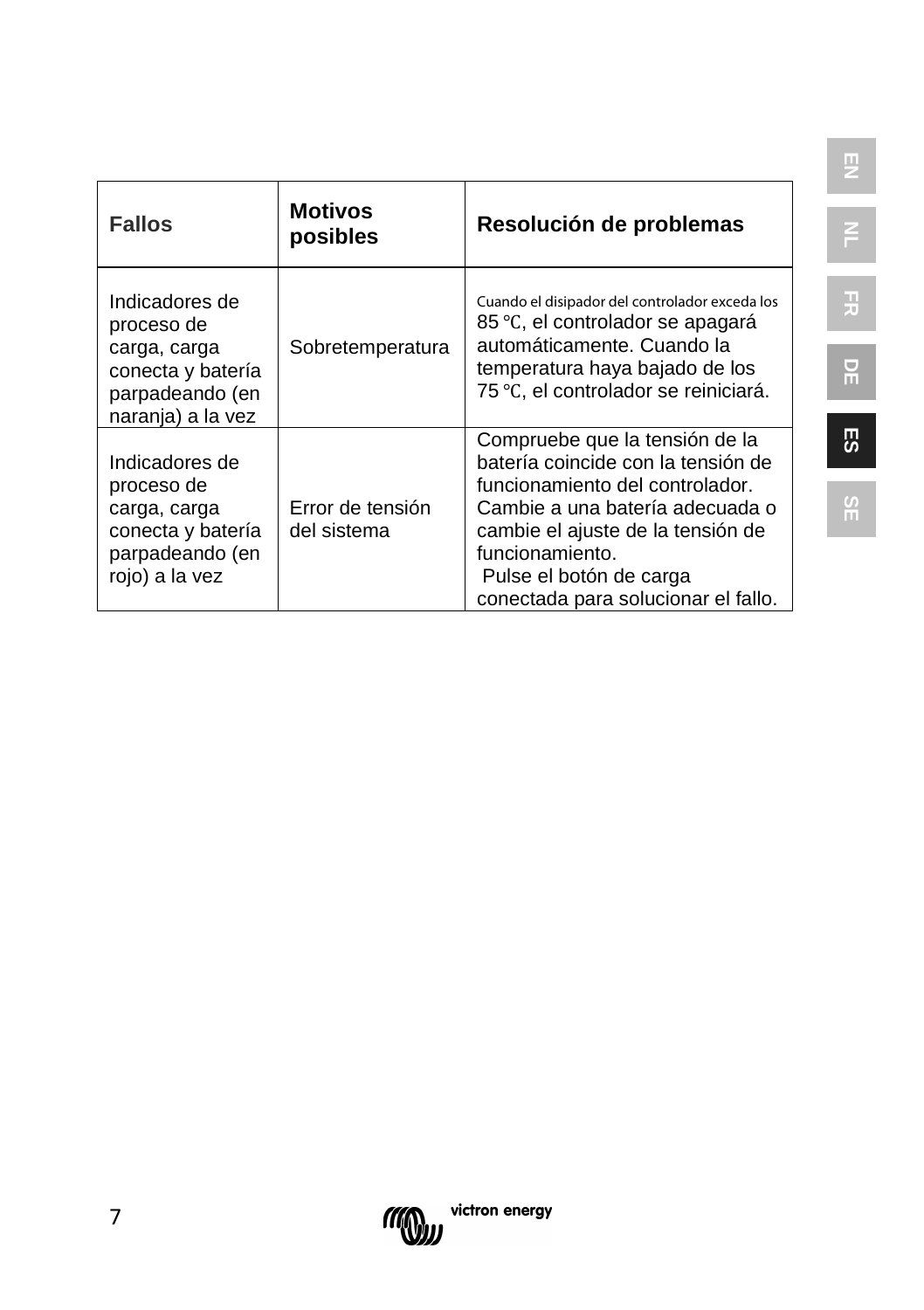## **7. Especificaciones técnicas**

|                                                   | Controlador de carga BlueSolar PWM Pro 12/24 V                 |                                               |                      |  |  |
|---------------------------------------------------|----------------------------------------------------------------|-----------------------------------------------|----------------------|--|--|
|                                                   | 5 A/10 A<br>20 A<br>30 A                                       |                                               |                      |  |  |
| Tensión de la batería                             |                                                                | Selección automática: 12/24 V                 |                      |  |  |
| Corriente de carga                                | 5 A/10 A                                                       | 20 A                                          | 30 A                 |  |  |
| nominal                                           |                                                                |                                               |                      |  |  |
| Desconexión automática                            |                                                                | Sí                                            |                      |  |  |
| de la carga                                       |                                                                |                                               |                      |  |  |
| Tensión solar máxima                              |                                                                | 28 V/55 V (1)                                 |                      |  |  |
| Autoconsumo                                       |                                                                | 8 mA                                          |                      |  |  |
| <b>VALORES PREDETERMINADOS</b>                    |                                                                |                                               |                      |  |  |
| Carga de absorción                                |                                                                | 14,4 V/28,8 V                                 |                      |  |  |
| Carga de flotación                                |                                                                | 13,8 V/27,6 V                                 |                      |  |  |
| Carga de ecualización                             |                                                                | 14,6 V/29,2 V                                 |                      |  |  |
| Desconexión de carga                              |                                                                | 11,1 V/22,2 V                                 |                      |  |  |
| por baja tensión                                  |                                                                |                                               |                      |  |  |
| Reconexión de carga por                           |                                                                | 12,6 V/25,2 V                                 |                      |  |  |
| baja tensión                                      |                                                                |                                               |                      |  |  |
| Salida de carga                                   |                                                                | Control manual + desconexión por baja tensión |                      |  |  |
| <b>CARCASA Y MEDIOAMBIENTE</b>                    |                                                                |                                               |                      |  |  |
| Sensor de temperatura                             | Opcional                                                       |                                               |                      |  |  |
| de la batería                                     |                                                                |                                               |                      |  |  |
| Compensación de                                   | -30 mV / °C, -60 mV / °C resp.                                 |                                               |                      |  |  |
| temperatura                                       |                                                                | (si tiene el sensor de temperatura instalado) |                      |  |  |
| Temperatura de trabajo                            |                                                                | $-35^{\circ}$ C a $+50^{\circ}$ C             |                      |  |  |
| Refrigeración                                     |                                                                | Convección natural                            |                      |  |  |
| Humedad                                           |                                                                | ≤95 % (sin condensación)                      |                      |  |  |
| Carcasa                                           |                                                                | IP30                                          |                      |  |  |
| Puesta a tierra                                   |                                                                | Puesta a tierra por terminal positivo         |                      |  |  |
| Dimensiones totales                               | 138x70x37 mm                                                   | 160x82x48 mm                                  | 200x100x57 mm        |  |  |
|                                                   | 5,4x2,7x1,4 pulgadas                                           | 6,3x3,2x1,9 pulgadas                          | 7,9x4,0x2,3 pulgadas |  |  |
| Tamaño de los orificios<br>de montaje             | $\Phi$ 4,3 mm                                                  | $\Phi$ 4,3 mm                                 | $\Phi$ 4,5 mm        |  |  |
| Tamaño de los                                     | $4 \text{ mm}^2$                                               | 10 mm <sup>2</sup> .                          | 10 mm <sup>2</sup> . |  |  |
| terminales                                        |                                                                |                                               |                      |  |  |
| Peso                                              | $0,13$ kg<br>$0,3$ kg<br>$0,5$ kg                              |                                               |                      |  |  |
| Montaje                                           | Montaje vertical de pared, solo interiores                     |                                               |                      |  |  |
|                                                   | <b>ESTÁNDARES</b>                                              |                                               |                      |  |  |
| Seguridad                                         | IEC 62109-1                                                    |                                               |                      |  |  |
| <b>EMC</b><br>$\overline{A}$ Deset<br>$40M + 411$ | EN 61000-6-1, EN 61000-6-3, ISO 7637-2<br>asteres de 90 estdes |                                               |                      |  |  |

**1) Para 12 V utilice paneles solares de 36 celdas**

 **Para 24 V utilice paneles solares de 72 celdas, o 2 de 36 celdas en serie**

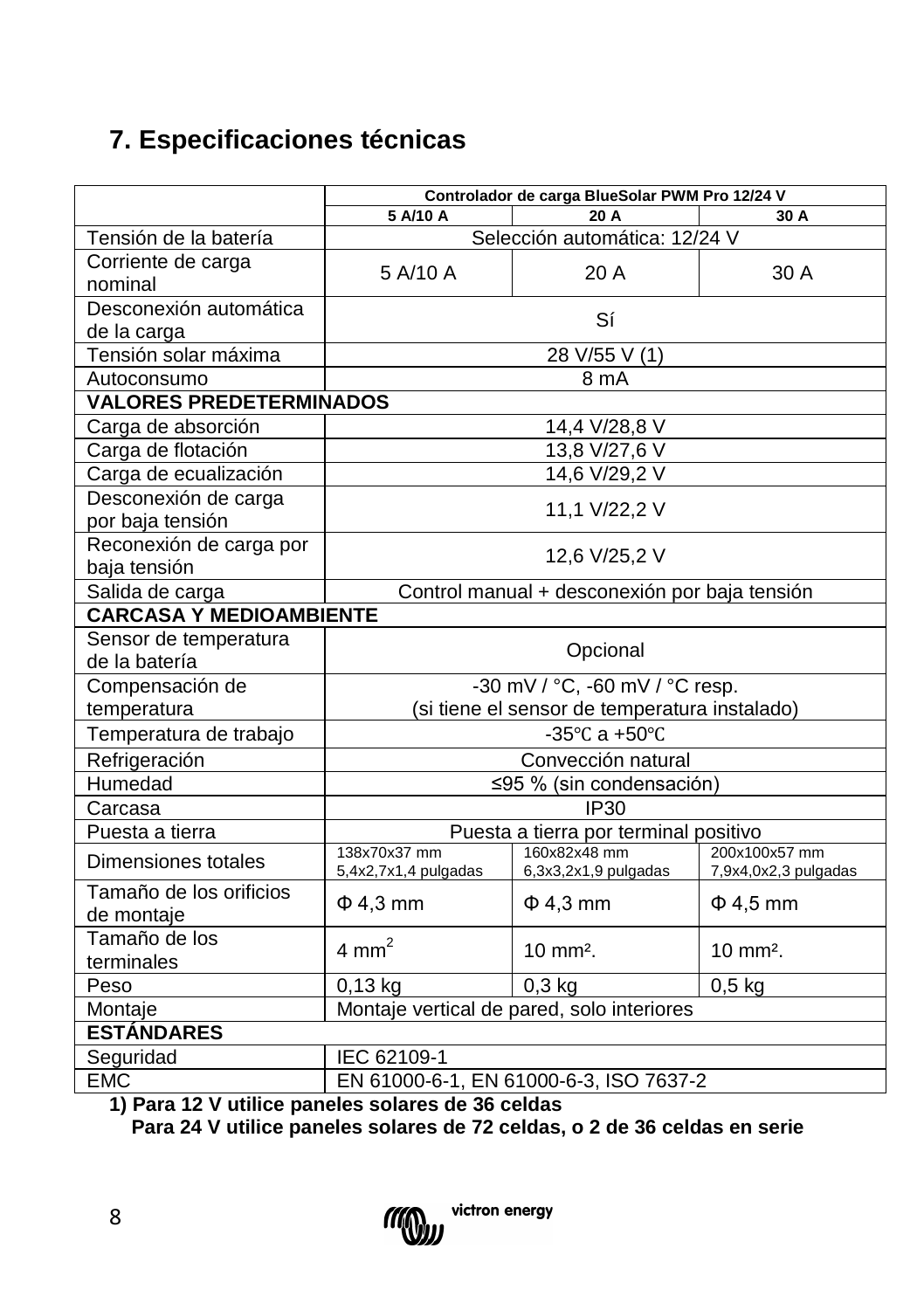## **8. Opciones de programación de la batería**

 **(consultar los detalles en el manual del software o en el del panel remoto)**

| Opciones de programación de la<br>batería | Gel    | <b>Sellada</b><br><i>(valores</i><br>por<br>defecto) | Inundada       | <b>Definida</b><br>por el<br>usuario |
|-------------------------------------------|--------|------------------------------------------------------|----------------|--------------------------------------|
| Ajuste de la capacidad de la              |        | 200 Ah.                                              |                | 1~9999                               |
| batería (necesario para el monitor        |        |                                                      |                |                                      |
| Desconexión de la carga                   |        | 16,0 V                                               |                | $9 - 17V$                            |
| Límite de carga                           |        | 15,0 V                                               |                | $9 - 17V$                            |
| Sobretensión de reconexión                | 15,0 V |                                                      |                | $9 - 17V$                            |
| Ecualización                              |        | 14,6V                                                | 14,8V          | $9 - 17V$                            |
| Absorción                                 | 14,2V  | 14,4V                                                | 14,6V          | $9 - 17V$                            |
| Flotación                                 | 13,8V  | 13,8V                                                | 13,8V          | $9 - 17V$                            |
| Tensión de activación de un               | 13,2V  |                                                      |                | $9 - 17V$                            |
| Reconexión de carga por baja              | 12,6V  |                                                      |                | $9 - 17V$                            |
| Reinicio de aviso por subtensión          | 12,2V  |                                                      |                | $9 - 17V$                            |
| Aviso por subtensión                      | 12,0V  |                                                      |                | $9 - 17V$                            |
| Desconexión de carga por baja             | 11,1V  |                                                      |                | $9 - 17V$                            |
| Límite de descarga                        | 10,6V  |                                                      | $9 - 17V$      |                                      |
| Duración de la ecualización               |        | 2 <sub>h</sub>                                       | 2 <sub>h</sub> | $0 - 3 h$                            |
| Duración de la absorción                  | 2 h    | 2 <sub>h</sub>                                       | 2 <sub>h</sub> | $0 - 3 h$                            |

**Multiplicar por 2 las tensiones en sistemas de 24V**



**FR**

**DE**

**SE**

9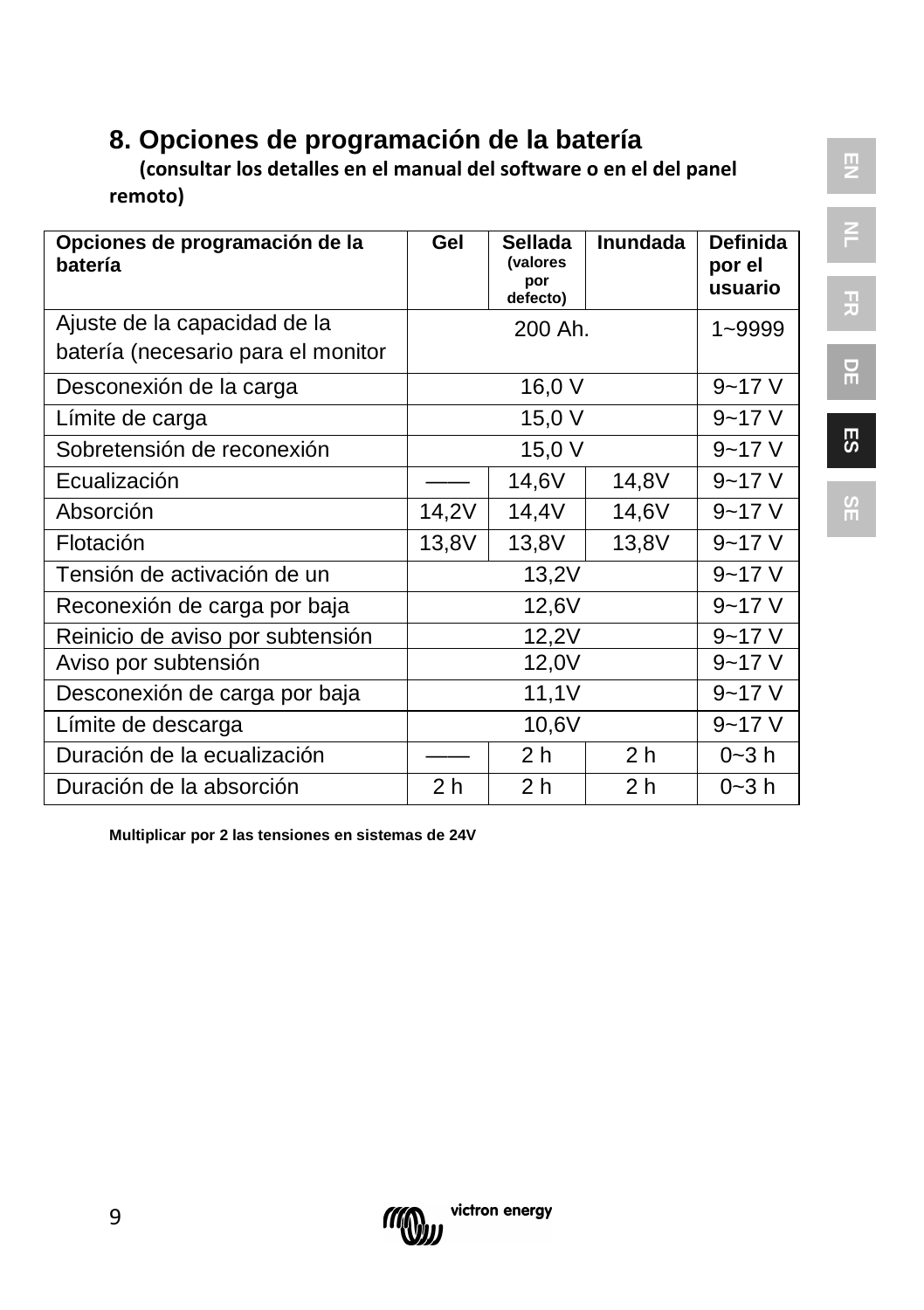## **9. Opciones de temporizador día/noche (consultar el manual del software o el del panel remoto)**



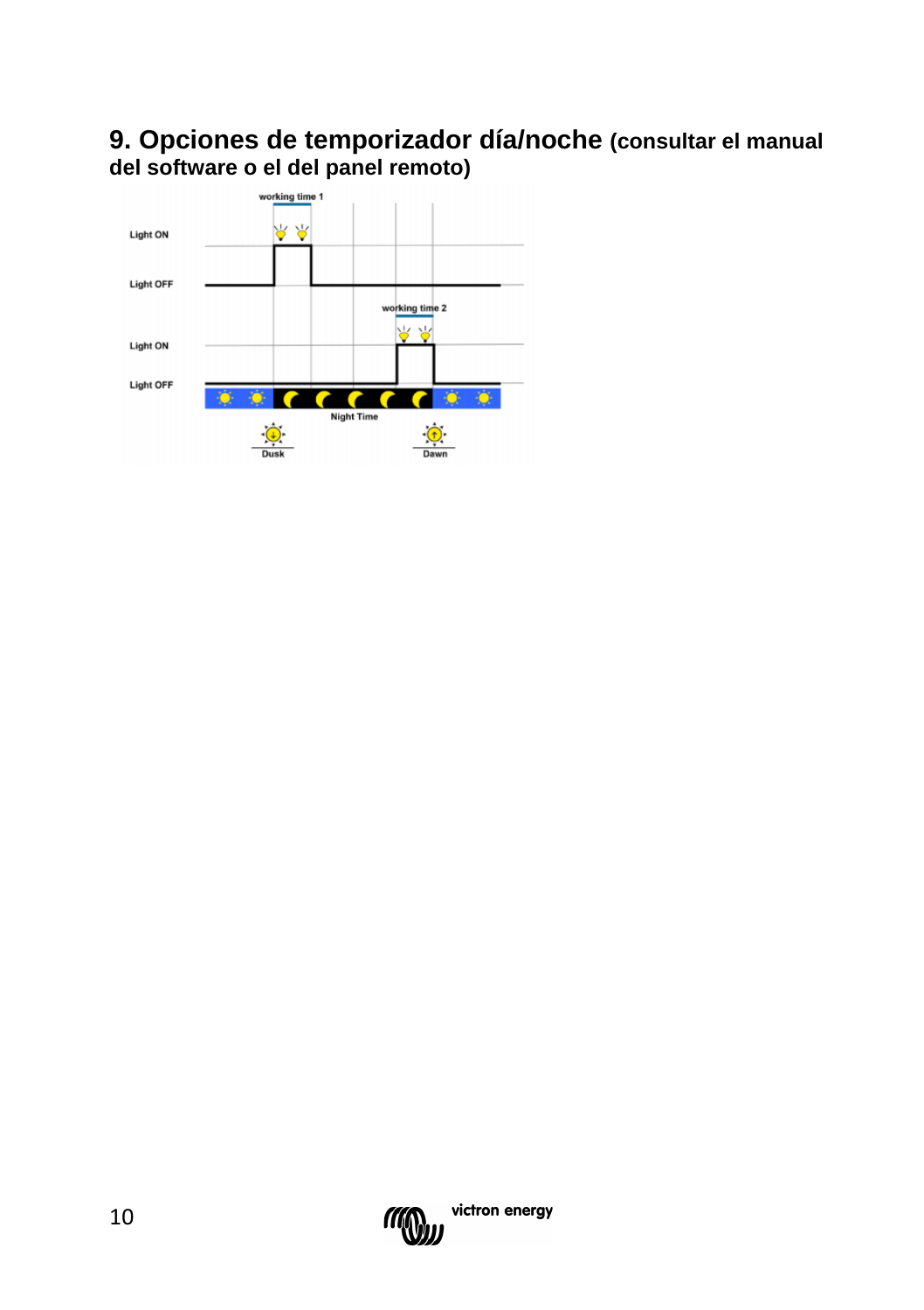## **1. Allmänna säkerhetsföreskrifter**

Läs alla anvisningar och varningar i bruksanvisningen innan installationen påbörjas.

Skydda kontrollern från regn, damm, korrosiv gas och kraftiga magnetfält.

Låt inte vatten tränga in i kontrollern.

Inga komponenter i enheten kan repareras av användaren. Demontera den inte och försök inte reparera den.

## **2. Funktioner**

- Belysningsfunktion. Fullständigt programmerbar med programvara (tillgänglig kostnadsfritt på vår webbsida) eller från fjärrpanelen.
- Tre-stegs batteriladdning (bulk, absorption, float), fullständigt programmerbar.
- Integrerad batteriövervakning (Fjärrpanelen behövs för att visa laddningstillståndet).
- Belastningsutgång med frånkoppling vid låg spänning och manuell styrning (standardinställning).
- Extern temperatursensor (tillval).
- Belastningsutgången skyddas mot överlast och kortslutning.
- Skyddad mot omkastad polaritet vid anslutning till solpanel och/eller batteri.

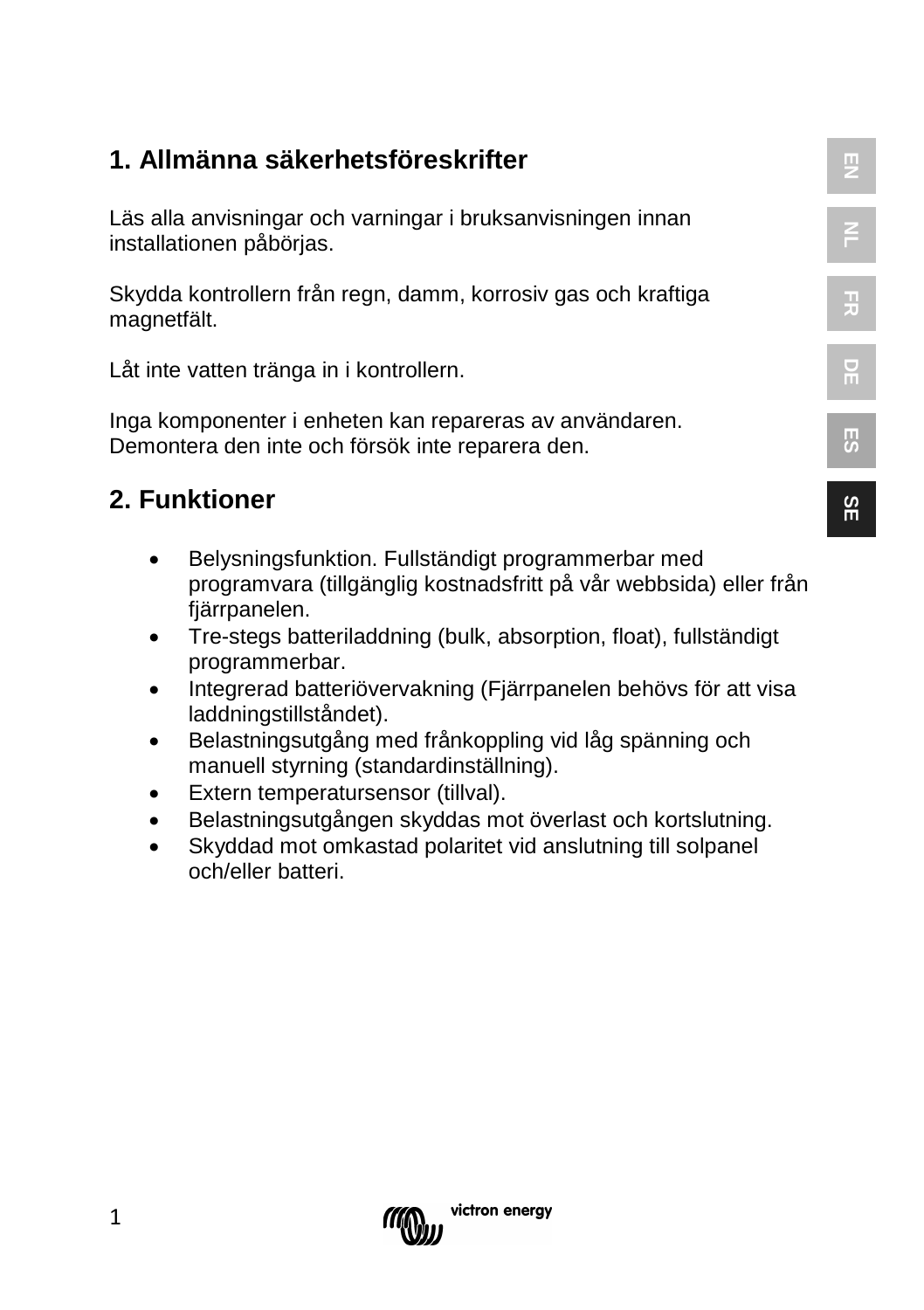## **3. Installation och drift**

Viktig anmärkning: anslut alltid batteriet först så att kontrollern kan känna av systemspänningen.

- Kontrollern har gemensam positiv polaritet.
- Om systemet måste jordas bör batteriets positiva pol jordas.
- Använd endast en jordningspunkt i systemet.



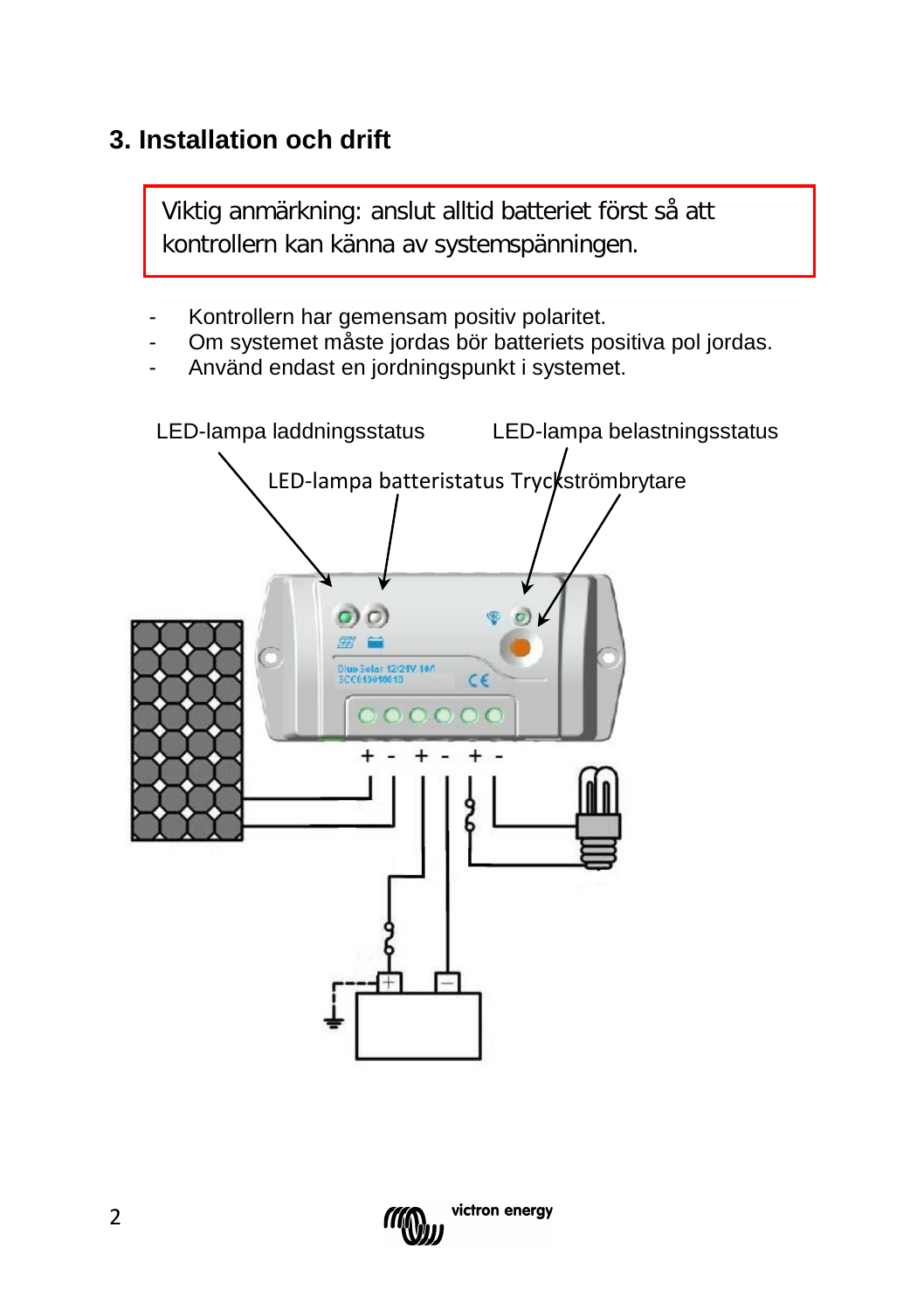#### **Beskrivning av indikatorernas status:**

|                                                                              | Grön   | Från                  | Ingen spänning från<br>solpanel (nattetid)                                               |
|------------------------------------------------------------------------------|--------|-----------------------|------------------------------------------------------------------------------------------|
|                                                                              | Grön   | Fast sken             | Låg spänning från                                                                        |
|                                                                              |        |                       | solpanel (svag                                                                           |
|                                                                              | Grön   | Blinkar långsamt      | Laddar                                                                                   |
|                                                                              | Grön   | Fast sken             | Normalt<br>(Vbat $> 12,1$ V resp.<br>24,2 V)                                             |
|                                                                              | Grön   | Blinkar långsamt      | Full                                                                                     |
|                                                                              | Grön   | Blinkar snabbt        | Överspänning<br>(Vbat > 15 V resp. 30 V)                                                 |
|                                                                              | Orange | Fast sken             | Underspänning<br>(Vbat <12,5 V resp. 23                                                  |
|                                                                              | Röd    | Fast sken             | Batteriet djupurladdat<br>(Vbat < 10 V resp. 20 V)                                       |
|                                                                              | Röd    | <b>Blinkar</b>        | Övertemperatur i<br>batteriet<br>(med installerad<br>temperatursensor)<br>(Tbat > 45 °C) |
|                                                                              | Röd    | Fast sken             | Normalt                                                                                  |
|                                                                              | Röd    | Blinkar långsamt      | Överbelastning                                                                           |
|                                                                              | Röd    | <b>Blinkar snabbt</b> | Kortslutning                                                                             |
| LED-lamporna för laddning, belastning<br>och batteri (röd) blinkar samtidigt |        |                       | Fel systemspänning                                                                       |
| LED-lamporna för laddning, belastning                                        |        |                       | För hög temperatur                                                                       |
| och batteri (orange) blinkar samtidigt                                       |        |                       |                                                                                          |

#### **Tryckströmbrytarens funktioner:**

Manuell belastningskontroll TILL/FRÅN Återställer normal funktion när ett fel har åtgärdats.



**FR DE**

F<sub>1</sub>

**ES**

**SE**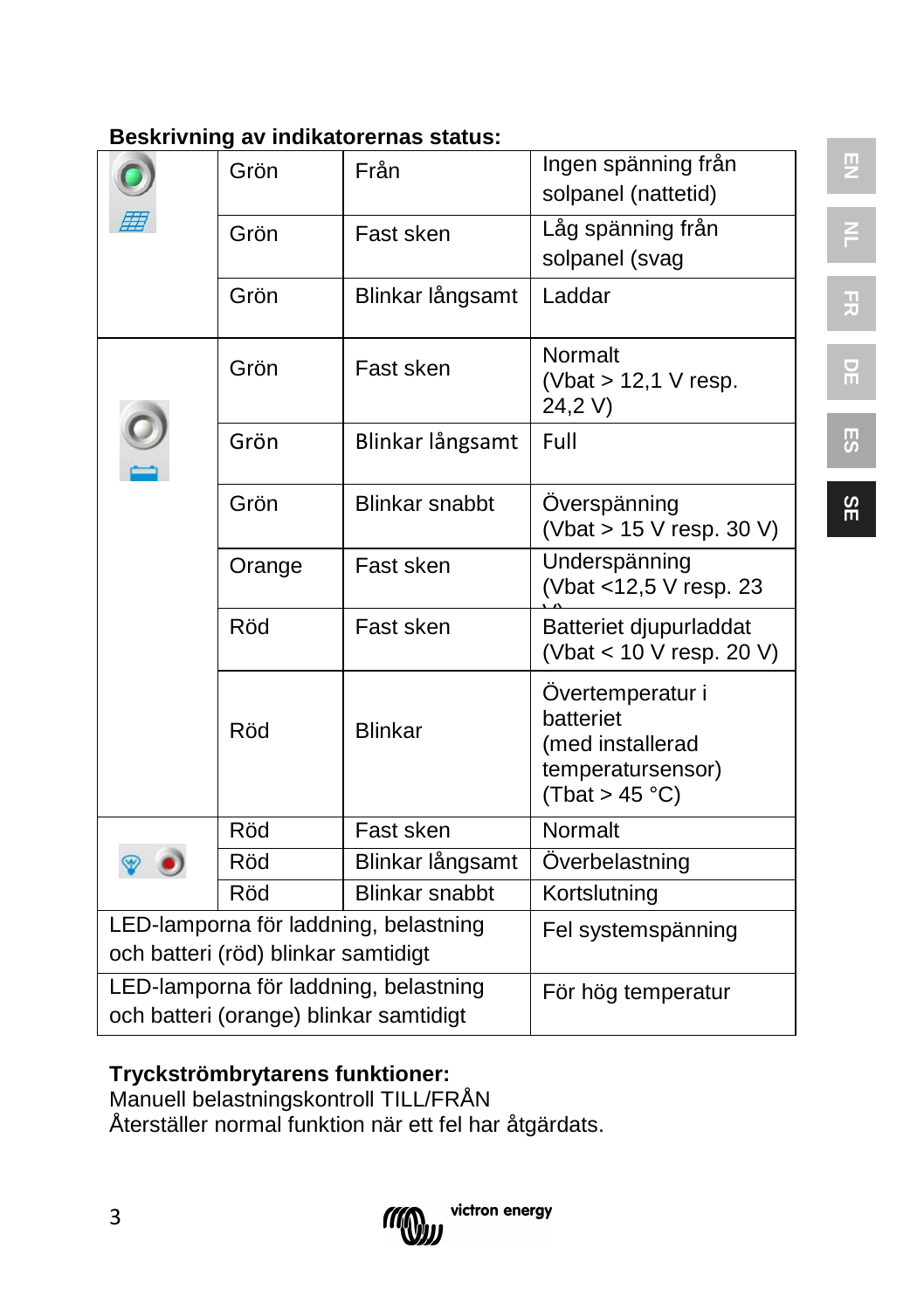## **4. Att programmera kontrollern**

Standardinställningarna (se specifikationer) kan ändras med hjälp av programvara (tillgänglig kostnadsfritt på vår webbsida) eller med fjärrpanelen.

Panelen måste vara ansluten till kontrollerna med en standard RJ45 UTP-kabel.



**Möjliga inställningar** (var god se programvarans dokumentation eller fjärrpanelens bruksanvisning angående detaljer):

#### **Lastprogram:**

- [Manuell](app:ds:manual) kontroll (standard)
- Belysning TILL/FRÅN
- Belysning TILL + timer
- Tidsinställning

#### **Batterityp:**

- Gel
- Förslutet AGM (standard)
- Vätskefyllt
- Användardefinierat

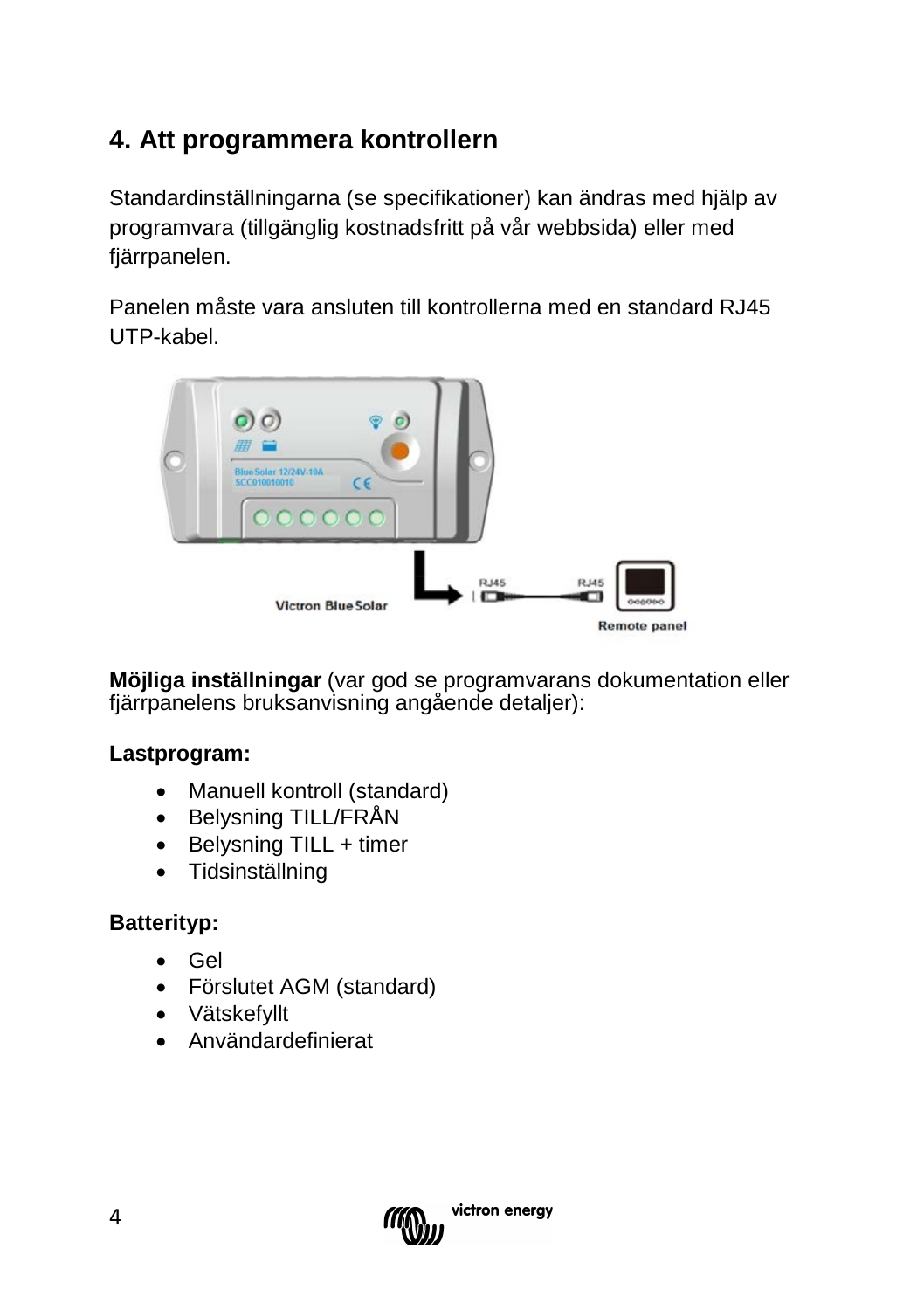## **5. Skydd**

## **Överbelastning**

Om belastningsströmmen överstiger kontrollerns märkström (≥1,05 urladdningsströmmen) kommer kontrollern att koppla bort belastningen. Överbelastningen måste avlägsnas och därefter tryckknappen tryckas in.

## **Kortsluten belastning**

Helt skyddad mot kortslutning i belastningens kablar (≥ 2 gånger urladdningsströmmen). Efter ett automatiskt återinkopplingsförsök måste felet återställas genom att återstarta kontrollern eller trycka på strömbrytaren.

#### **Omvänd solpanelpolaritet**

Helt skyddad mot omvänd solpanelpolaritet. Kontrollern kommer inte att skadas. Korrigera anslutningen för att återställa normal funktion.

#### **Omvänd batteripolaritet**

Helt skyddad mot omvänd batteripolaritet. Kontrollern kommer inte att skadas. Korrigera anslutningen för att återställa normal funktion.

#### **Skadad temperatursensor**

Om temperatursensorn är kortsluten eller skadad kommer kontrollern att ladda eller urladda vid standardtemperaturen (25°C).

#### **Överhettningsskydd**

Om temperaturen på kontrollerns kylfläns överstiger 85°C kommer kontrollern att avbryta laddning och urladdning. När temperaturen sjunkit till under 75°C kommer kontrollern att återstarta.

#### **Högspänningstransienter**

Begränsat internt transientskydd. Ytterligare extern dämpning rekommenderas i områden där åska ofta förekommer.



**SE**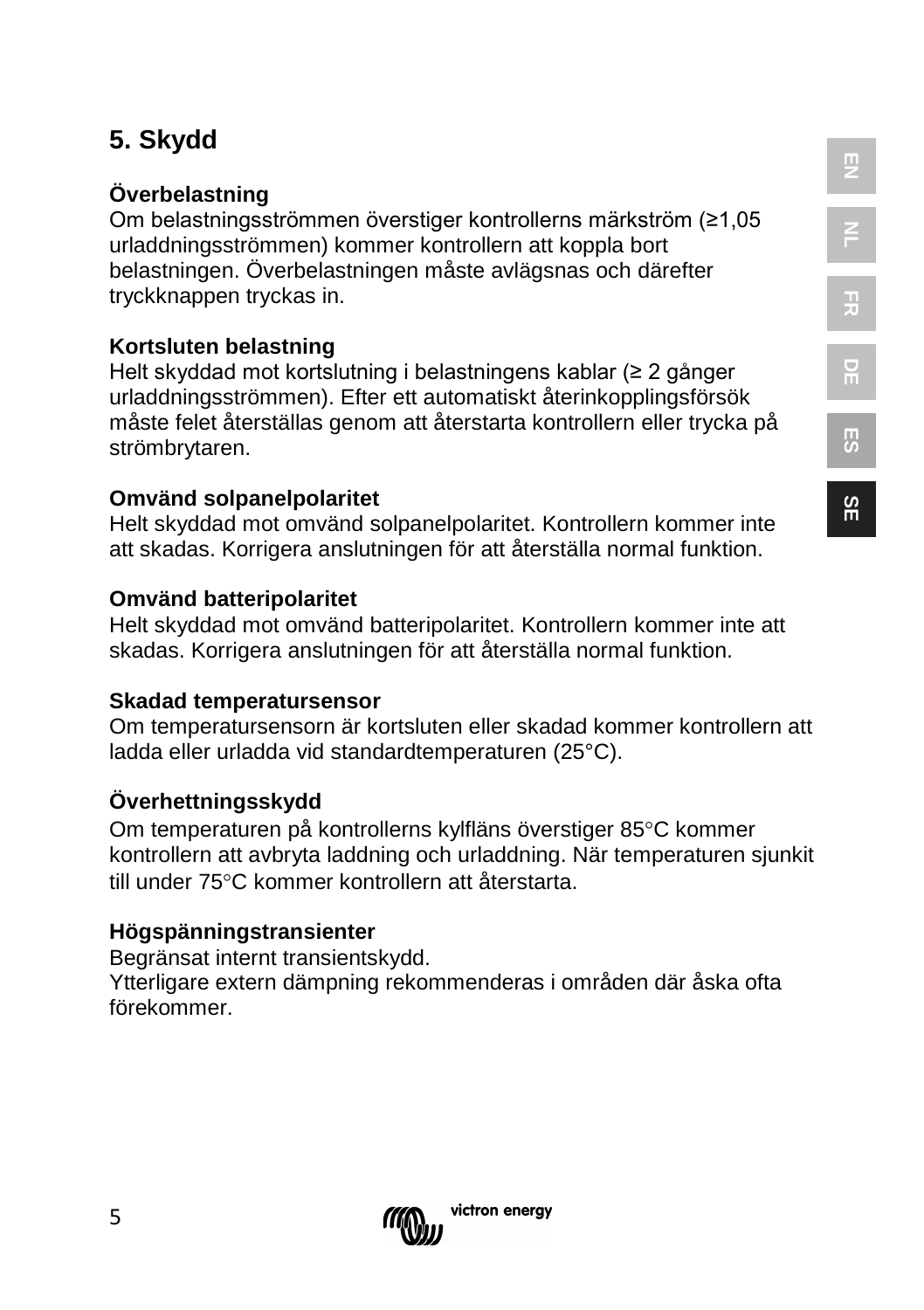## **6. Felsökning**

| Fel                                                                                          | Möjliga orsaker                                          | Felsökning                                                                                                                                                                                                                           |  |
|----------------------------------------------------------------------------------------------|----------------------------------------------------------|--------------------------------------------------------------------------------------------------------------------------------------------------------------------------------------------------------------------------------------|--|
| LED-lampan för<br>laddning är släckt<br>under dagen när<br>solljus faller på<br>solpanelerna | Solpanelerna är<br>bortkopplade                          | Kontrollera att solpanelernas och<br>batteriets anslutningar är korrekta<br>och fastdragna                                                                                                                                           |  |
| Den gröna LED-<br>lampan för<br>batteriet blinkar<br>snabbt                                  | Batterispänningen är<br>högre än<br>bortkopplingsgränsen | Kontrollera batterispänningen. Om<br>den är för hög ska solpanelerna<br>omedelbart kopplas bort och<br>kontrollern bytas                                                                                                             |  |
| LED-lampan för<br>batteriet lyser<br>med orange sken                                         | Underspänning i<br>batteriet                             | Belastningsutgången är normal.<br>LED-lampan för laddning kommer<br>att automatiskt växla till grönt sken<br>när batteriet är fulladdat.                                                                                             |  |
| LED-lampan för<br>batteriet lyser<br>med RÖTT sken<br>och<br>belastningarna<br>arbetar inte  | Batteriet djupurladdat                                   | Kontrollern har automatiskt avbrutit<br>utgången. LED-lampan kommer att<br>automatiskt växla till grönt sken när<br>batteriet är fulladdat.                                                                                          |  |
| Indikeringslampan<br>för<br>belastningsstatus<br>blinkar långsamt<br>med rött sken           | Överbelastning                                           | Avlägsna eller bryt de ytterligare<br>belastningarna och tryck på<br>knappen. Kontrollern kommer att<br>återstarta efter 3 sekunder.                                                                                                 |  |
| Indikeringslampan<br>för<br>belastningsstatus<br>blinkar snabbt<br>med rött sken             | Kortslutning                                             | Avlägsna kortslutningen och tryck<br>på knappen. Kontrollern kommer att<br>återstarta efter 3 sekunder.                                                                                                                              |  |
| LED-lamporna för<br>laddning,<br>belastning och<br>batteri (orange)<br>blinkar samtidigt     | För hög temperatur                                       | När temperaturen på kontrollerns<br>kylfläns överstiger 85°C kommer<br>kontrollenheten att stängas av<br>automatiskt. Kontrollern kommer att<br>starta igen när när temperaturen<br>sjunkit till under 75 °C.                        |  |
| LED-lamporna för<br>laddning,<br>belastning och<br>batteri (röd)<br>blinkar samtidigt        | Fel systemspänning                                       | Kontrollera att batterispänningen<br>överensstämmer med kontrollerns<br>arbetsspänning. Var god byt till ett<br>passande batteri eller återställ<br>arbetsspänningen.<br>Tryck på belastningsknappen för att<br>rensa felfunktionen. |  |

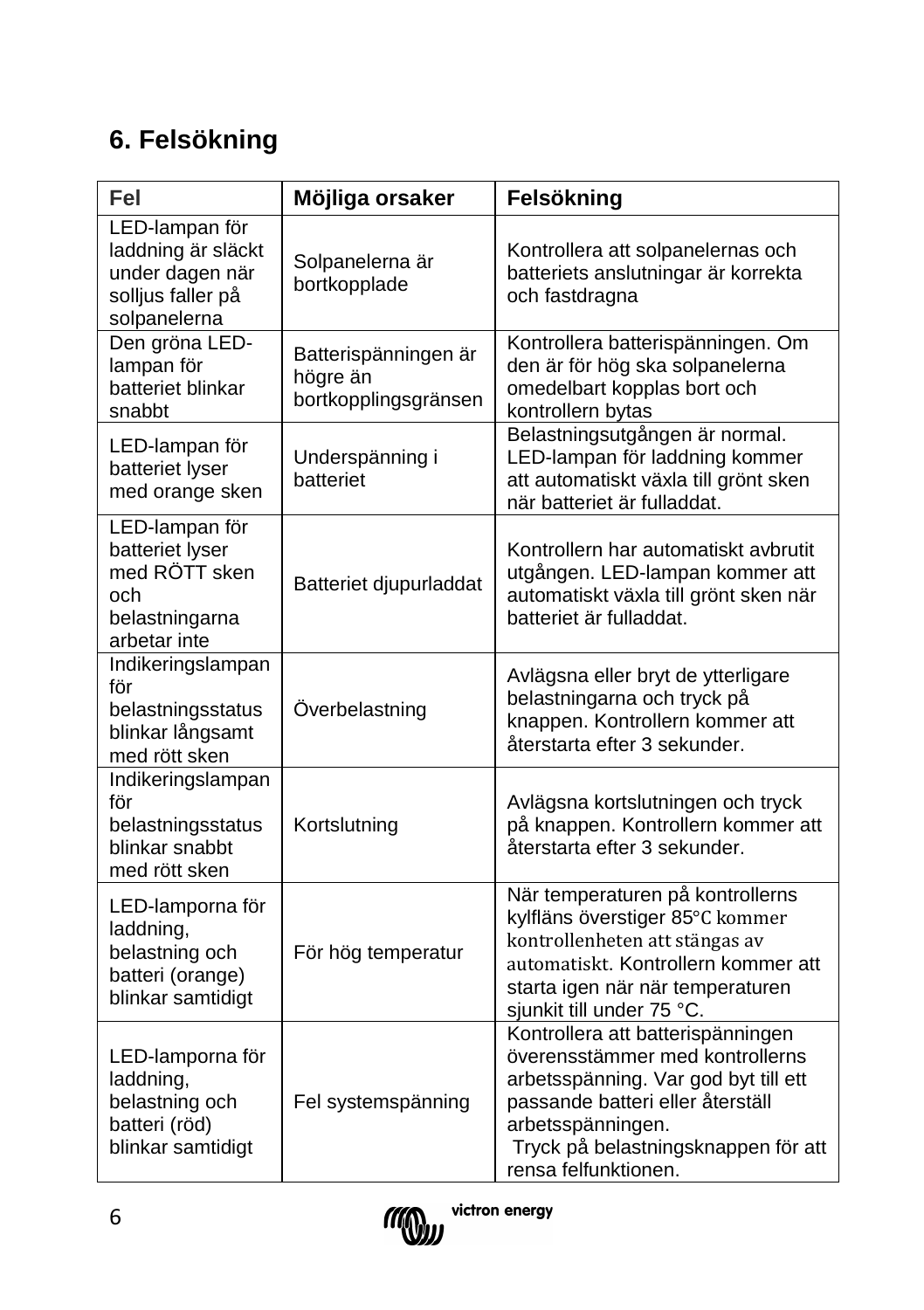## **7. Tekniska specifikationer**

|                                          |                                                                     | BlueSolar PWM-Pro laddningskontroller 12/24 V |                                  |  |
|------------------------------------------|---------------------------------------------------------------------|-----------------------------------------------|----------------------------------|--|
|                                          | 5 A/10<br>А                                                         | 20 A                                          | 30 A                             |  |
| Batterispänning                          | 12/24 V autoval                                                     |                                               |                                  |  |
| Märkström laddning                       | 5A/<br>10 A                                                         | 20 A                                          | 30 A                             |  |
| Automatisk bortkoppling av<br>belastning | Ja                                                                  |                                               |                                  |  |
| Maximal solcellsspänning                 | 28 V/55 V(1)                                                        |                                               |                                  |  |
| Egenkonsumtion                           | 8 mA                                                                |                                               |                                  |  |
| <b>STANDARDINSTÄLLNINGAR</b>             |                                                                     |                                               |                                  |  |
| Absorptionsladdning                      | 14,4 V / 28,8 V                                                     |                                               |                                  |  |
| Floatladdning                            | 13,8 V / 27,6 V                                                     |                                               |                                  |  |
| Utjämningsladdning                       | 14,6 V / 29,2 V                                                     |                                               |                                  |  |
| Bortkoppling vid låg spänning            | 11,1 V / 22,2 V                                                     |                                               |                                  |  |
| Återinkoppling vid låg<br>spänning       | 12,6 V / 25,2 V                                                     |                                               |                                  |  |
| Belastningsutgång                        | Manuell styrning + bortkoppling vid låg<br>spänning                 |                                               |                                  |  |
| <b>HÖLJE OCH MILJÖ</b>                   |                                                                     |                                               |                                  |  |
| Batteritemperatursensor                  | Tillval                                                             |                                               |                                  |  |
| Temperaturkompensation                   | -30 mV / °C resp. -60 mV / °C<br>(med installerad temperatursensor) |                                               |                                  |  |
| Driftstemperatur                         | -35 °C till +50 °C                                                  |                                               |                                  |  |
| Kylning                                  | Naturlig konvektion                                                 |                                               |                                  |  |
| Luftfuktighet                            | ≤95 % (icke kondenserande)                                          |                                               |                                  |  |
| Hölje                                    | IP30                                                                |                                               |                                  |  |
| Jordning                                 | Plusjordad                                                          |                                               |                                  |  |
| Ytterdimensioner                         | 138x7<br>0x37<br>mm<br>5,4x2.<br>7x1,4<br>tum                       | 160x82x48<br>mm<br>6,3x3,2x1,9<br>tum         | 200x100x57 mm<br>7,9x4,0x2,3 tum |  |
| Infästningshål                           | Ø4,3<br>mm                                                          | Ø 4,3 mm                                      | $Ø$ 4,5 mm                       |  |
| Terminalstorlek                          | $4 \text{ mm}^2$                                                    | $10 \text{ mm}^2$                             | $10 \text{ mm}^2$                |  |
| Vikt                                     | 0,13<br>kg                                                          | $0,3$ kg                                      | $0,5$ kg                         |  |
| Montering                                | Vertikal väggmontering, endast inomhus                              |                                               |                                  |  |
| <b>STANDARDER</b>                        |                                                                     |                                               |                                  |  |
| IEC 62109-1<br>Säkerhet                  |                                                                     |                                               |                                  |  |
| <b>EMC</b>                               | EN 61000-6-1, EN 61000-6-3, ISO 7637-2                              |                                               |                                  |  |

**1) Använd paneler med 36 solceller för 12 V** 

 **Använd paneler med 72 solceller, eller 2x 36 celler i serie, för 24 V**



**ES**

**SE**

7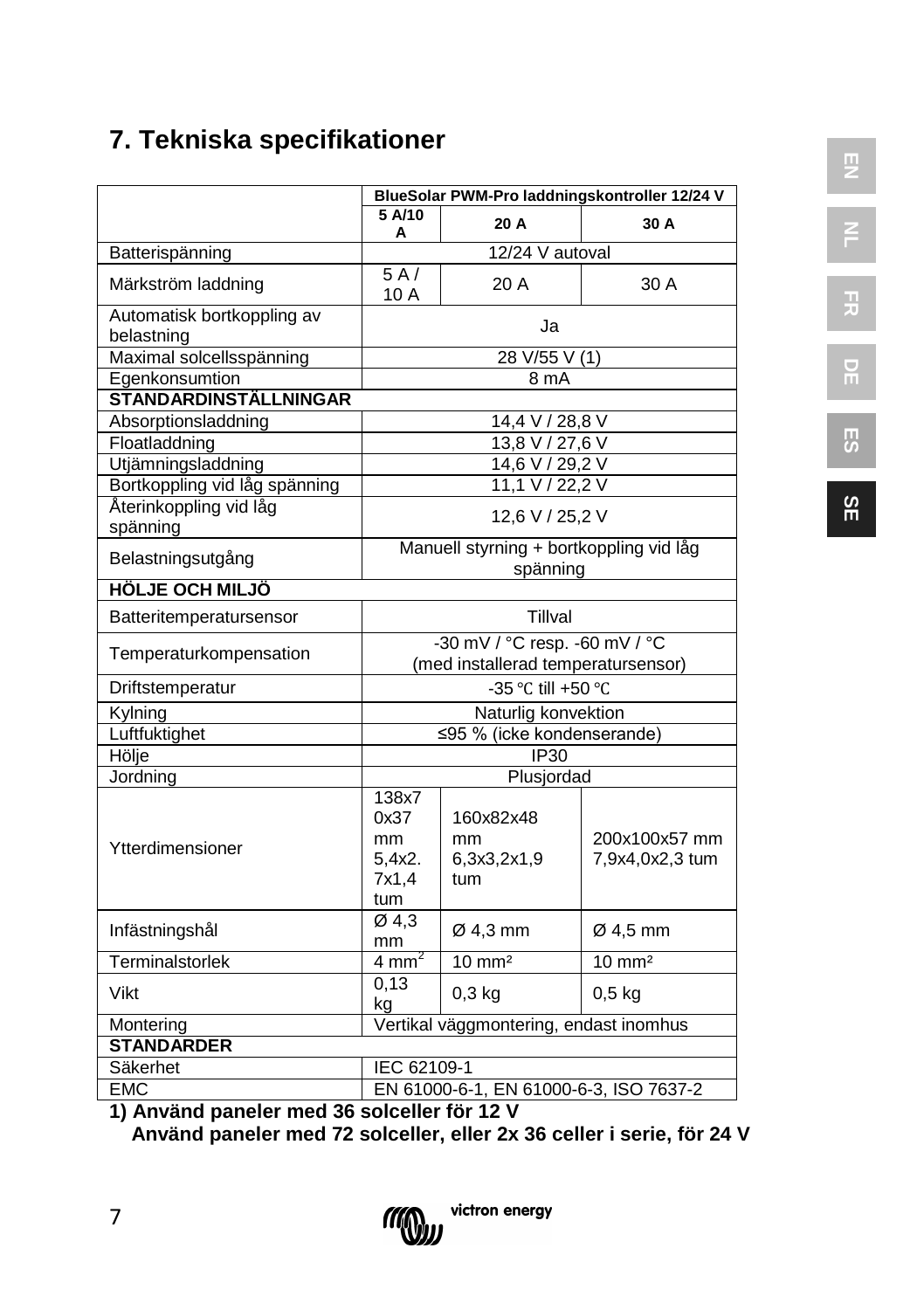## **8. Batterirelaterade programmeringsalternativ**

**(Se bruksanvisningarna för programvaran eller fjärrpanelen för fler detaljer)**

| <b>Batterirelaterade</b><br>programmeringsalternativ                                       | Gel                    | <b>Förslutet</b><br>(standardinställning) | Vätskefyllt | Användardefinierat |
|--------------------------------------------------------------------------------------------|------------------------|-------------------------------------------|-------------|--------------------|
| Inställning för<br>batterikapacitet (erfordras<br>för den interna<br>batteriövervakningen) |                        | 200 Ah                                    |             | $1 - 9999$         |
| Bortkoppling vid<br>överspänning                                                           | 16,0 V:                |                                           | $9 - 17V$   |                    |
| Laddningsgräns                                                                             | 15,0 V:                |                                           | $9 - 17V$   |                    |
| Återinkoppling efter<br>överspänning                                                       | 15,0 V:                |                                           | $9 - 17V$   |                    |
| Utjämning                                                                                  |                        | 14,6 V:                                   | 14,8 V:     | $9 - 17V$          |
| Absorption                                                                                 | 14,2                   | 14,4 V:                                   | 14,6 V:     | $9 - 17V$          |
| Float                                                                                      | 13,8                   | 13,8 V:                                   | 13,8 V:     | $9 - 17V$          |
| Startspänning för ny<br>laddningscykel                                                     |                        | 13,2 V:                                   |             | $9 - 17V$          |
| Återinkoppling vid låg<br>spänning                                                         | 12,6 V:                |                                           |             | $9 - 17V$          |
| Återställning av<br>underspänningsvarning                                                  |                        | 12,2 V:                                   |             | $9 - 17V$          |
| Underspänningsvarning                                                                      | 12,0 V:                |                                           | $9 - 17V$   |                    |
| Lågspänningsskydd (LVD)                                                                    | 11,1 V:                |                                           |             | $9 - 17V$          |
| Urladdningsgräns                                                                           | 10,6 V:                |                                           | $9 - 17V$   |                    |
| Utjämningens varaktighet                                                                   |                        | 2 tim.                                    | 2 tim.      | $0-3$ tim.         |
| Absorptionens varaktighet                                                                  | $\overline{2}$<br>tim. | 2 tim.                                    | 2 tim.      | 0-3 tim.           |

**Multiplicera spänningarna med 2 för ett 24 V-system**

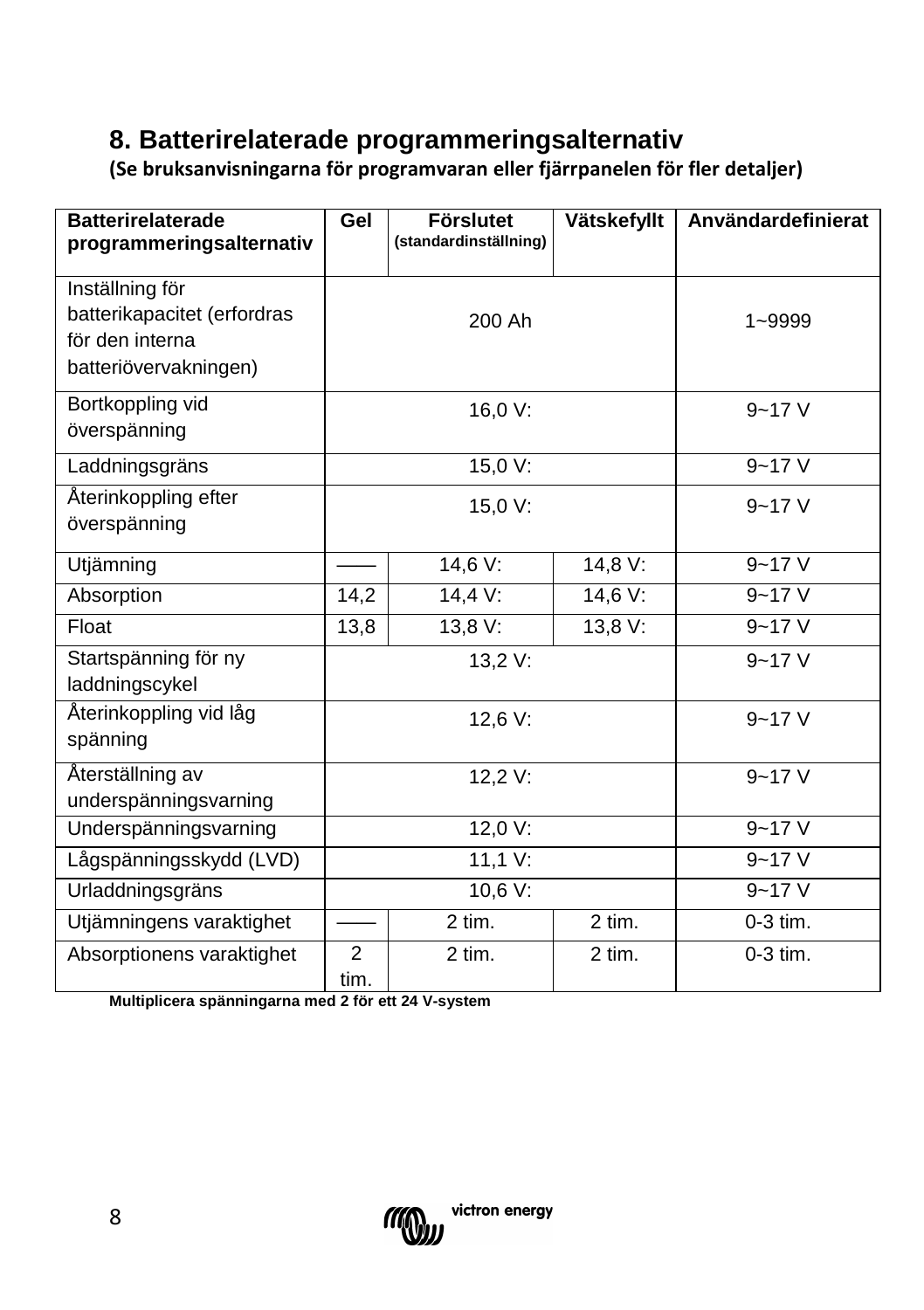